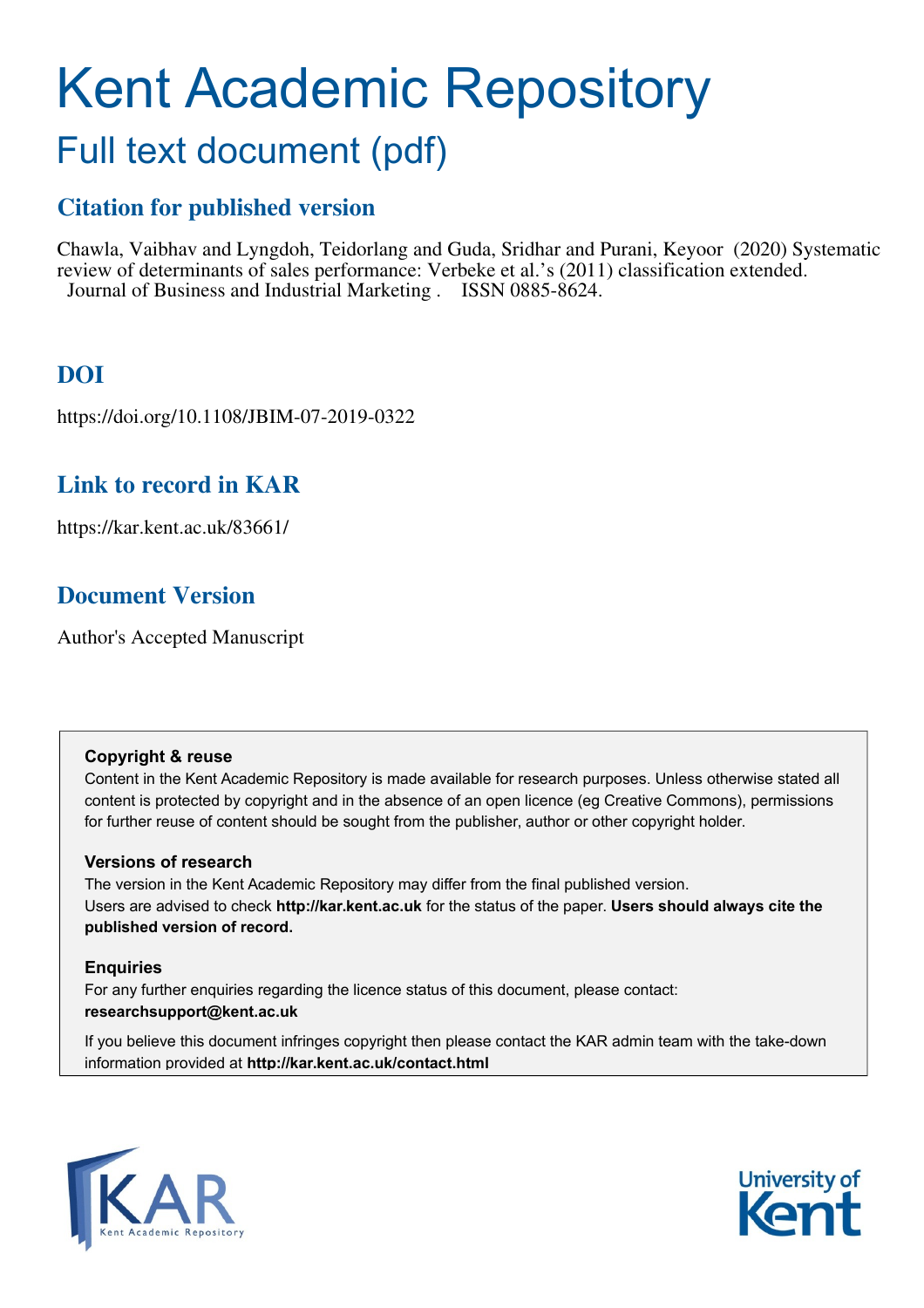#### **Systematic review of determinants of sales performance: Verbeke et al.'s (2011) classification extended<sup>1</sup>**

Vaibhav Chawla Department of Management Studies, Indian Institute of Technology Madras, Chennai, India

> Teidorlang Lyngdoh Kent Business School, University of Kent, UK

Sridhar Guda Department of Marketing Management, Indian Institute of Management Kozhikode, Kozhikode, India

Keyoor Purani Indian Institute of Management Kozhikode, Kozhikode, India

-

<sup>&</sup>lt;sup>1</sup> Chawla, V., Lyngdoh, T., Guda, S., & Purani, K. (2020). Systematic review of determinants of sales performance: Verbeke et al.'s (2011) classification extended. Journal of Business & Industrial Marketing. [DOI 10.1108/JBIM-07-2019-0322]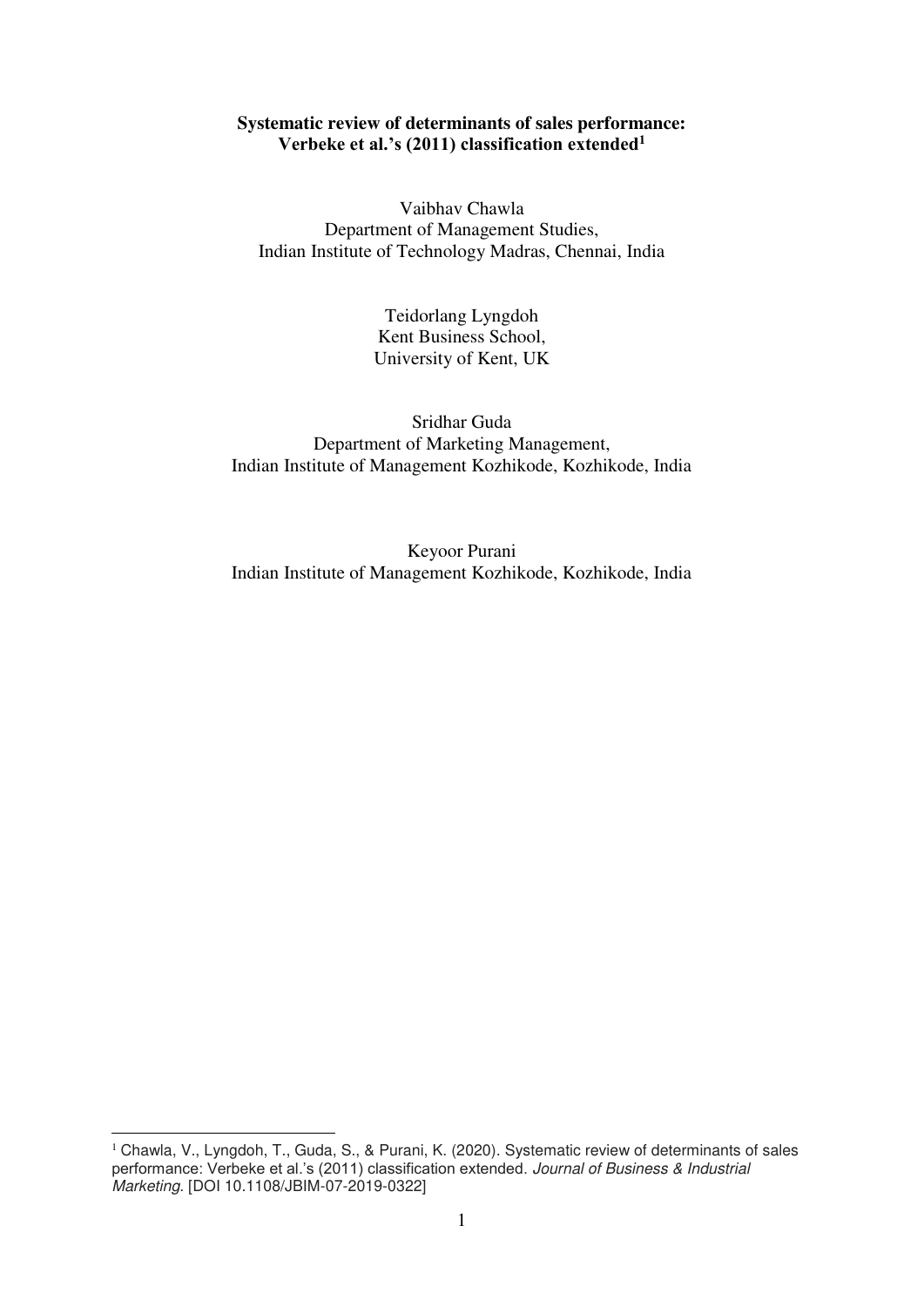#### **Systematic review of determinants of sales performance:**

**Verbeke** *et al.***'s (2011) classification extended** 

#### **Abstract**

**Purpose –** Considering recent changes in sales practices, such as the sales role becoming more strategic, increased reliance on technology for sales activities, increased stress from adding technological responsibilities to the sales role, and decreased avenues of social support (such as traditional forms of community) to cope with work-related stressors, there is a need to reconsider Verbeke *et al.*'s (2011) classification scheme of determinants of sales performance which was based on literature published before these critical changes became apparent. We therefore conducted a systematic review of sales performance research published during 1983–2018 to propose an extension to Verbeke *et al.*'s (2011) classification. **Design/methodology/approach – We followed a systematic approach to the literature review** in five sequential steps—search, selection, quality control, extraction, and synthesis—as suggested by Tranfield *et al.* (2003). 261 peer-reviewed journal papers from 36 different journals were selected for extraction and synthesis.

**Findings** – Our findings make the following additions to the classification: (1) strategic and nonstrategic activities as a new category, (2) technological drivers of sales performance, and (3) job-related psychosocial factors as a broader category to replace role perceptions. Derived from job demand–control–support model, three subcategories within the category of jobrelated psychosocial factors are psychological demands (encompasses role perceptions and digital-age stressors such as technostress creators), job control, and work-related social support.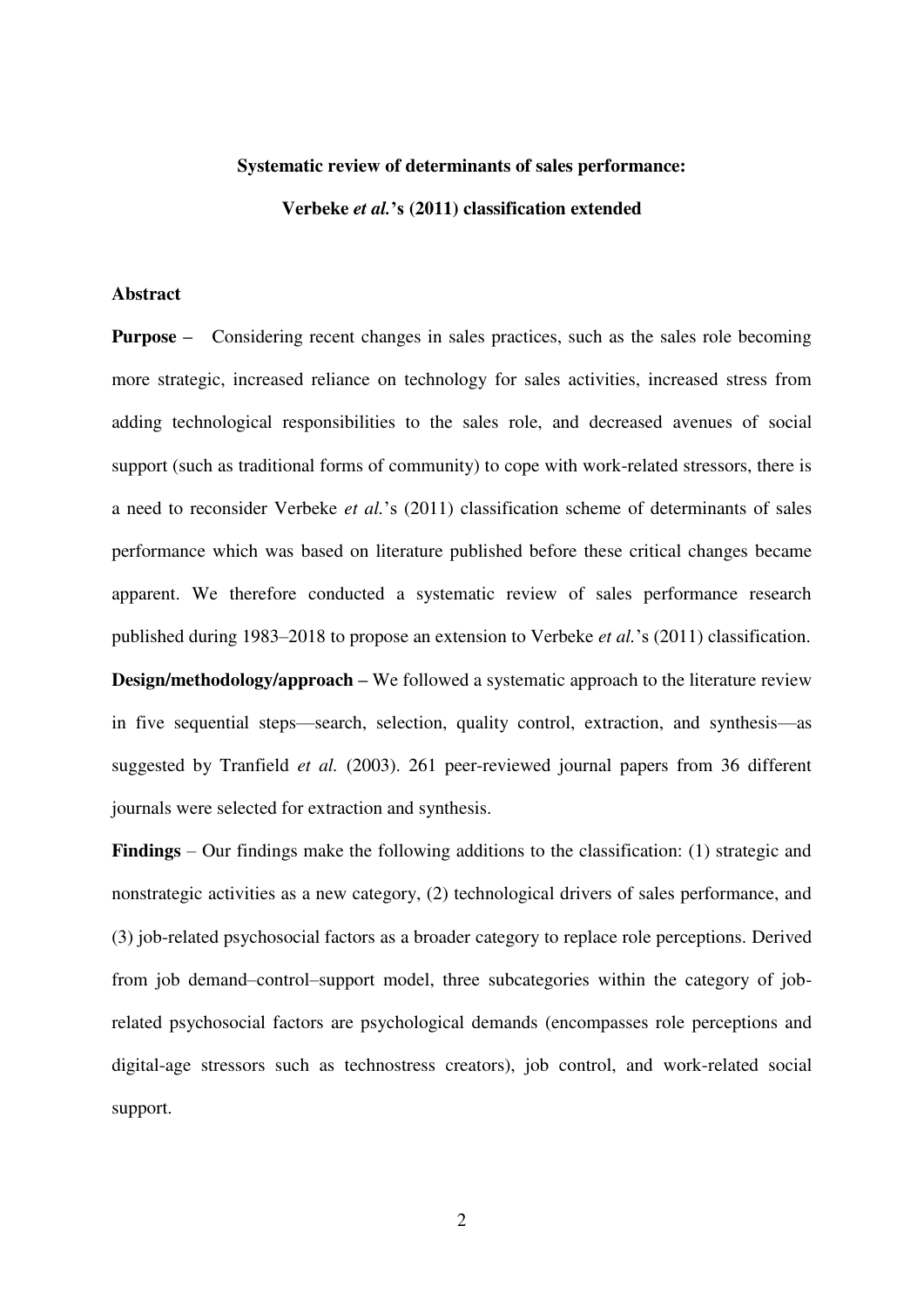**Research implications** – We identify that manager's role in facilitating technology skills, providing informal social support to remote or virtual salespeople using technology, and encouraging strategic behaviors in salespeople are future research areas having good potential. Understanding and building positive psychology aspects in salespeople and their effect on sales performance is another promising area.

**Practical implications** – Newly added technological drivers draw attention of sales firms towards the influence of technology and its' skilful usage on salesperson performance. Newly added strategic activities makes a case for the importance of strategic participation in salesperson performance.

**Originality/value** – This review extends Verbeke *et al.'s* (2011) classification scheme to include recent changes that sales profession and literature have undergone.

**Keywords –** Salesperson performance; Sales management; Sales performance; Systematic Review; Sales

**Paper type –** Literature review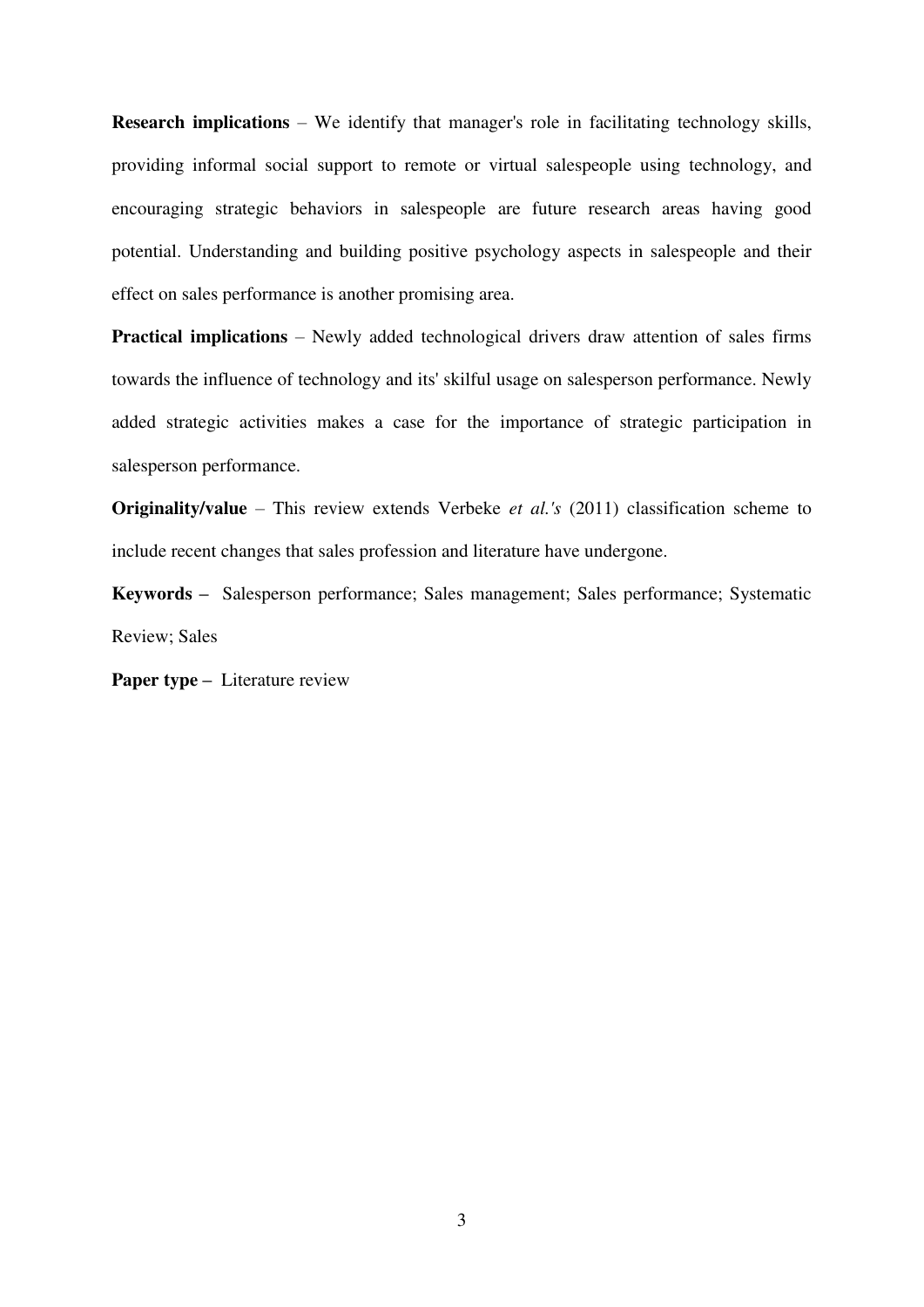#### **1. Introduction**

The sales environment has witnessed unprecedented changes in the last decade due to changes in technology, competition and consumer preferences. Traditionally the sales process was linear, with buyers and sellers as stakeholders (Hartmann *et al.*, 2018), but changes in the sales environment have caused the process to become nonlinear as several stakeholders influence decisions and put pressure on the salesforce (Sheth and Sisodia, 2014). In recent times the sales function has developed its focus from value delivery to value creation (Zhang and Glynn, 2015). Crises have accentuated these changes by reducing the complexity of the sales process and adopting newer technology, selling remotely and decentralizing the selling function. Furthermore, information overload, complex operations, blurred role clarity and job insecurity have led to increased stress among the salesforce (Tarafdar *et al*., 2014). Long work hours have led to salespeople embracing spirituality (Chawla and Guda, 2017) and paying attention to their psychological wellbeing (Lyngdoh *et al*., 2018).

In the light of these changes, this paper explores whether earlier frameworks require some extension to make them more contemporary, specifically that of Verbeke *et al.* (2011) on sales performance (for both B2B and B2C contexts). Two major reasons were identified for extending the framework. Firstly, several scholars consider that the broad spectrum of components and encompassing variables identified in Verbeke *et al.'s* (2011) meta-analytic framework needs to be extended to reflect changes in the sales environment (Herjanto and Franklin, 2019; Lyngdoh and Guda, 2019; Rollins *et al*., 2014; Evans *et al.,* 2012). Secondly, changes in the sales environment have led to new variables influencing sales performance, notably technology skills, strategic activities, and work-related support systems. These do not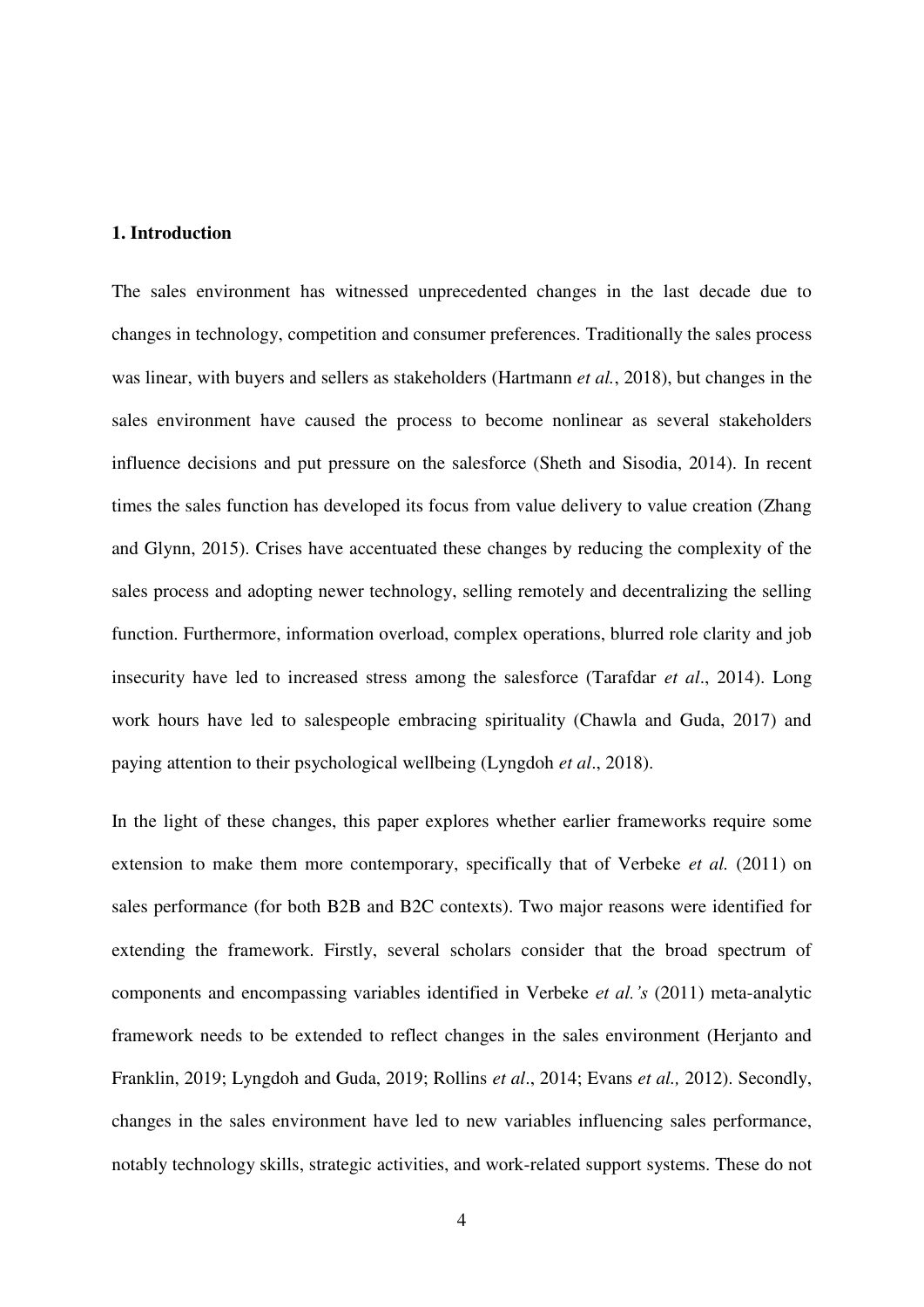feature in Verbeke *et al.'s* classification into six categories ("aptitude," "environment," "motivation," "personal," "role perceptions" and "skills"), thus the necessity for additional variables.

Recently, Herjanto and Franklin (2019) reviewed the literature and proposed a framework with a focus on B2B, but they did not consider the changing nature of sales jobs from tactical to strategic, and the search for informal social support due to work-related stress and remote selling, while thematizing their collection of determinants from papers. Nevertheless, there is a significant body of research that can be added to their framework and this research paper is one such endeavor. This paper is a synthesis of systematically reviewed empirical evidence on the determinants of sales performance in B2B and B2C for the period 1983–2018. The results of this study extend Verbeke *et al.'s* framework with newer categories/sub-categories such as "technology factors," "work-related social support," "technology skills," and "strategic activities". These additions not only make Verbeke *et al.'s* framework contemporary and thus enliven the sales performance research, but also provide the scope for comprehensive managerial action by considering relevant contemporary influences on sales performance.

#### **2. Sales performance**

Sales performance has been defined in various ways. It is typically defined as effectiveness, referring to the evaluation of objective outcomes such as sales volume, market share, percentage of quota achieved, number of new customers added, and so on. A second line of thought defines sales performance as "behavior that has been evaluated in terms of its contribution to the goals of organization" (Walker *et al.,* 1979, pp. 33, 35). Researchers favoring this perspective argue that, since the achievement of the quantitative outcome depends upon certain factors outside the control of the salesperson (such as market-related factors), effectiveness may not be the right measure. Sales performance can be measured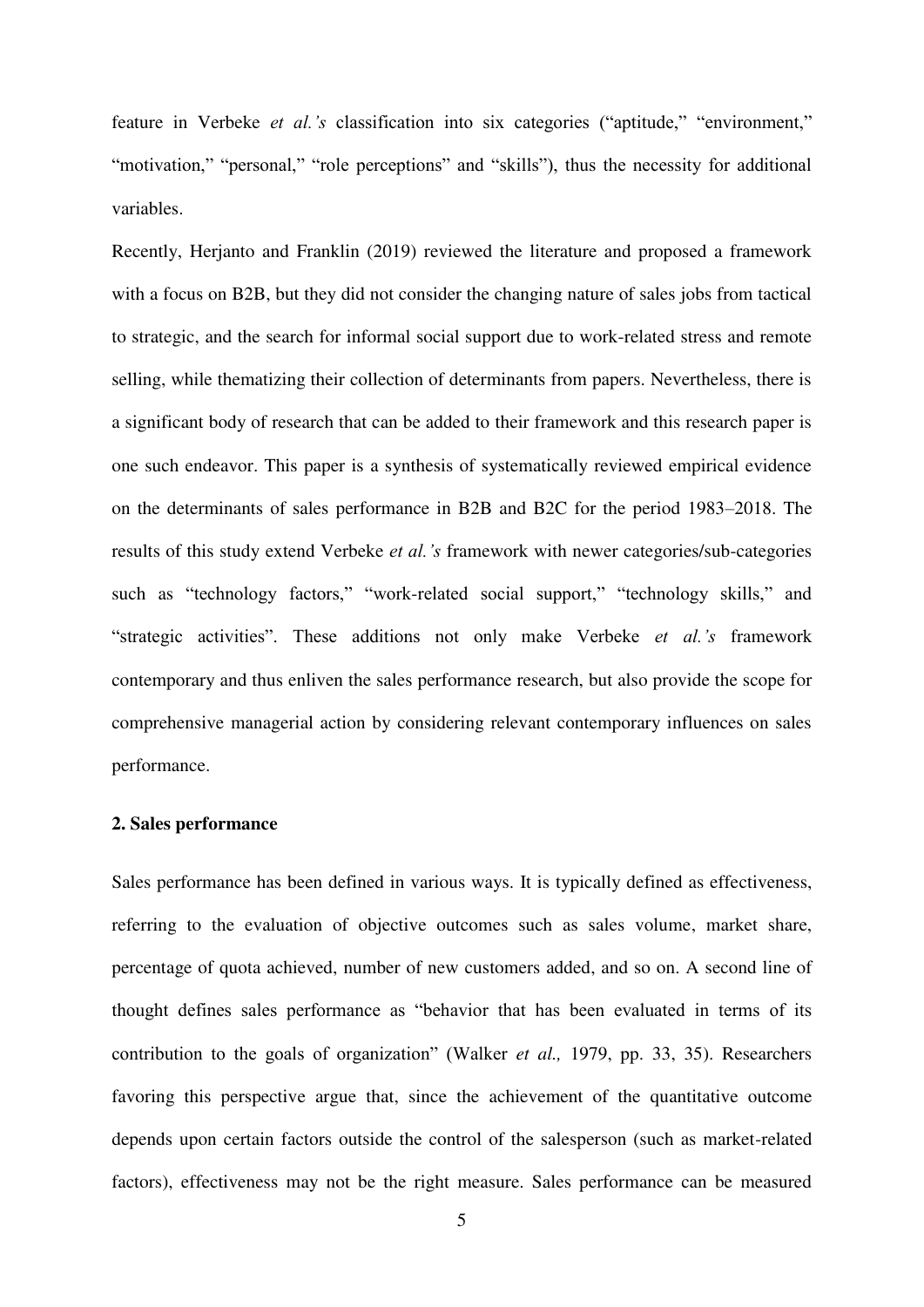using subjective self- or manager-reported behavior-based measures. A third line of thought conceptualizes sales performance as consisting of both effectiveness and behaviors (Anderson and Oliver, 1987). Our review study considered papers following any of the above approaches and thus brings a broader understanding of sales performance.

Our selected papers for this review contained a variety of sales performance measures that are organized using several criteria to provide a structured understanding. Some of the commonly used criteria are measurement method used: objective vs. subjective, self-report vs. managerreport, and single-item vs. multi-item, and sales type: relational vs. outcome. New criteria used in this study are performance orientation: internally oriented measures vs. market-based measures (e.g., sales volume and customer satisfaction, respectively, as measures used in Miao and Evans (2013)), comparison with peers: absolute measures with no peer comparison vs. relative (e.g., number of orders and overall rank in salesforce, respectively, as measures used in Pettijohn *et al*. (1999)), input (resources) use considered or not: effectiveness vs. efficiency (e.g., dollar sales and profit margins, respectively, as measures used in Groza *et al.* 2016)), time: short-term vs. long-term (e.g., quarterly profit and annual profit, respectively, as measures used in Matsuo and Kusumi (2002)), type of account sales: new vs. current account (e.g., Eggert and Serdaroglu (2011)), type of product sales: new vs. current (e.g., Panagopoulos and Ogilvie (2015)), and direction of change: positive vs. negative (e.g., number of new accounts obtained and accounts lost, respectively, as measures used in Avila and Fern (1986)). Different combinations of sales performance measures could be used if they suit a firm's context. For instance, a firm introducing a new product may want to use both current and new product sales along with objective measures such as sales volume or sales growth. With the advent of new technology and emerging mediums such as sales CRM tools and cloud-based applications (i.e., Salesforce) to capture the variety of performance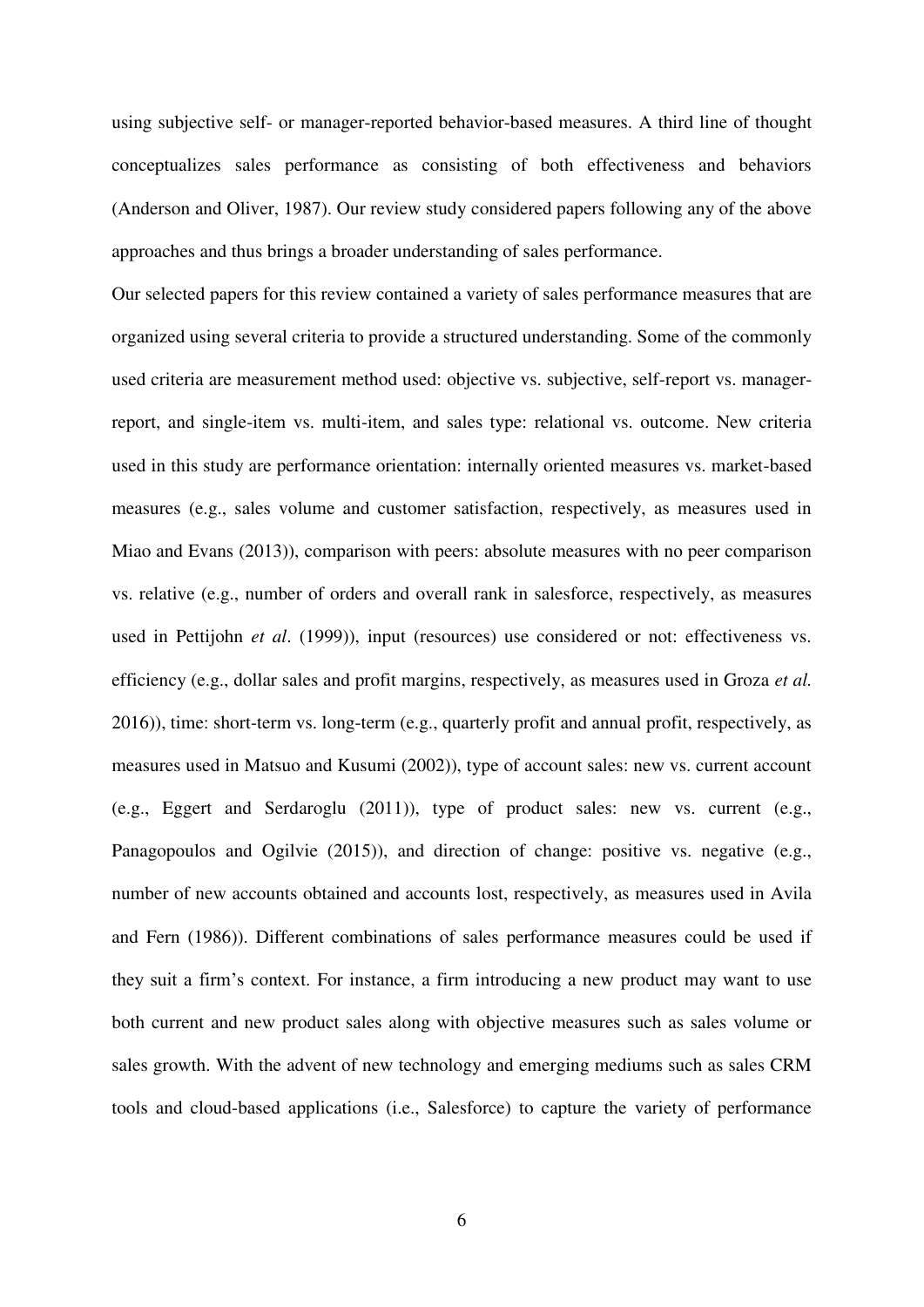data, using multiple measures may become a popular and reliable way to study sales performance.

#### **3. Methodology**

We undertook a protocol-based (i.e., systematic) approach to the literature review in five sequential steps—search, selection, quality control, extraction, and synthesis—as suggested by Tranfield *et al.* (2003). This approach is expected to yield reproducible, objective, transparent, unbiased, and rigorous results.

#### *Search*

To assess and modify Verbeke *et al.'s* (2011) categorization in the light of recent changes in sales literature, we focused our search for research papers on salesperson performance from 1983–2018. The search excluded the following publication types: books, book reviews, conference papers, doctoral dissertations, unpublished working papers, special issue introductions, editorials, forewords, brief commentaries, and practitioner publications.

Databases for articles included ABIInform, Blackwell Synergy, Business Source Premier, EconLit, EBSCO JSTOR, Emerald, Google Scholar, PsychInfo, ScienceDirect, SwetsWise, Taylor and Francis, and Wiley. The keywords used for searching within the databases included "performance," "sales," "sales performance," "salesperson performance," "salesperson effectiveness," and "selling". We then moved on to extracting articles using the same keywords from 14 prominent marketing and sales journals that publish the majority of research in the sales area (William and Plouffe, 2007). These journals included: *European Journal of Marketing (EJM), International Journal of Research in Marketing (IJRM), Industrial Marketing Management (IMM), Journal of the Academy of Marketing Science (JAMS), Journal of Business Ethics (JBE), Journal of Business and Industrial Marketing*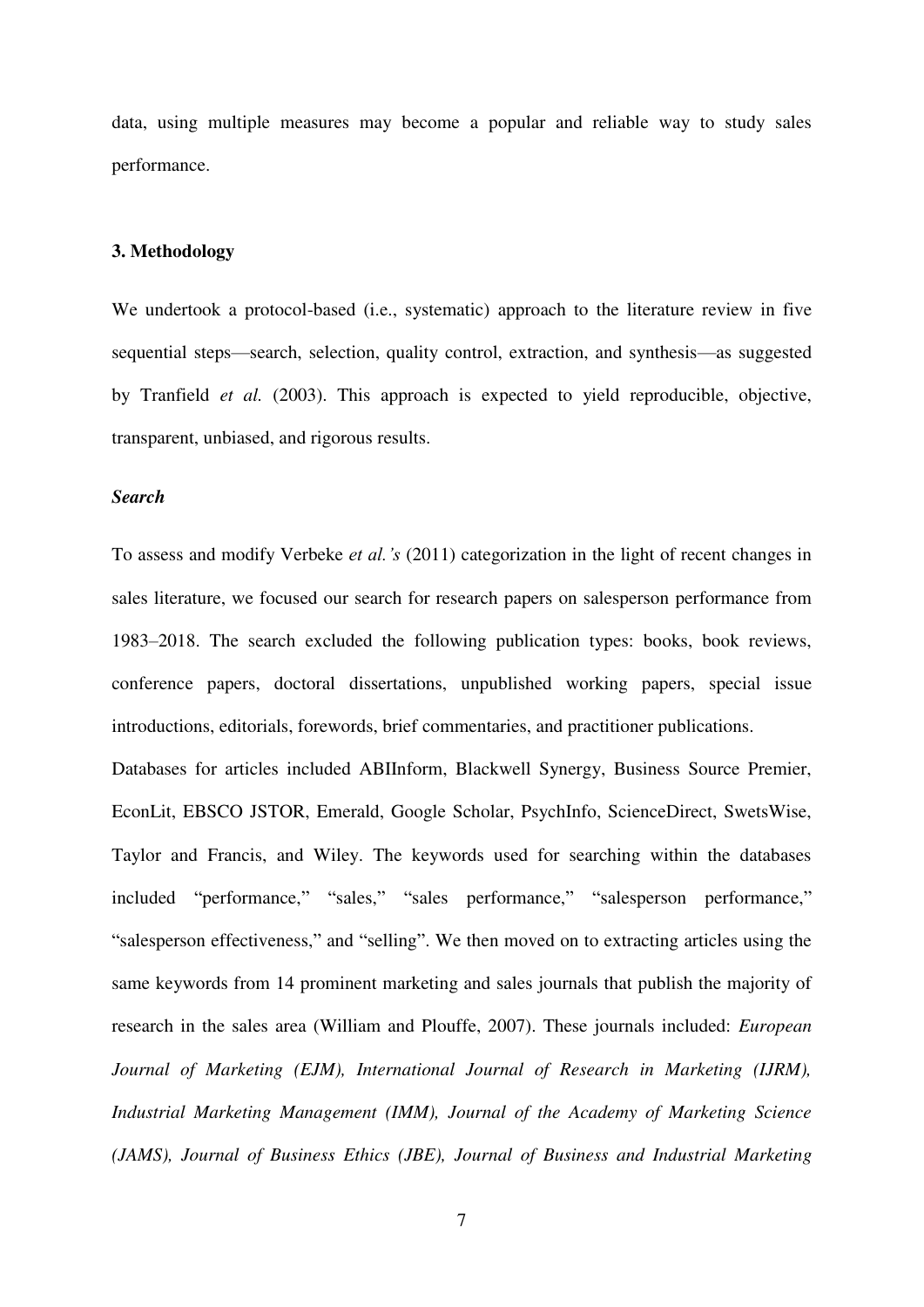*(JBIM), Journal of Business Research (JBR), Journal of Marketing (JM), Journal of Marketing Theory and Practice (JMTP)*, *Journal of Marketing Research (JMR), Journal of Personal Selling and Sales Management (JPSSM), Journal of Retailing (JR), Marketing*  Letters (ML), Marketing Science (MS), and Psychology and Marketing (PM). Finally, we searched the citations of seminal papers on salesperson performance and included those that contained salesperson performance in their conceptual or empirical models. The search process resulted in 485 peer reviewed journal articles.

#### *Selection*

261 out of 485 peer reviewed journal papers from 36 different journals qualified for further analysis. Two criteria were used: (1) the paper should be empirically based, measuring individual salesperson performance, (2) the paper should have reported at least one significant determinant of a salesperson's performance.

#### *Strategies for quality assessment and data extraction*

All the studies were published in double-blind peer review process driven journals. While all the 36 journals were in SCOPUS and EBSCO databases, 34 journals were listed in Australian Business Deans Council (ABDC) rankings of management journals; thus, ensuring reasonable quality.

For data extraction, two of the authors designed a coding template in Excel as a method of documentation, with the following coding variables: author(s), year of publication, title, journal, article type, abstract, theoretical perspective, direct or indirect determinant(s), measure of salesperson performance used, etc. Figure 1 shows the timeline distribution of the selected 261 papers categorized by journal. At first glance the figure confirms our hunch that many of the papers published are in sales outlets like JPSSM and IMM, followed by marketing journals like JAMS, JMTP and JM.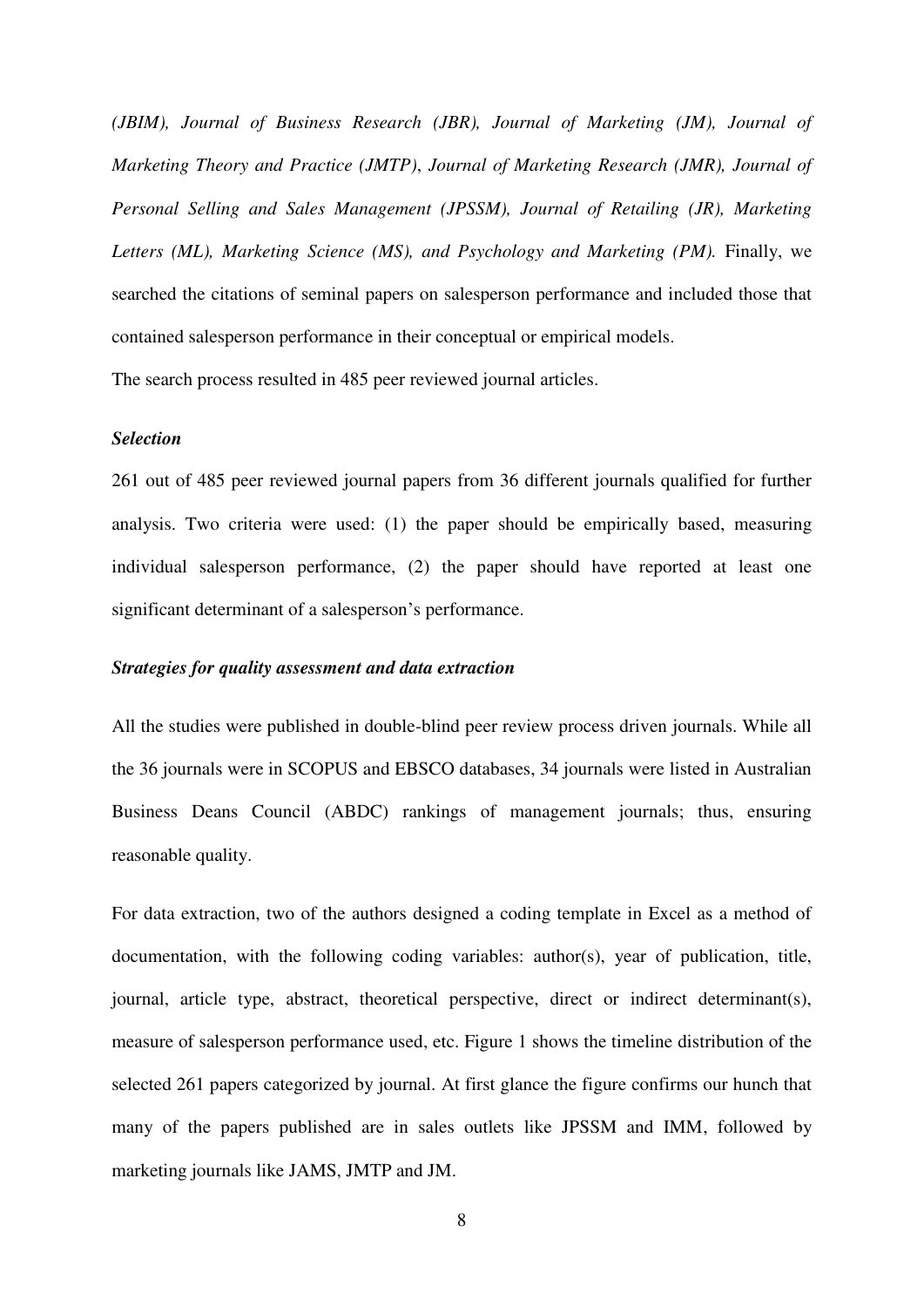Figure 1

---------------------------------

---------------------------------

#### *Synthesis*

Determinants extracted via our coding scheme from 261 journal papers were grouped together into categories on the basis of conceptual similarities by one of the authors, who is an experienced researcher in the sales field. Another author scrutinized the same material and there were no major disagreements. Several steps were taken for the identified determinants to be placed into respective categories and further synthesis of the papers. Initially fitment of the determinants from papers into the categories and sub-categories was considered on the basis of classification given by Verbeke *et al.* (2011) (Table 1). As and when determinants not in fitment with any of the categories or sub-categories were found, a new category was created. For example, determinants like value-based selling and customer lifetime value orientation, having no fitment to any categories, were grouped into a new category— "strategic and non-strategic activities" (see Table 1). Similarly, skill-based determinants, such as sales technology orientation and technology-enabled innovation, went into a new subcategory—"technology skills" (see Table 1). In case the existing categories became expanded with new determinants, they were appended using appropriate theoretical frameworks. For example, Karasek's extended demands-control-support model was used to replace the "role perceptions" category with job-related psychosocial factors with three sub-categories: "psychological demands" (including role perceptions), "job control," and "work-related support". In case the sub-categories represented significantly disparate features, had overwhelming support of undergoing changes, or had a dependence relationship that impacted performance differently, they were placed into separate categories. For example, "external environment" and "internal environment" were put up as two separate categories,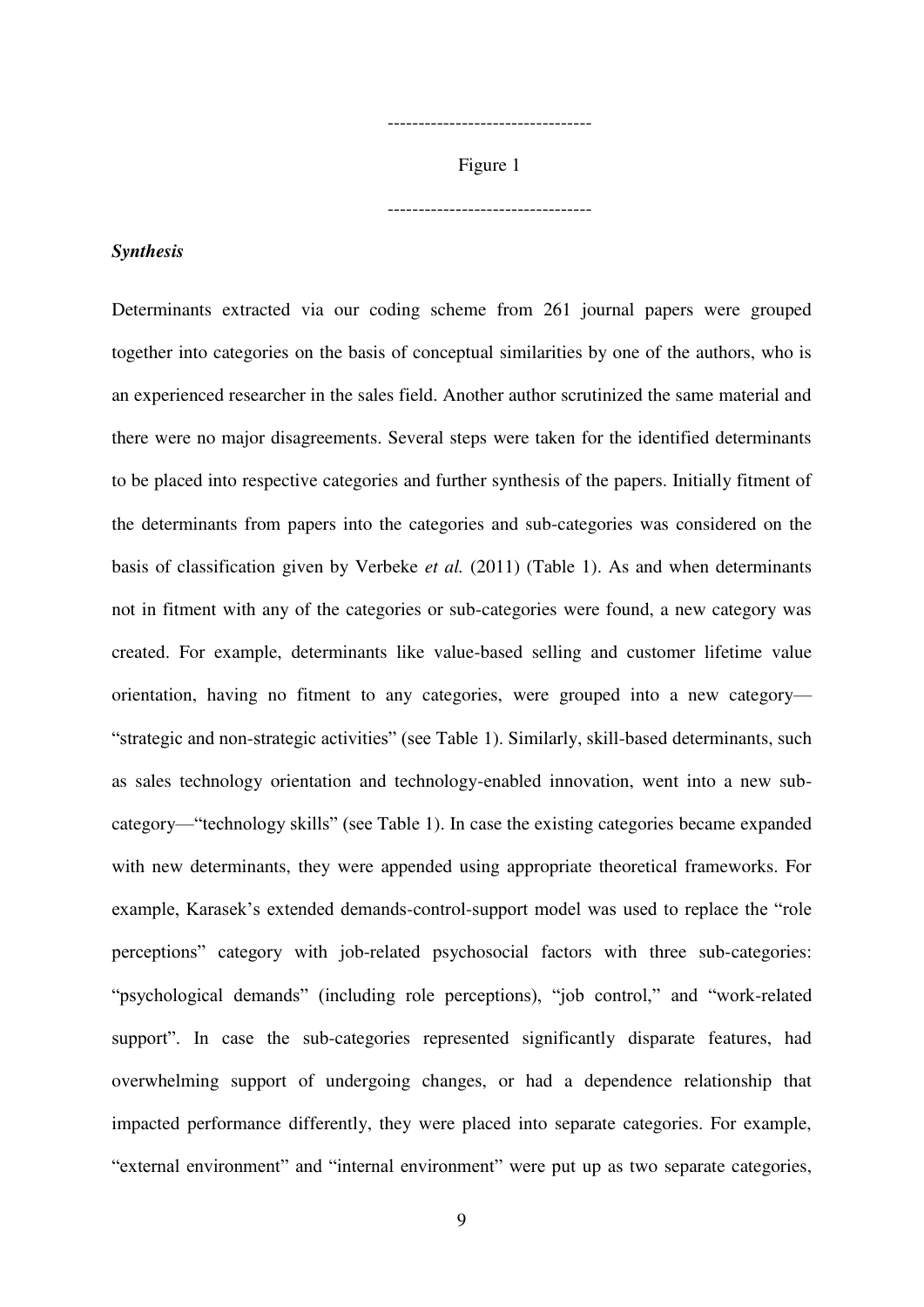owing to three factors: (1) the significantly different nature of the two forces, (2) dramatic changes in the customers, competitors, and ethical/legal environment for the former, and internal structures and processes in the latter (Jones *et al.,* 2005), and (3) dependency of the internal forces on external forces in order to adapt to the latter. Further, similar to Verbeke *et al.* (2011), if there was either no determinant from our extracted list or a conceptual overlap, the sub-category was deleted.

---------------------------------

Table 1

---------------------------------

#### **4. Findings**

The systematic and objective approach to synthesis resulted in retaining four categories— "aptitude," "motivation," "personal factors," and "skill"—from Verbeke *et al.'s* (2011) classification. The synthesis also divides environmental factors into external environment and internal environment, replaces the "role perceptions" category with the new and broader category of "job-related psychosocial factors," and adds an eighth category—"strategic and non-strategic activities". The extended classification retains sub-categories in the following categories: "aptitude," "motivation," and "personal factors". While the extension also retains the sub-categories for "skill" and" internal environment factors" categories, it adds a new sub-category to each—namely, "technological skills" and "technological factors," respectively.

Table 1 highlights how sales literature has evolved post Verbeke *et al*. (2011). Table 1 helps establish the relevance of our classification. Table 2 presents the definitions of the categories and sub-categories under the extended classification scheme, along with a list of determinants classified under the categories and sub-categories. In the following section, we explain the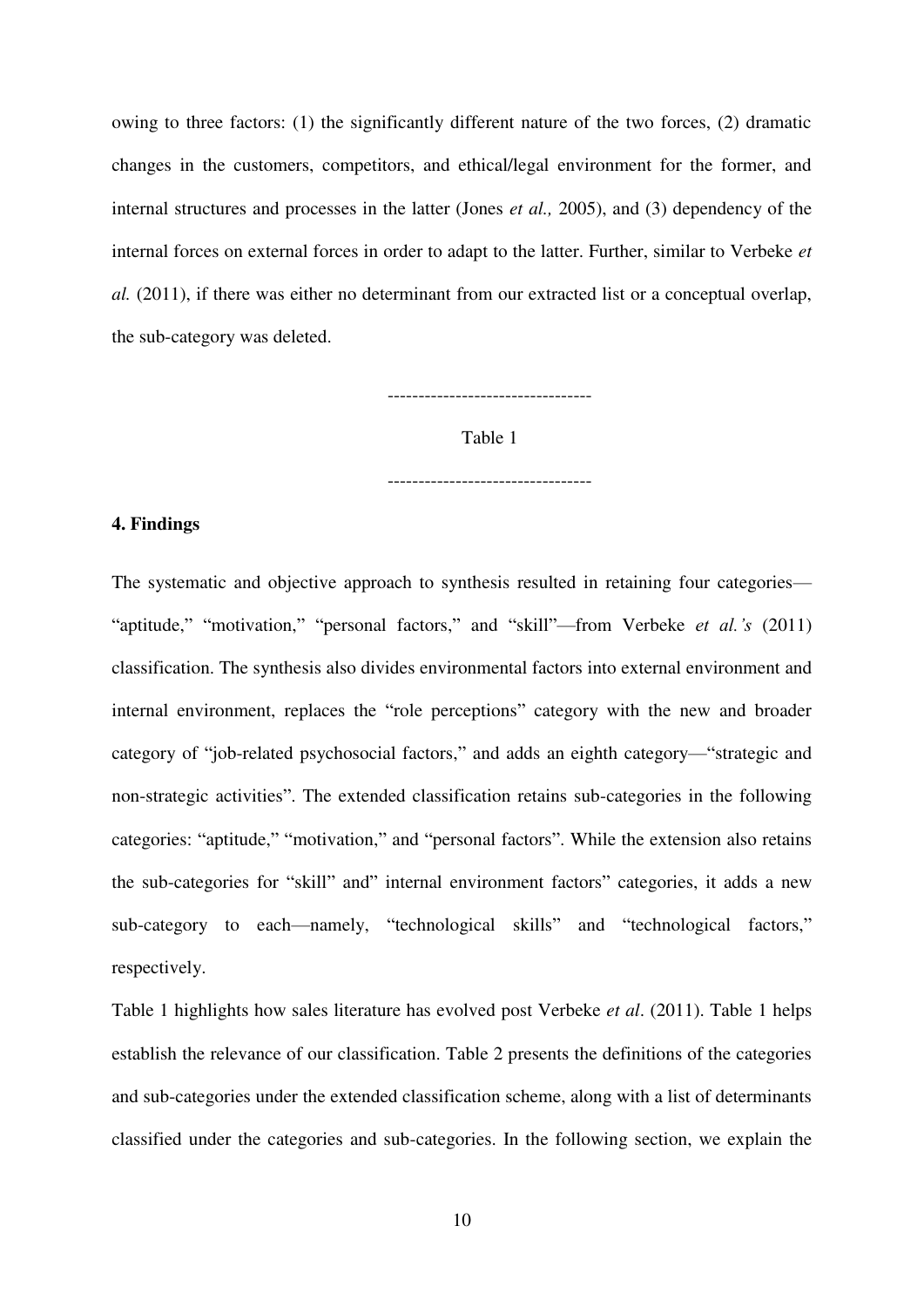classification scheme and how literature has evolved since the publication of Verbeke *et al*. (2011) with reference to the extended classification.

---------------------------------

Table 2

---------------------------------

#### *Classification scheme*

*Aptitude.* Out of Verbeke *et al*.*'s* (2011) four sub-categories; only three—"dispositional traits," "personal concerns" and "cognitive aptitudes"—had determinants and the fourth, "identity," had not featured any determinant. We make similar observations in this paper.

Table 1 indicates that studying the effect of dispositional traits and cognitive aptitude on sales performance is not revived, although there has been a significant increase in studies investigating the relationships between personal concerns and sales performance. It implies that personality concepts contextualized in time, place and/or role such as motives, values, defense mechanisms, coping strategies, life tasks, and attachment styles, are increasingly being studied to help explain sales performance. Personal concerns speak to what people want, desire, and strive for, usually at specific stages of their lives or in particular domains of action, and what strategies or plans they make to get there or to avoid getting what they don't want (McAdams, 1995). Personality concepts like Machiavellianism, which requires manipulating others for one's own success, and self-monitoring, which involves engaging in impression management in social settings, have received attention recently.

*External environment.* Jaworski (1988) divided the environmental context of an organization into three factors: macro, operating and internal. Macro-environment represents the political, socio-cultural, legal, economic and technological conditions. Operating environment represents the customers, suppliers and interest groups with whom the firm directly deals.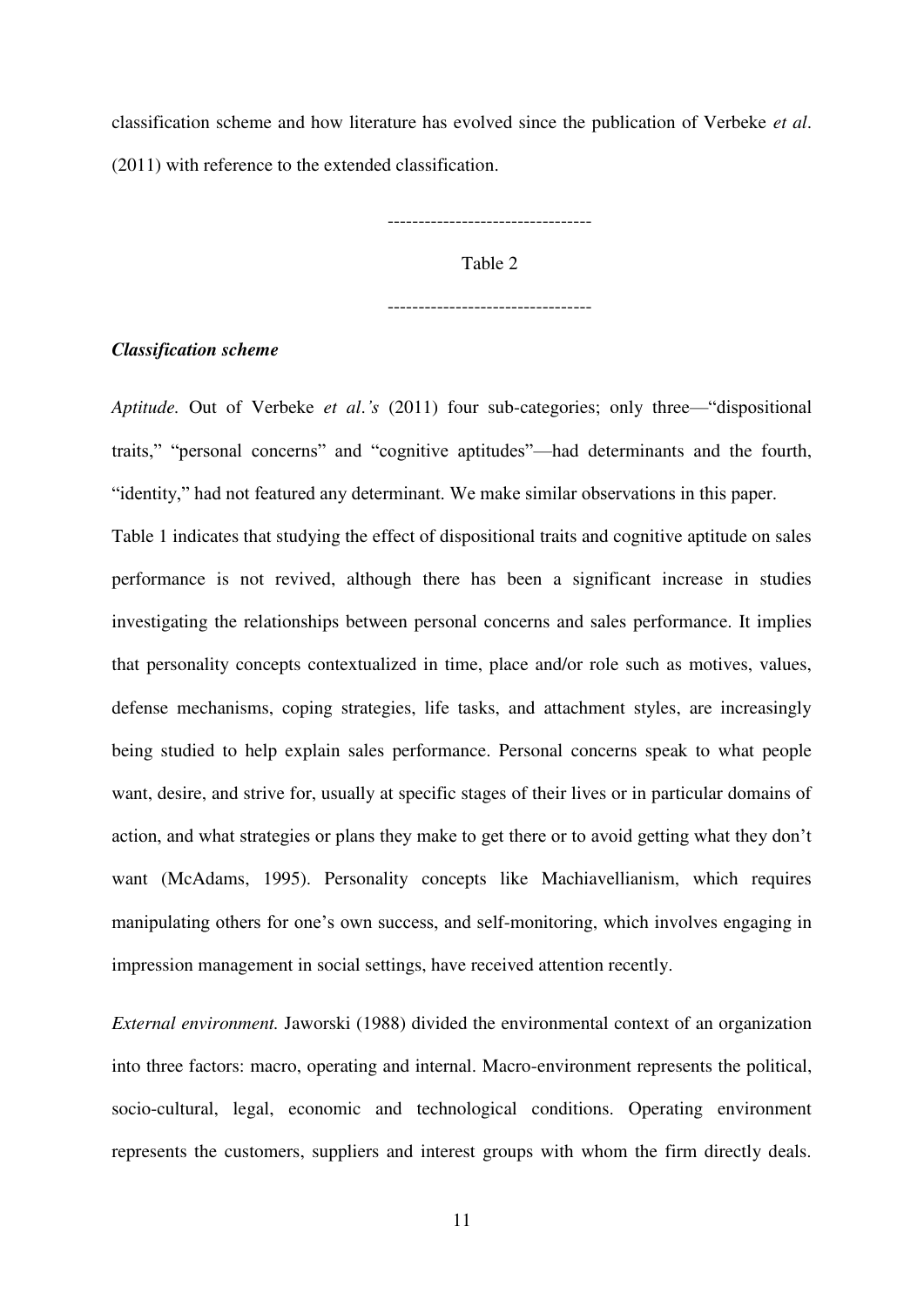Both the macro and the operating environment represent factors external to the organization, which together can be called the external environment. Determinants classified under the "external environment" category, as shown in Table 2, include broader environmental uncertainty concepts (such as environmental dynamism) than those that relate to a single force acting on the company (such as customer perceptions and attitudes towards the company's promotional programs).

The external environment has been changing dramatically with rapid advances in technology, significant shifts in buyer behavior, substantial changes in the legal-ethical environment, and digitization of industries and competition. These changes in the environment are posing challenges to sales organizations and testing salespeople's capacity to maintain and grow their sales performance more than ever. For instance, advances in communication technology have heightened customer expectations of salespeople's speed of response and thus overwhelm salespeople trying to balance the multitude of demands (Tarafdar *et al*., 2014). In addition, digitization has changed the purchase process with about 50-80% of B2B buyers' decisions being completed online even before contacting the salesperson (Gerard *et al*., 2012). This forces sales organizations to re-think their sales strategy. For example, strict legal regulations such as the General Data Protection Regulation (GDPR), enforced in May 2018 by the European Parliament for data privacy and protection, has paralyzed outbound selling in Europe, thereby putting tremendous pressure on salespeople to re-think their ways of prospecting (Silva, 2018). It is because of the size of the impact that the external environment has on the organizations, and its capacity to force organizations to adjust their systems and processes, that it was carved out as a separate category.

*Internal environment*. Verbeke *et al*. (2011) divided internal environment into two subcategories: the first includes firm level characteristics such as culture, identity and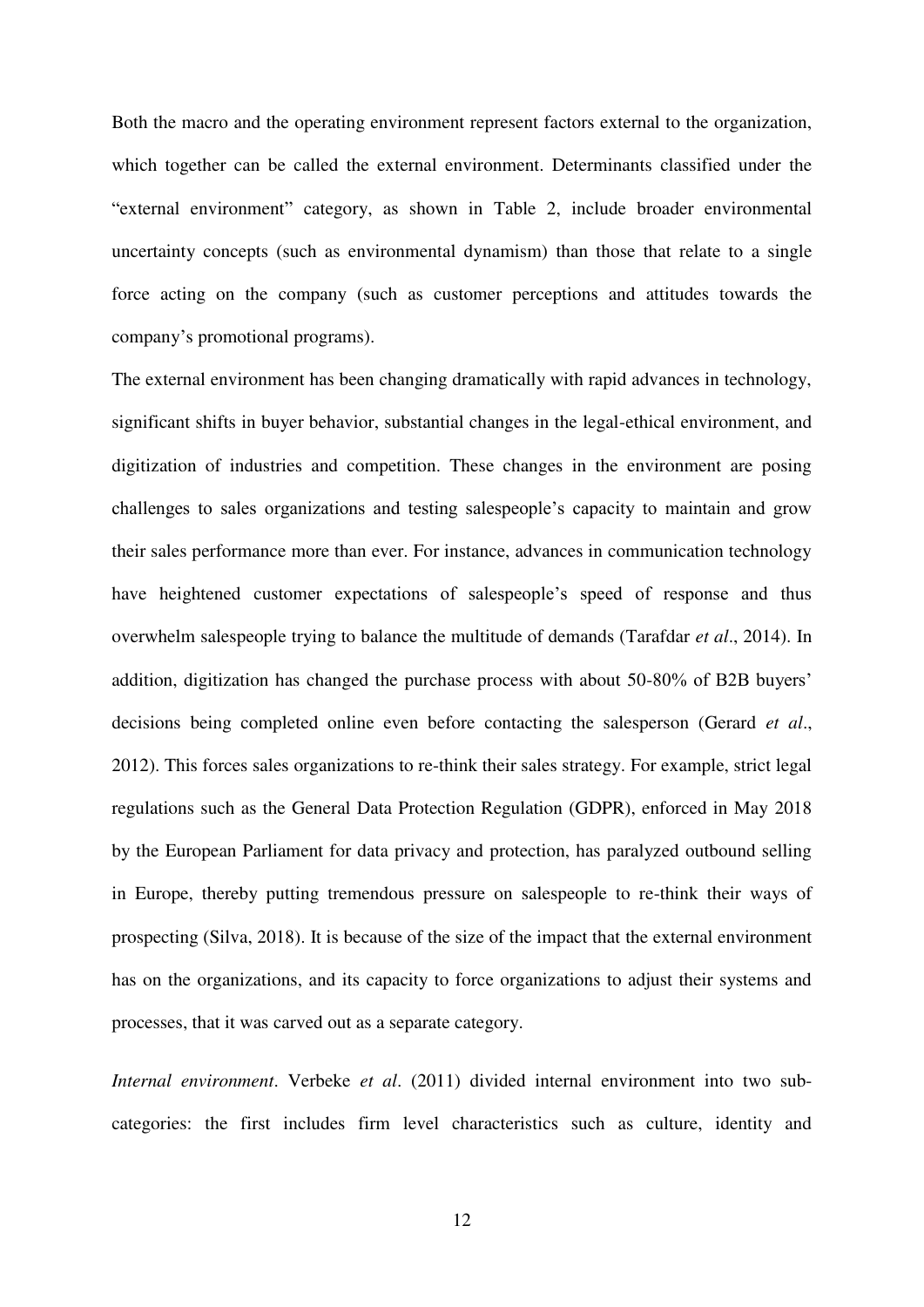capabilities, and the second includes managerial factors. We retain the first two subcategories and add a third—"technology".

Table 1 shows that, while the interest of sales researchers in studying the effect of managerial control factors on sales performance has declined, the percentage of studies shows an upward trend for the effect of organizational culture-related determinants on sales performance. On further analyzing the latter trend, it was found that sales research on or before 2008 focused on examining the direct impact of firm-level cultural factors—ethical climate, market orientation and psychological climate—on sales performance. After 2008 the trend shifted to examining their indirect effect and the conditions under which these are effective predictors of performance. In addition, research in the current decade is mostly focused on multi-climate systems (e.g., sales vs. service climate) and the impact on sales performance.

Despite technology being a tool, it has a significant impact on the way in which sales function (Moncrief *et al*., 2015). Hence, we categorized "technology" as a separate subcategory. As we enter into an era of Alexa-driven marketing (Dawar and Bendle, 2018), the role of technologies like Big Data, Artificial Intelligence (AI), Machine Learning and Blockchains have become almost impossible to ignore. For example, a survey by Smart Selling Tools on Salestech benchmark indicates that the average number of sales tools used by a typical B2B salesperson in the US is approximately five and the median is about nine. Arli *et al.* (2018) consider that this leverage of technologies is just the tip of the iceberg. AI has the power to radically change the way a salesperson and sales activities function (Herjanto and Franklin, 2019). Though it is argued that information technology (IT) infrastructure does not serve as a unique resource as it can be purchased by any player in the market, Bhardwaj (2000) argues that IT infrastructure can be leveraged for competitive advantage in conjunction with other resources. In the context of sales, IT infrastructure like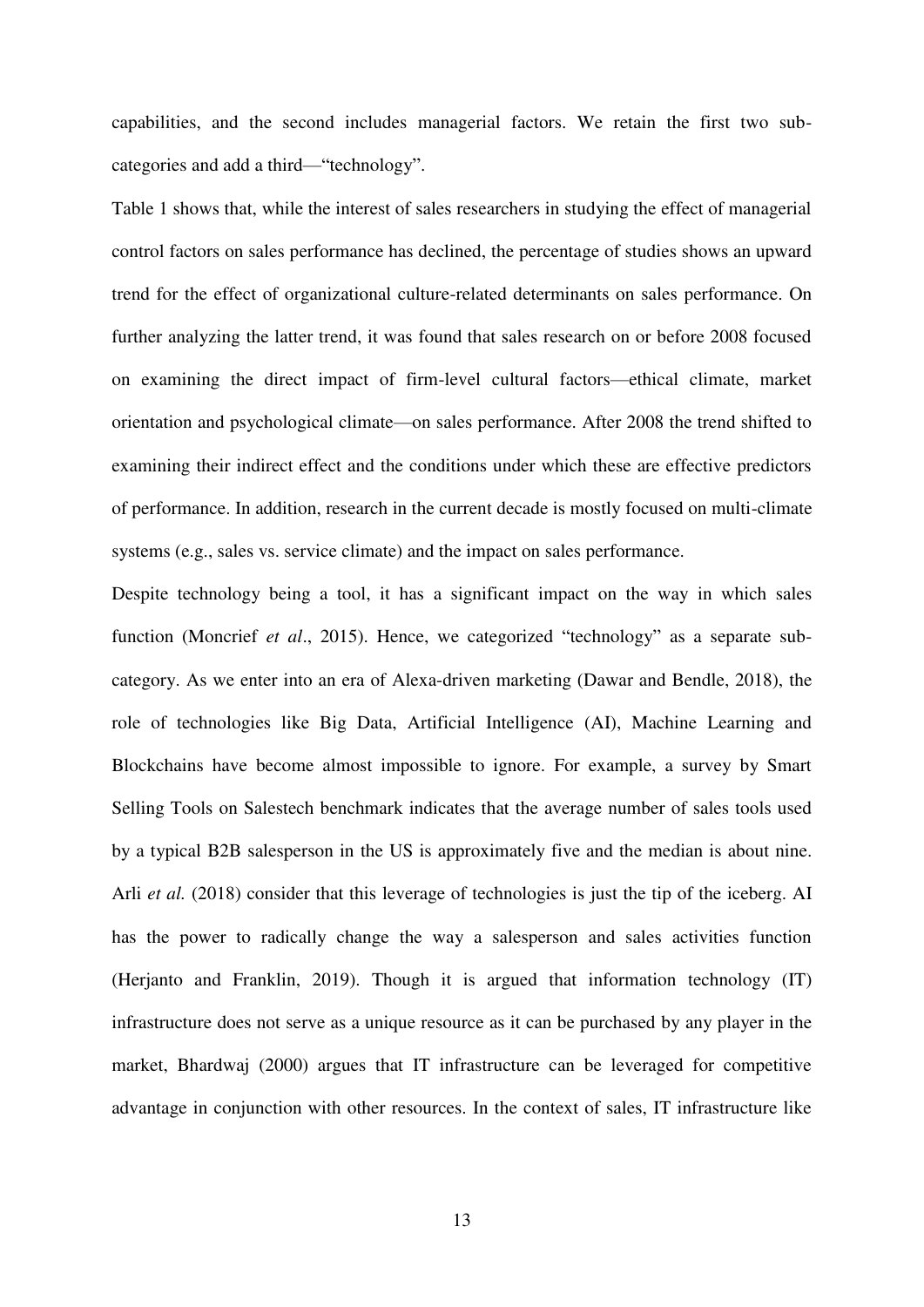CRM software, when combined with a trained salesforce and management support, gives a sustainable competitive advantage.

The resource based-view of the firm posits that the firm attributes its superior financial performance to unique resources and capabilities, which refers to how an organization assembles, integrates and deploys its resources in combination or co-presence (Grant, 1991). Technological resources include IT infrastructure, technological capabilities that organizations mobilize and deploy, and organizational human IT resources such as IT training and support, management support for IT-based automation, and technical ability of the salesforce (Bharadwaj, 2000). Thus, the determinants of sales performance include salesforce automation (SFA), and digitized selling capabilities.

*Job-related psychosocial factors.* The term "psychosocial factors" has gained popularity due to rising psychological stress at workplaces presenting challenges to the mental health of workers. It refers to aspects of work and work conditions such as work roles, opportunity for workers to exercise control over aspects of their job, interpersonal relationships at work, etc. that lead to stress and associated health and safety problems (Sauter *et al*., 1998). These factors are put into three sub-categories—"psychological demands," "job control," and "work-related social support," based on the extended demand-control model or the psychological strain model originally proposed by Karasek (1979) and Karasek *et al*. (1981). According to the extended model, the most adverse reactions occur when high psychological demands and low job control are combined with low social support at work (Johnson, 1986; Johnson and Hall, 1988).

Table 1 shows two noticeable changes. First, there is a decline in the sales performance research on the "psychological demands" sub-category, which includes classic forms of stressors such as role conflict, role ambiguity, role overload, and so on. However, research on techno-stressors such as stress due to constant connectivity, additional tasks of customer data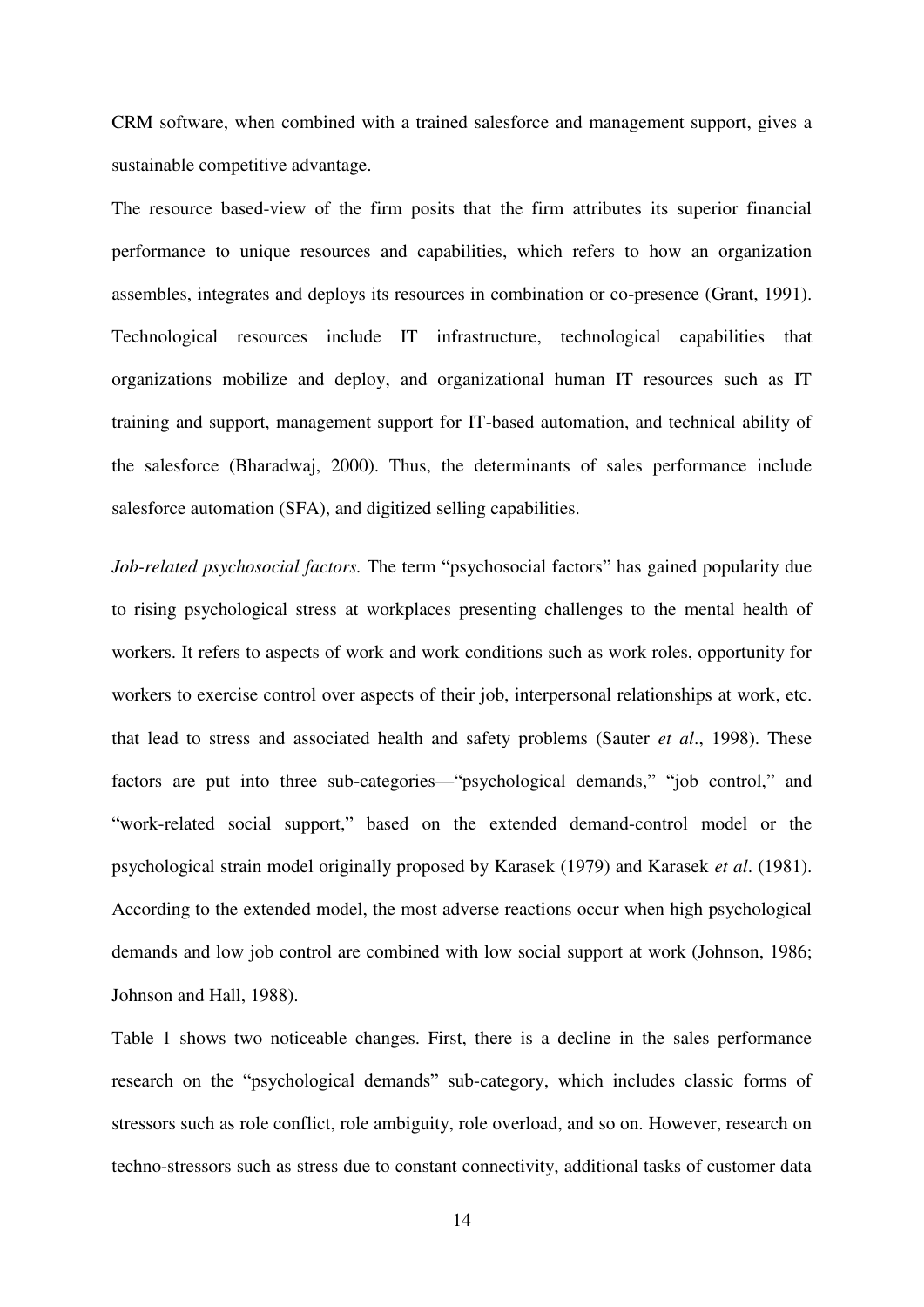entry and pipeline analysis, information overload, fear of being replaced by someone who is comfortable with technology, and so on (Tarafdar *et al*., 2014) is emerging and expected to pick up the pace. Second, there is a positive and large percentage change in sales performance research on the "work-related social support" sub-category, the objective of which is stress reduction. Salespeople are increasingly under stress due to hyper-competitive markets, expectations that they will do more in less time, the shift from a transaction-oriented to a knowledge broker role requiring a deep understanding of customers, their industry and markets (Kraft *et al*., 2019), and continual technological relearning and consequent job insecurities (Tarafdar *et al*., 2014). This, combined with a decline in traditional forms of community, is causing salespeople to search for social support at work (Chawla and Guda, 2013; 2017), and hence the sub-category "work-related social support" is receiving more attention in sales research.

Work-related social support, along the lines of the concept of social support, refers to both the existence and quantity of social relationships (the structural component), and informal social support from these relationships (the functional component) that help to reduce workrelated stress (Johnson and Hall, 1988; French *et al*., 2018). Informal social support comes from a variety of sources including supervisor, colleagues, contacts outside the organization, family, and so on (Ford *et al*., 2007). The content of the informal social support can be emotional (e.g., offering love, care, trust), instrumental (e.g., offering resources such as providing time off to a salesperson to attend to a family exigency), and/or informational (e.g., offering advice or feedback) to help improve the individual's circumstances (French *et al*., 2018). It is, therefore, different from the formal support, for example, rewards, technical information, and training provided by the supervisor, which comes under the "managerial factors" sub-category of the internal environment.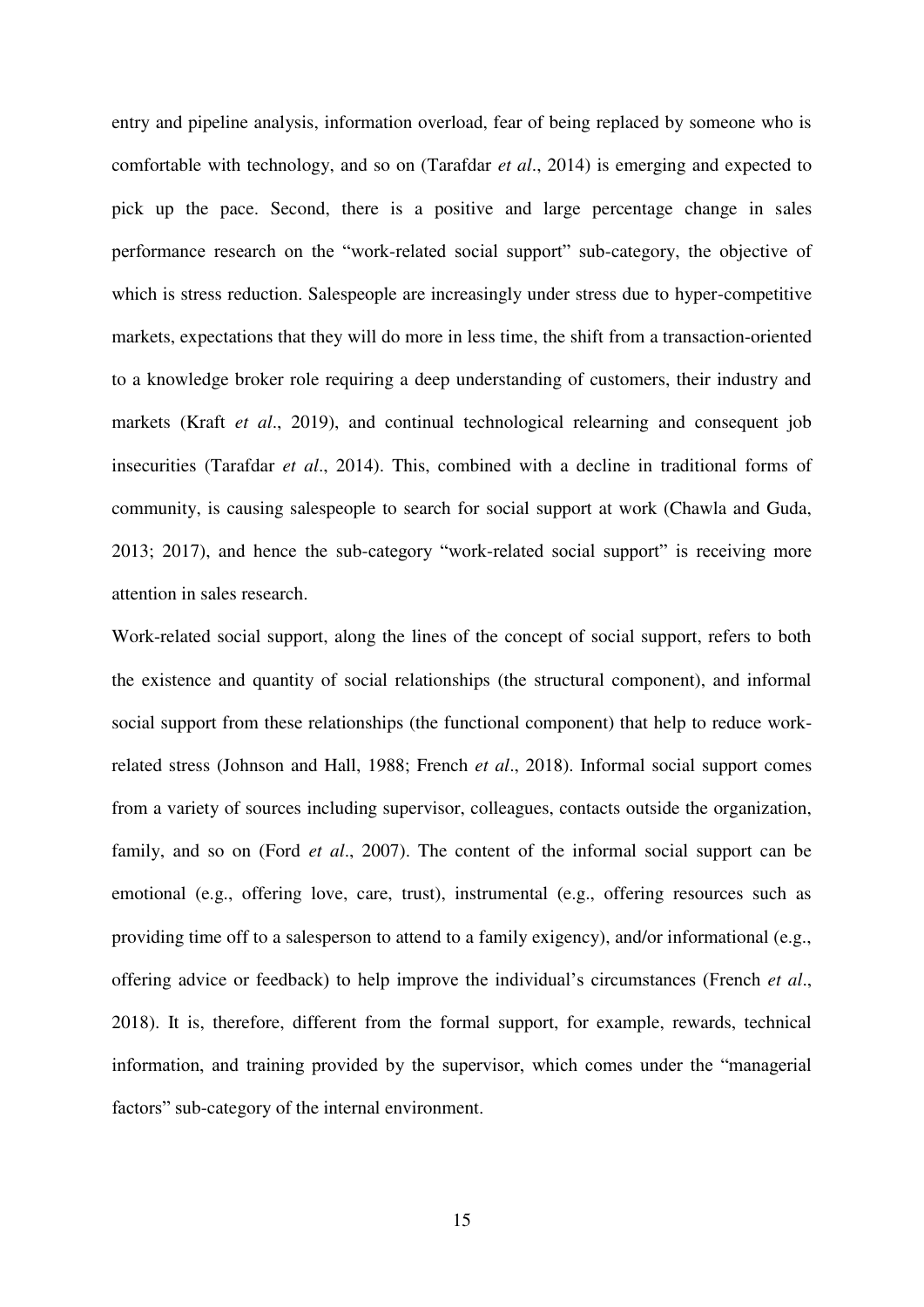*Motivation.* Verbeke *et al*. (2011) used Kanfer's (1990) triadic taxonomy of motivation to develop sub-categories; they also added two additional sub-categories of motivation representing motivation-related research in the domains of selling, which fall beyond the scope of Kanfer's (1990) model. Kanfer (1990) grouped motivation into three sub-categories: (1) "needs-motive-value," highlighting the role of personality, needs, and value in behavioral variability; (2) "cognitive choice," emphasizing the cognitive processes involved in decision making and choice; and (3) "self-regulation meta-cognition," focusing on attention given to the meta-cognitive or executive processes related to self-systems. Two sub-categories added by Verbeke *et al*. (2011) are "goal orientations" and "work engagement". As "needs-motivevalue" is included in our "aptitude" category, we exclude this sub-category from motivation.

Table 1 suggests that the percentage of articles studying the effect of motivation-based determinants on sales performance has remained largely unchanged in the last decade. However, we note a couple of noteworthy developments from Table 2. First, in the "work engagement" sub-category with reference to the period before Verbeke's study, the sales literature focused on studying concepts like job design, task enjoyment, and job involvement, which were related to what the job involves and how it is done. In the later phase, scholars focused on why the job is done, such as finding meaning or purpose in work by making a difference in the lives of customers. Second, in the "self-regulation metacognition" subcategory, sales literature before Verbeke's paper focused largely on self-goal setting (for example. setting challenging and specific goals) as a mechanism to regulate one's behavior and achieve performance goals. In the recent past researchers have shown an interest in studying how constructive thought pattern strategies (such as positive self-talk, mental imagery and related concepts like spirituality) can help to achieve performance goals.

*Personal factors.* Ford *et al*. (1987) distinguished performance-related personal determinants into two sub-areas: biographical and psychological. While the biographical sub-area contains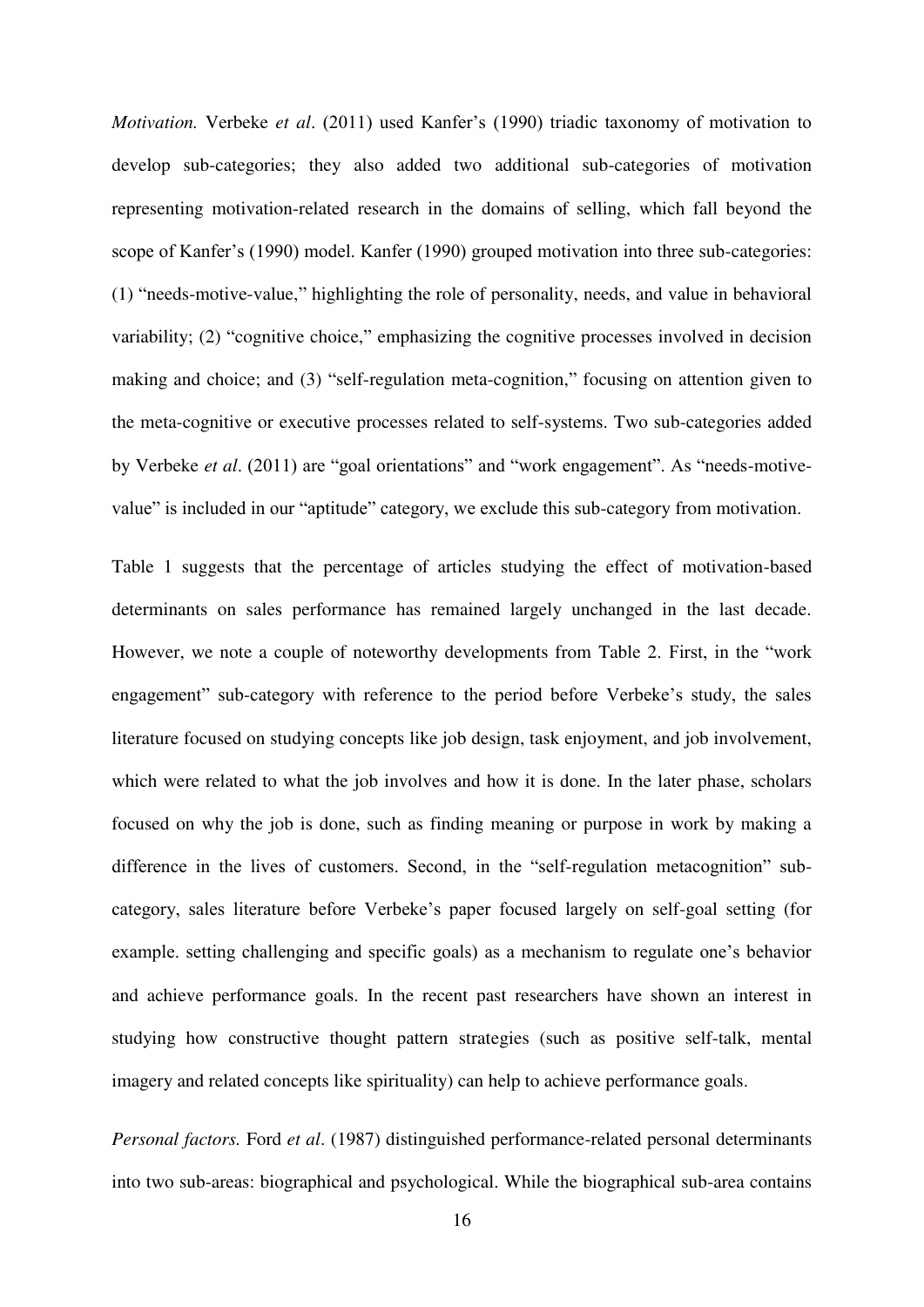a variety of personal history or background concepts such as age, gender, family history, childhood activities, experiences, sources of derived satisfactions and dissatisfactions, academic and work experiences, attitudes and interests, and self-descriptions and evaluations (Taylor and Ellison, 1967), the psychological sub-area includes various aptitudes or mental abilities, personality traits, and learned skills and proficiencies. As learned skills and proficiencies fall into the "skills" category, we deleted it from Ford *et al*.*'s* (1987) model. "Aptitude," however, is included as a separate category in our determinant classification scheme, and we therefore removed "aptitude" from Ford *et al*.'s (1987) categories of personal antecedents. As Verbeke *et al*.'s (2011) model of aptitude has "dispositional traits" as a subcategory, we deleted personality traits as psychological antecedents from Ford *et al*.'s (1987) model. Therefore, the personal factors in our proposed classification represent only biographical factors.

The percentage change in studies before and after Verbeke's paper shows a huge drop in interest in studying the effect of biographical factors on sales performance. The reason for the greater number of studies between 1983 and 2008 was that this period reported a significant increase in the number of minorities and women being employed in the sales profession (McKay *et al*., 2008; Moncrief *et al*., 2000); therefore, there was an interest in investigating the effect of these demographic changes in the workplace. However, there is the possibility of a revival of interest in the topic as there is a huge diversity of generations in the salesforce with critical differences in their workplace and technology preferences (Gannage and Talbert, 2018).

*Skills.* Rentz *et al*. (2002) categorized salespeople's skills into micro-skill and macro-skill research streams. The micro-skill stream focuses on individual sales skills and includes two types of skills: interpersonal and salesmanship. The macro-skill stream focuses on the mental processes and knowledge possessed by salespeople and includes "selling-related knowledge"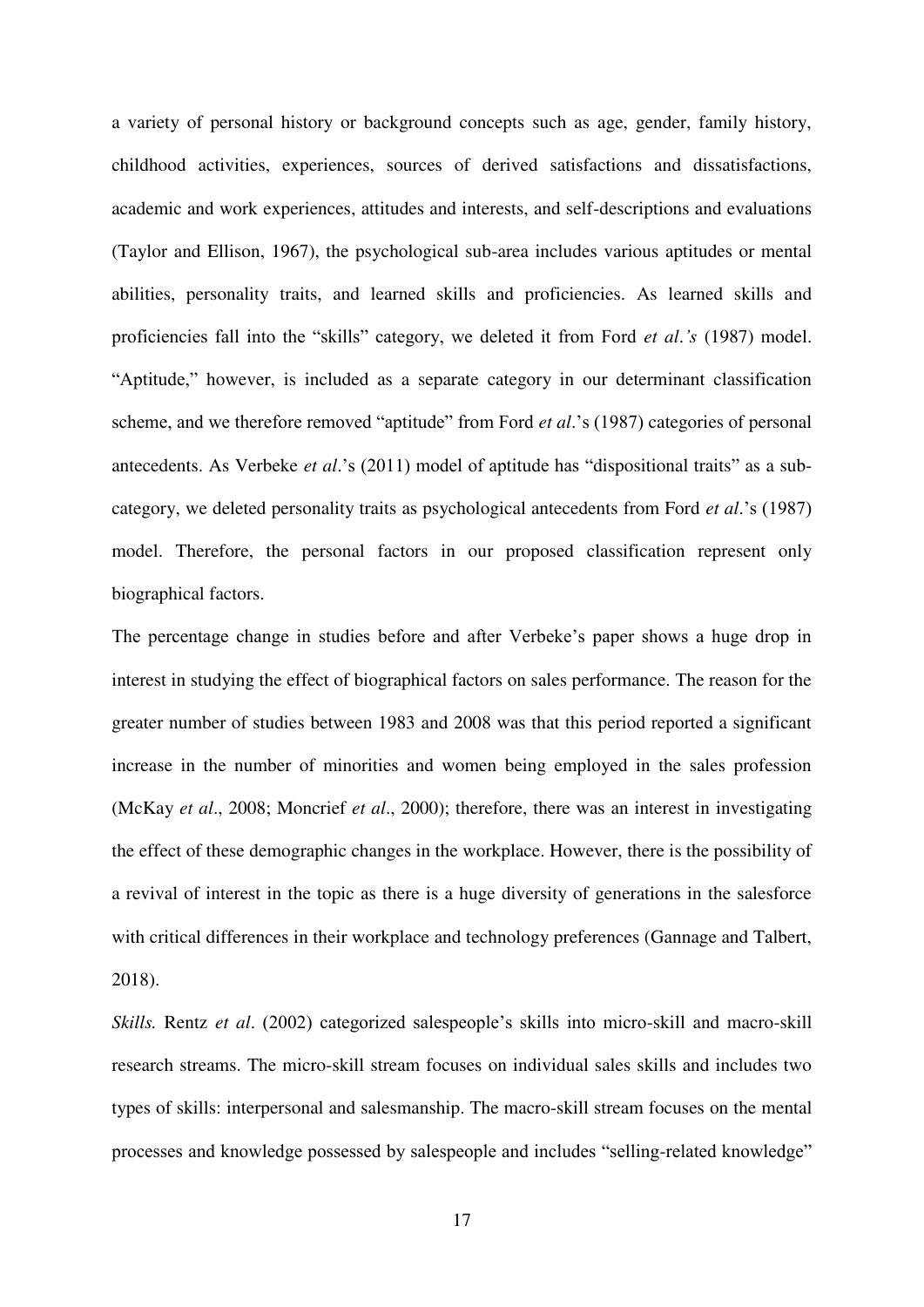as a skill, which represents the idea that salespeople not only possess knowledge about products and markets, but also that they possess knowledge needed for recognizing customer types, needs, the sales situation, and what types of selling methods or strategies should be used in specific situations (Verbeke *et al*., 2011). However, possession of this knowledge itself is not enough and requires fitting mental processes of salespeople to process such knowledge for decision making (Verbeke *et al*., 2008). Thus, we broaden the scope of selling-related knowledge to include the latter.

Sales technologies are dramatically changing the sales function (Hunter and Perreault, Jr., 2007). As argued earlier in other categories, the need to view "technology" as a rapid and incumbent transformer of sales process and the "technological skills" under "macro-skills" need to be viewed as a separate sub-category. Broadly, technological skills include the knowledge and use of IT tools for customer relationship management.

Table 1 shows that the percentage change in sales research for all four types of skills is positive. The highest degree of change is seen in salesmanship skills, which has a strong focus on adaptive selling. Since adaptive selling has been found in numerous studies (e.g., Franke and Park, 2006; Park and Holloway, 2003) to strongly impact sales performance, the percentage of studies investigating determinants of sales performance through adaptive selling as mediator is on the rise. Sales performance research on technology skills before Verbeke's paper focused on knowledge and usage of salesforce automation tools (Park *et al*., 2010) and salespeople's analytical proficiency and propensity to use information technologies in general (Hunter and Perreault, Jr., 2007). After 2011, the focus of sales research shifted to examine specific technology skills such as knowledge and usage of social media (Rodriguez *et al*., 2012) and technology-enabled innovation in selling (Tarafdar *et al*., 2014). With more advanced information technology tools such as AI and machine learning around the corner, a rise in social selling and an increase in millennials in the sales profession, research on the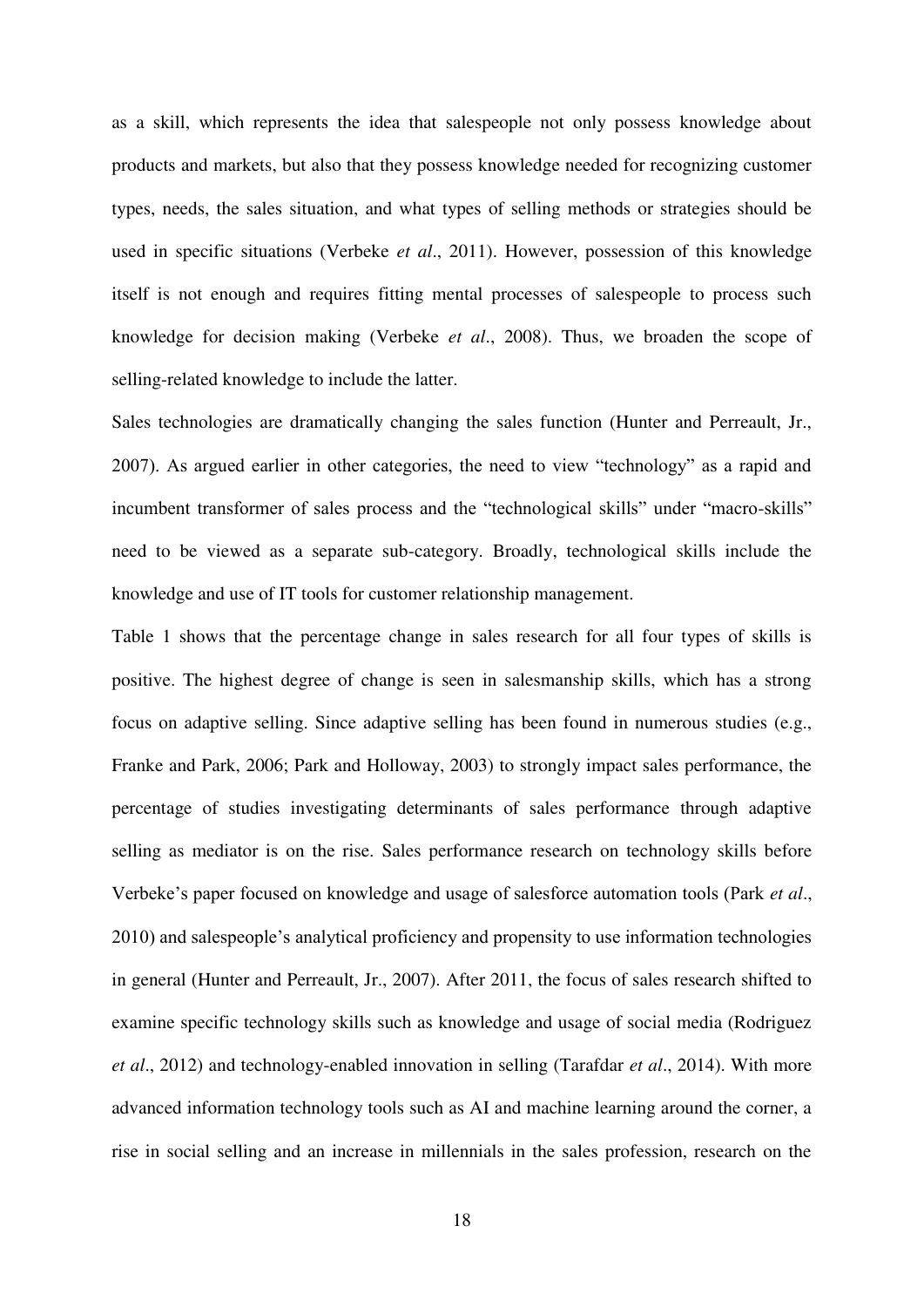topic is expected to surge. Sales performance research before Verbeke's paper focused on interpersonal skills with reference to customers. However, research after Verbeke's paper has taken an interesting turn towards understanding salespeople's interpersonal skills within their sales teams and professional networks and how they impact performance. Sales performance research on interpersonal skills is growing. Lastly, research on determinants belonging to the "selling-related knowledge" sub-category and their effect on sales performance has shown only a marginal increase, with recent research focusing on newer types of knowledge beyond products and customers (such as salespeople's competitive intelligence) and different styles of mental processing of knowledge (i.e., thinking styles) (see Table 2).

*Strategic and non-strategic activities.* This is a new category added as a result of the review done. Data from Table 1 help to validate the inclusion of this new category as it shows a 14% increase in sales research on this category after Verbeke *et al*.*'s* (2011) paper.

The extant literature emphasizes sales as a tactical activity. However, its role has been touted to be more than tactical and in fact central to marketing practice (Haas *et al*. 2012; Storbacka *et al*., 2009). In several contexts, as Storbacka *et al*. (2011) argue, sales function drives strategic initiatives towards customers and the organization (Storbacka *et al*., 2009; 2011).

Strategy is a broad pattern in a stream of actions that is developed out of a continuous learning process involving executives across the whole organization (Mintzberg, 1990). It involves actions, activities and cognitions. To perform these, skills and knowledge are required. Traditionally, salespeople have not been considered to be part of the strategy process. However, evidence has started to emerge on how salespeople influence the strategic thought and action within an organization. Sales managers and salespeople in an organization coordinate their everyday activities with their verticals so as to achieve the objectives. In that sense they influence both the top managers and the executives on the frontline.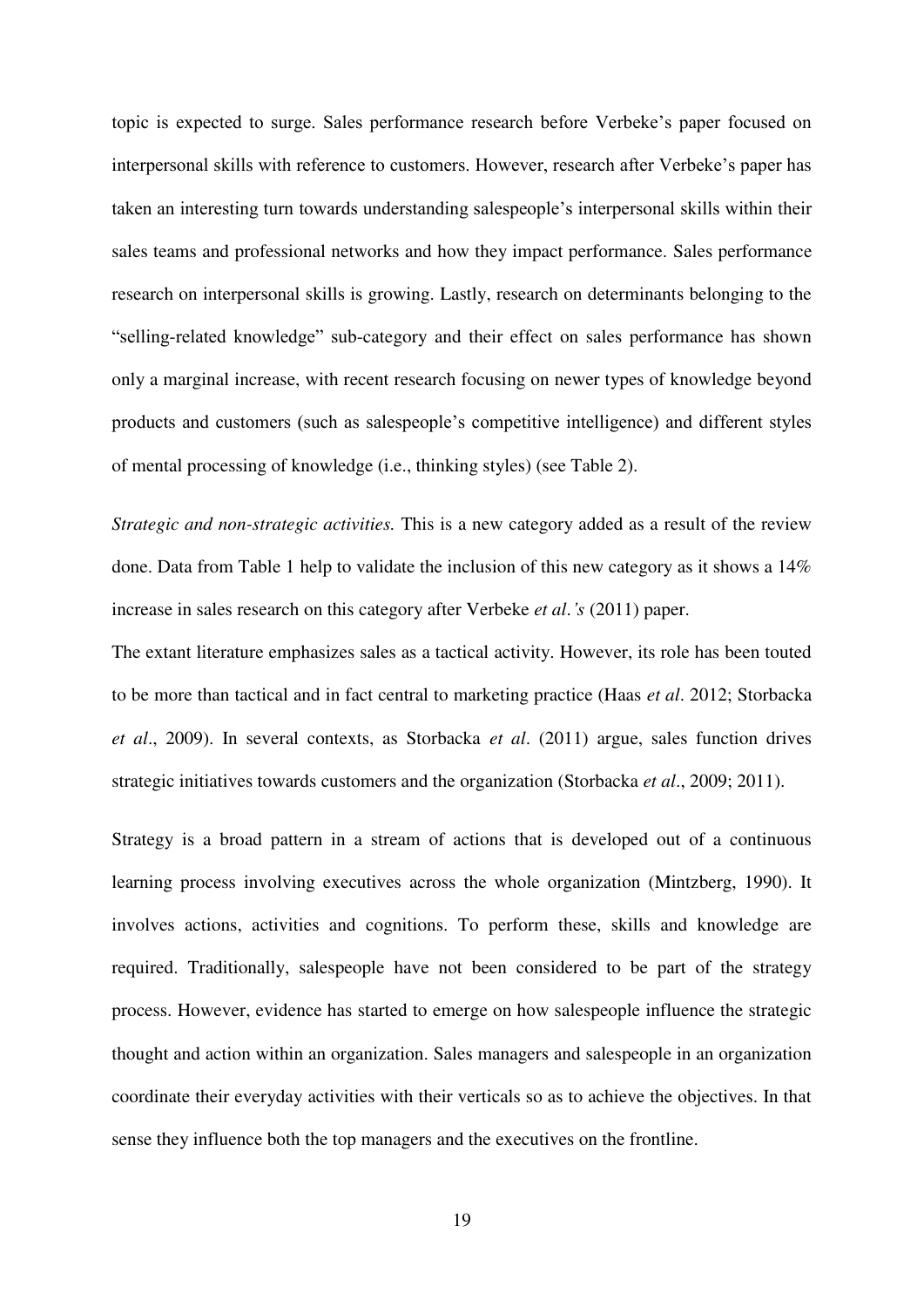Floyd and Wooldridge (1992) developed a typology on the basis of action and cognition. Based on Miles and Snow's strategy structure theory, they arrive at four types of managerial strategic involvement: championing alternatives and synthesizing information, representing managerial involvement in their upward channels of command, and facilitating adaptability and implementing deliberate strategy, constituting involvement in the downward channels of command. Applying the same framework of Miles and Snow, Slater and Olson (2000) explored the sales activity and its contribution to successful implementation of the strategy. They concluded that different strategy types require different profiles of sales management practices if effectiveness is to be achieved.

Floyd and Wooldridge (1992) contend that, besides information, the strategy process is influenced by an infusion of meaningful information through evaluation, advice and interpretation. They extend this logic to their other paper in 2000, wherein they define salespeople's strategic activities as behaviors that help grow new ideas, synthesize strategic information, integrate strategic initiatives and implement strategy.

Using Social Exchange theory, Pappas and Flaherty (2008) examined the dyadic relationship between supervisor and salesperson to explore salesforce participation in the strategic process. They found that information sharing and communication acted as moderators between trust and strategic activities. If salesforce involvement in strategic activities is high, their managers rate their performance highly. As boundary-spanners and customer-contact force they gather information about market trends and preferences, customer problems and challenges, competitor moves, external events, and so on. They serve the top management with this information and influence the strategic thought (Flaherty and Pappas, 2009).

Panagopoulos and Avlonitis (2010) considered sales strategy to be a multidimensional construct with four dimensions: customer segmentation, customer targeting, developing sales models and using routes or sales channels. They used a resource-based view of the firm and

20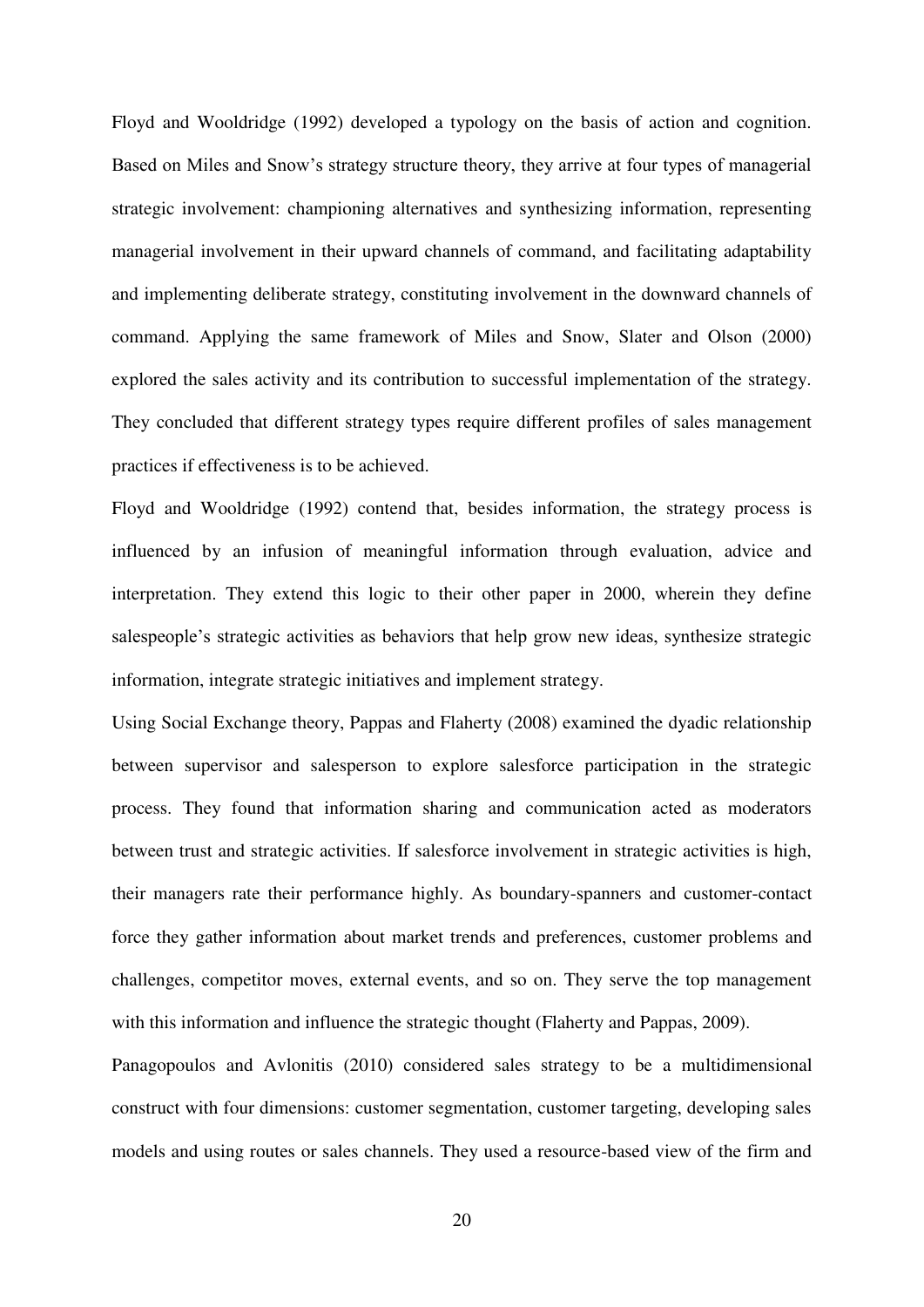industrial organizational theory to test the relationship between strategy and performance. They used transformation leadership, customer orientation and demand uncertainty as moderators. They advanced the sales research, which was considered to be tactical. They considered sales strategy as activities and decisions related to the allocation of scarce resources of sales for better customer relationships.

Terho *et al*. (2015) considered selling as a strategic, analytical and top management-focused activity. Selling activities have migrated from merely providing services and products to driving strategic initiatives towards customers and organizations. Providing solutions, relationship nurturing and service behaviors are now regarded as important. Part of this list is provided in the Table 2.

Customer lifetime value (CLV) has emerged as a key metric to help implement sales strategy and measure salespeople's activities. Thus, salespeople's value-based selling is a strategic activity that helps translate the customer segmentation and prioritization dimensions of sales strategy into performance (Terho *et al*., 2015). Acquisition and retention allocation emerged as another metric to identify the effectiveness of sales strategy execution by the salesforce. It is the proportion of salespeople's time allocated to acquisition versus retention activities. Salespeople are generally required to make time-allocation decisions as per the firm-level acquisition allocation strategy, thereby helping to implement the firm's strategy (Carter *et al*., 2014).

Non-strategic activities consist of behaviors that fall into a traditional salesperson's role, wherein the salesperson is not seen as a strategic entity. Activities such as sales planning, attention to personal details, cross-selling, up-selling, routing, time scheduling, etc., are typical sales activities that are non-strategic in nature. These are more like hygiene activities that are conducted in a salesperson's role on a day-to-day basis without any strategic intent. It is to be noted that these non-strategic activities (behaviors) are unlike skills, as per Baldauf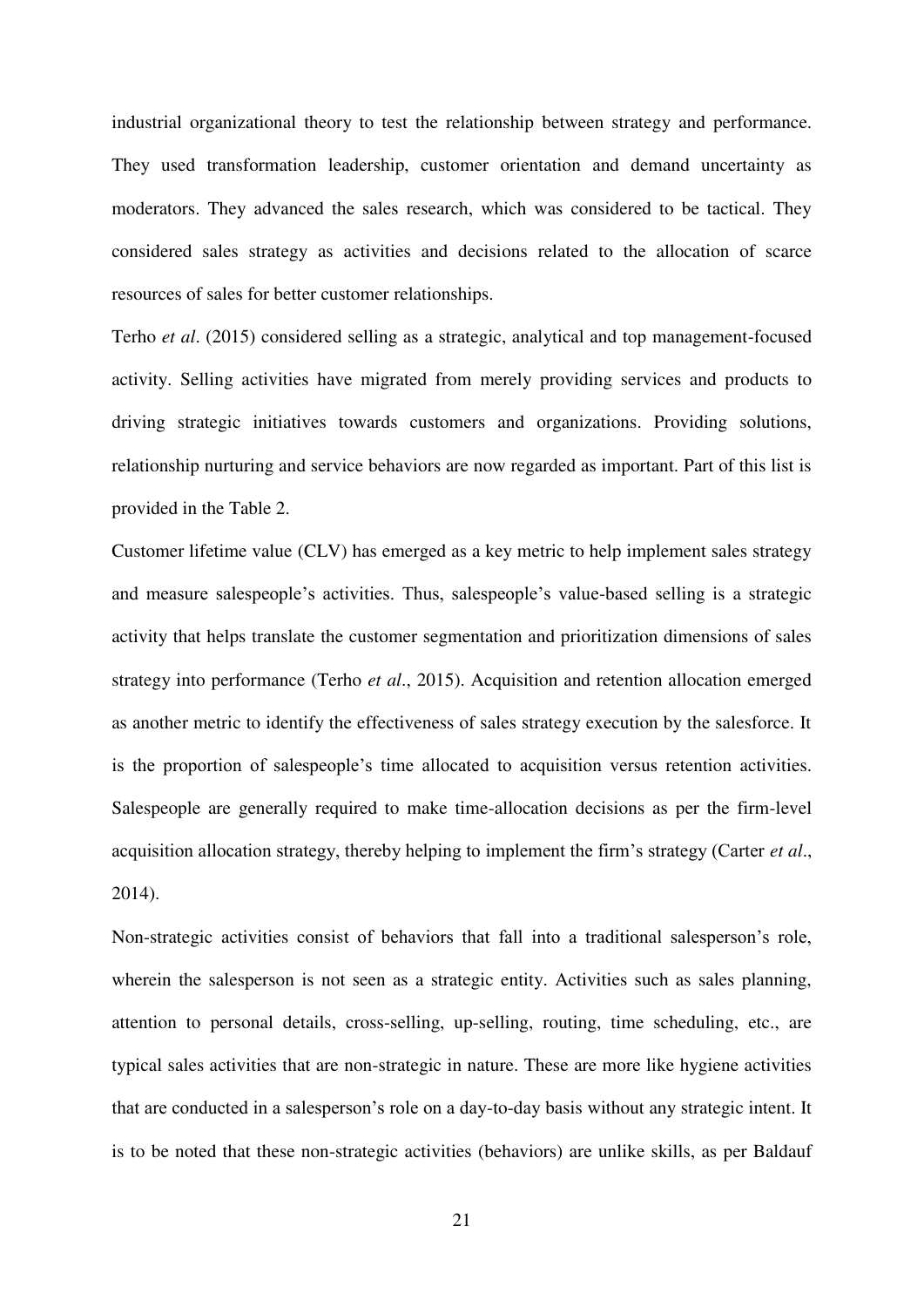and Cravens (2002) and Cravens *et al*. (1993), in the sense that they are not proficiencies developed through training or experience that describe how something needs to be done, but are displays of behavior that describe what needs to be done. These activities may help to achieve individual or group-level goals, but do not contribute to the strategic functioning of a sales organization.

#### **5. Discussion**

This study involves a systematic review of over 261 research publications on sales performance in a bid to extend the framework by Verbeke *et al*. (2011). We were able to identify at least two new categories and sub-categories each and presented our results (Table 1 summarizes them). We do not emphasize AI applications under technology factors as we believe that Herjanto and Franklin (2019) have recently discussed their importance while providing future research directions. In this section we present a few unique contributions to the existing sales literature under the newly added categories and sub-categories.

Technology influences the sales function in a significant manner (Moncrief *et al*., 2015), especially helping to make the job easier (Colon, 1998), enhancing communication and reducing the cycle time (Thetgyi, 2000). Hence, we proposed to add a sub-category— "technology skills" that help the salesforce to streamline their selling processes and improve their productivity. Equipped with technology and related skills like data analytics, social media and so on, a salesperson can do more in less time. Though there was an emphasis on and necessity for sales organizations to focus on technology-related skills (Leigh and Tanner, 2004), it was not captured in Verbeke's framework. This study has included it as an important sub-category. The recent emergence of technologies and data analytical tools are impossible to ignore (Dawar and Bendle, 2018) and we have just begun to see their true potential (Herjanto and Franklin 2019; Arli *et al*. 2018). Research on the relationship between salesforce and technology/data analytical skills is growing. At this point, we can only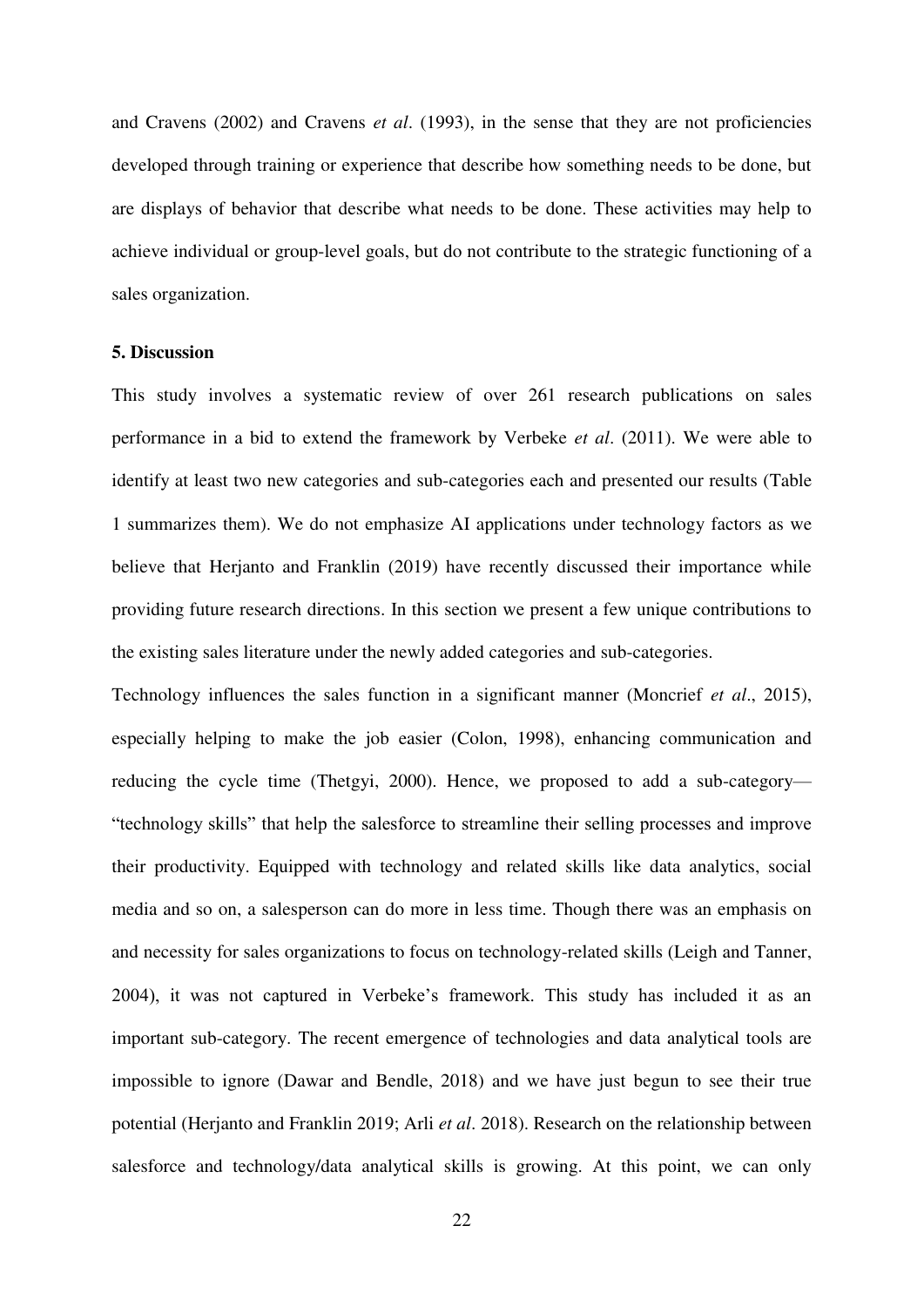speculate that this skill may itself be the biggest differentiator between a successful and an unsuccessful salesperson. Among the several research questions to ponder over are how technology skills enhance sales performance and the role of the manager/leader in facilitating the absorption of these skills. Furthermore, the salesforce's technology skills and its competitive advantage to the firm could be another interesting area for future research.

Apart from technology skills, deriving value from technologies such as social media requires salespeople to develop and use social media-based networking skills (an interpersonal skill), since social media gives salespeople access to potential prospects and influencers. Although sales research on networking skills and social networks has recently drawn researchers' attention, such research has only been carried out in the face-to-face context of interactions (Ahearne *et al.*, 2013; Macintosh and Krush, 2017). This research can be extended to the social media context. Specifically, the following research questions would be relevant to investigate: how should a salesperson network effectively through social media? what are the value of such networks and how to capture it? and how the networking skills of salespeople differ between face-to-face and social media contexts?

Salesmanship skills (adaptability) sub-category has received huge attention among researchers as it saw the highest increase in research post-Verbeke *et al.* (2011) as compared to other sub-categories of "Skills" category. Research on identifying the technology-based antecedents of adaptive selling is on the rise. Before Verbeke *et al.* (2011), such research focused on whether the use of technologies such as SFA, CRM, and social media influence adaptive selling. Whereas recent research is more in-depth and focused on understanding how the use of technologies facilitates adaptive selling? What are the mediators? E.g., Park *et al.* (2010) found that SFA usage helps in processing market information, thereby empowering salespeople to practice adaptive selling strategies. Similarly, Itani *et al.* (2017) found that social media usage helps salespeople collect competitive intelligence, thereby enabling them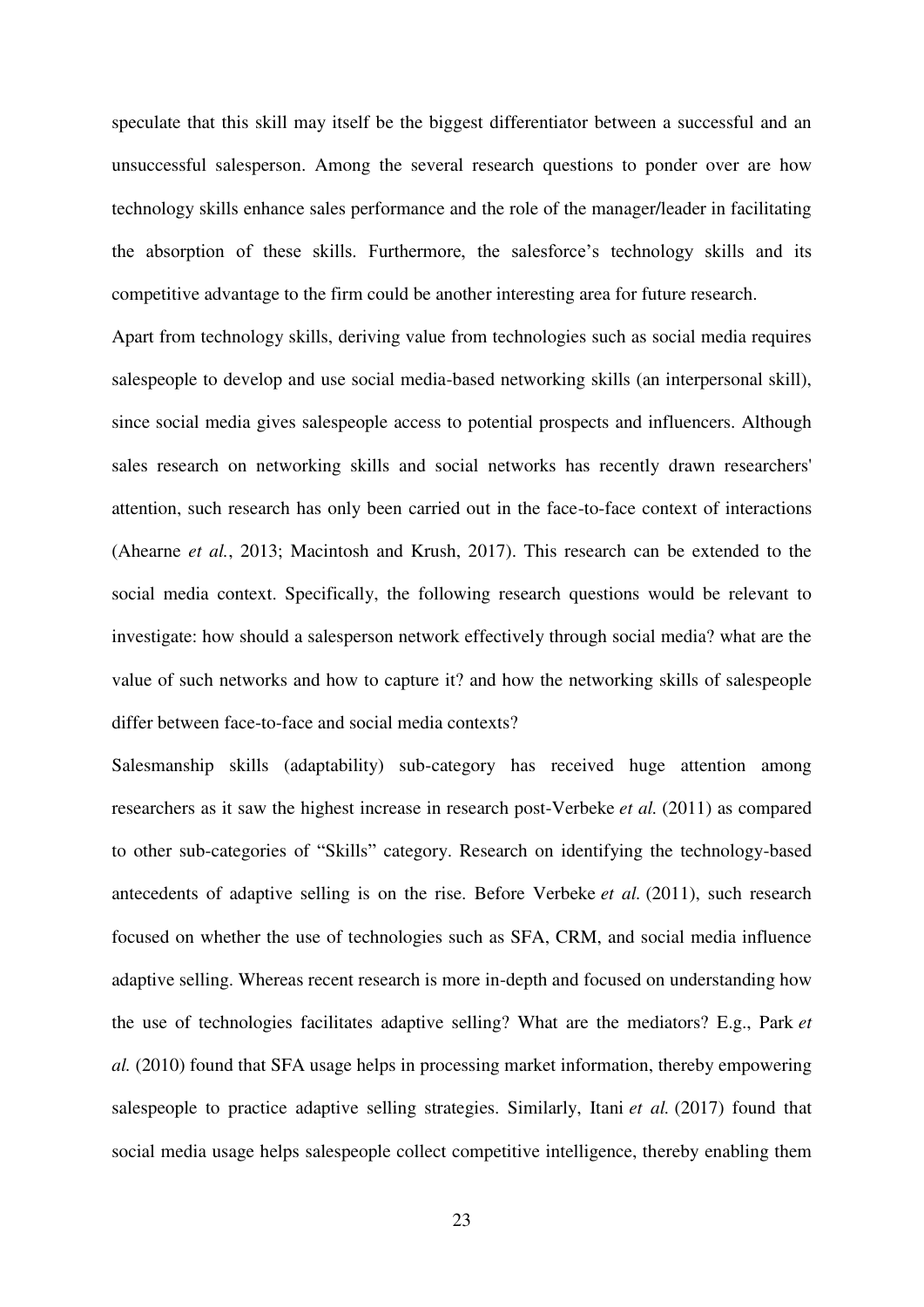to practice adaptive selling. However, such research is still in the nascent stages. Some of the mediators which could be investigated for the effect of social media or CRM usage on adaptive selling could include understanding buyer persona, buyer type (self-oriented vs. task-oriented vs. interaction-oriented), buyer's social style, and detecting buyer cues, etc. The research could also be done on the moderators for the effect of technologies use on adaptive selling such as characteristics of the customer's buying task (buying center size, buying task – straight rebuy, modified rebuy, new buy), customer-salesperson relationship, and customer perception of salesperson relationship investment, etc. E.g., investigating the effect of social media usage on adaptive selling in the condition when the buying center is spread out versus small may be relevant as it could help salespeople adjust their social media usage accordingly.

Another category we added to Verbeke's framework was "job-related psychosocial factors". By psychosocial factors we refer to work conditions, work roles, job-related interpersonal relationships and so on, leading to stress and health disorders. Broadly three sub-categories were identified in the paper—"psychological demands," "job control," and "work-related social support". There is clear evidence that the lack of these factors is forcing the salesforce to embrace spirituality and positivity (Chawla and Guda, 2010; Guda and Teidor, 2017). Hence, we propose that there should be a stream of research scholars in the sales management domain exploring the facets of positive psychology, which deals with the study of positive emotions, positive character traits, and enabling institutions (Seligman and Csikszentmihalyi, 2000). Most of the positive psychology aspects, such as expansive and encompassing admiration, altruism, contentment, courage, flow, forgiveness, gratitude, happiness, hope, joy, love, perseverance, pleasure, pride, responsibility, tolerance, vocation, wisdom, etc. (Seligman and Csikszentmihalyi, 2000) have not been researched in the sales context. The other area for future research relates to identifying ways to provide informal social support to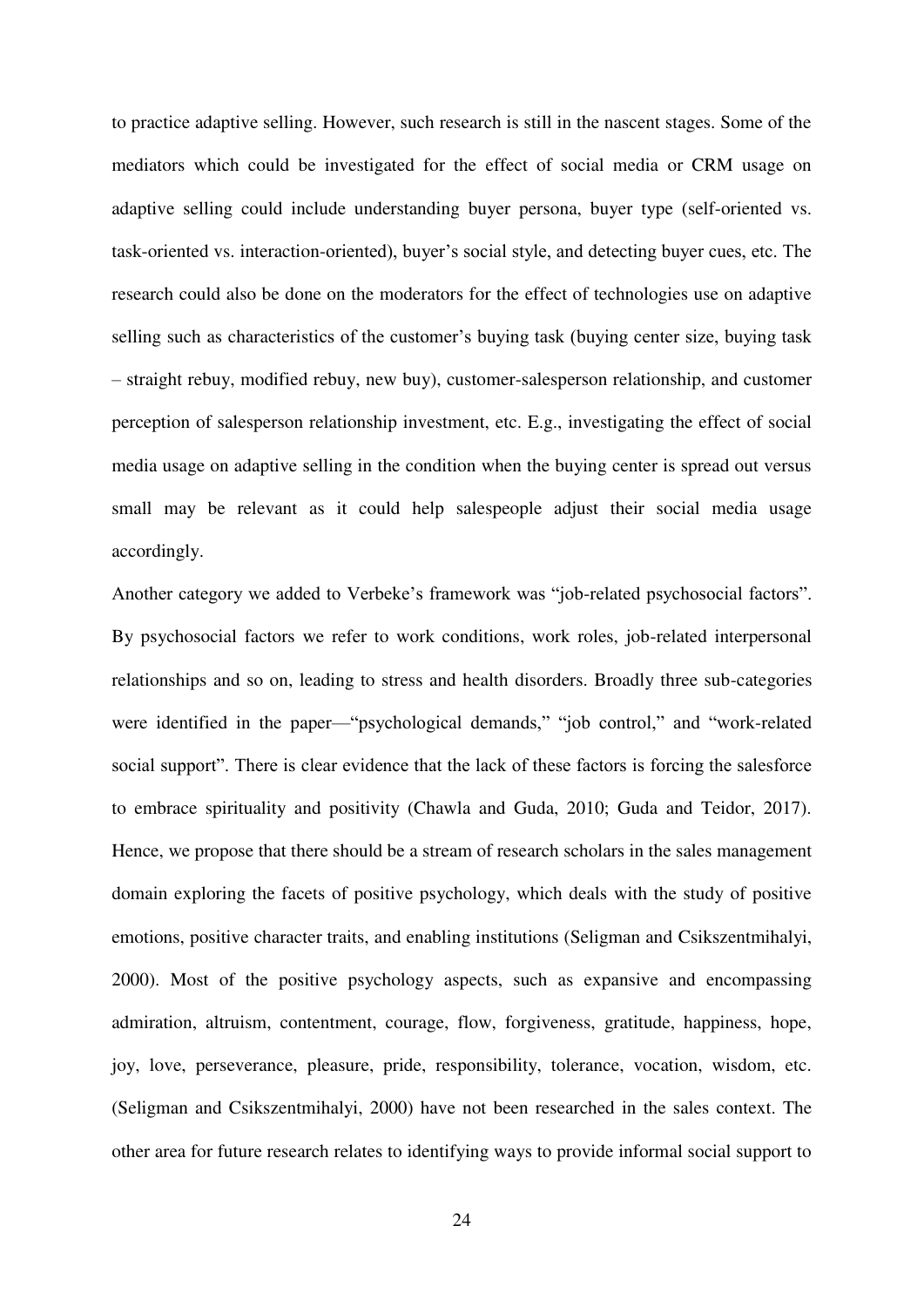salespeople working from remote offices near customer locations. Since this trend is predominant in sales as it is both cost-effective and beneficial to customers (Mulki and Jaramillo, 2011), it becomes important for sales researchers to investigate effective electronic methods that could help provide support and a sense of belonging to remote salespeople. Researching the virtual arrangements of social support makes even more sense in the current health crisis due to COVID-19, when offices are shut down, job anxieties are high, and salespeople are working using virtual devices from home.

"Strategic activities" is another new category added as a result of the review. Based on Floyd and Wooldridge's (2000) classification scheme, we found both top-down and bottom-up strategic behaviors in the sales literature and combined them under the term strategic activities. The strategic role of sales cannot be denied (Hass *et al*., 2012; Storbacka *et al*., 2011). Being the front-line force, salespeople will provide the boundaries for the firm, build relationships with the customers, collect and disseminate information—all strategic activities for a firm (Flaherty and Pappas, 2009). The salesforce is no longer an order taker and stock mover but instead brings the company and customers together, provides solutions to problems and builds a competitive advantage (Panagopoulos and Avlonitis, 2010). Valueoriented selling has been found to have a strong impact on sales performance. Salespeople co-create value and tailor offerings, thus improving the firm's performance and service to customers (Blocker *et al*. 2012; Terho *et al*. 2012). One of the conclusions of a meta-analysis performed by Zablah *et al*. (2012) is that value-based selling promotes a customer orientation, which is an essential work value providing direction to salespeople's behavior on the job. It also helps them perform well in their sales role. To enable value-based selling, salespeople should develop a micro-perspective of the company's customer base, segment and target them with precision (Terho *et al*., 2015). However, the sub-category is still underresearched. Among the several lines of thought aboutthe role of middle managers in top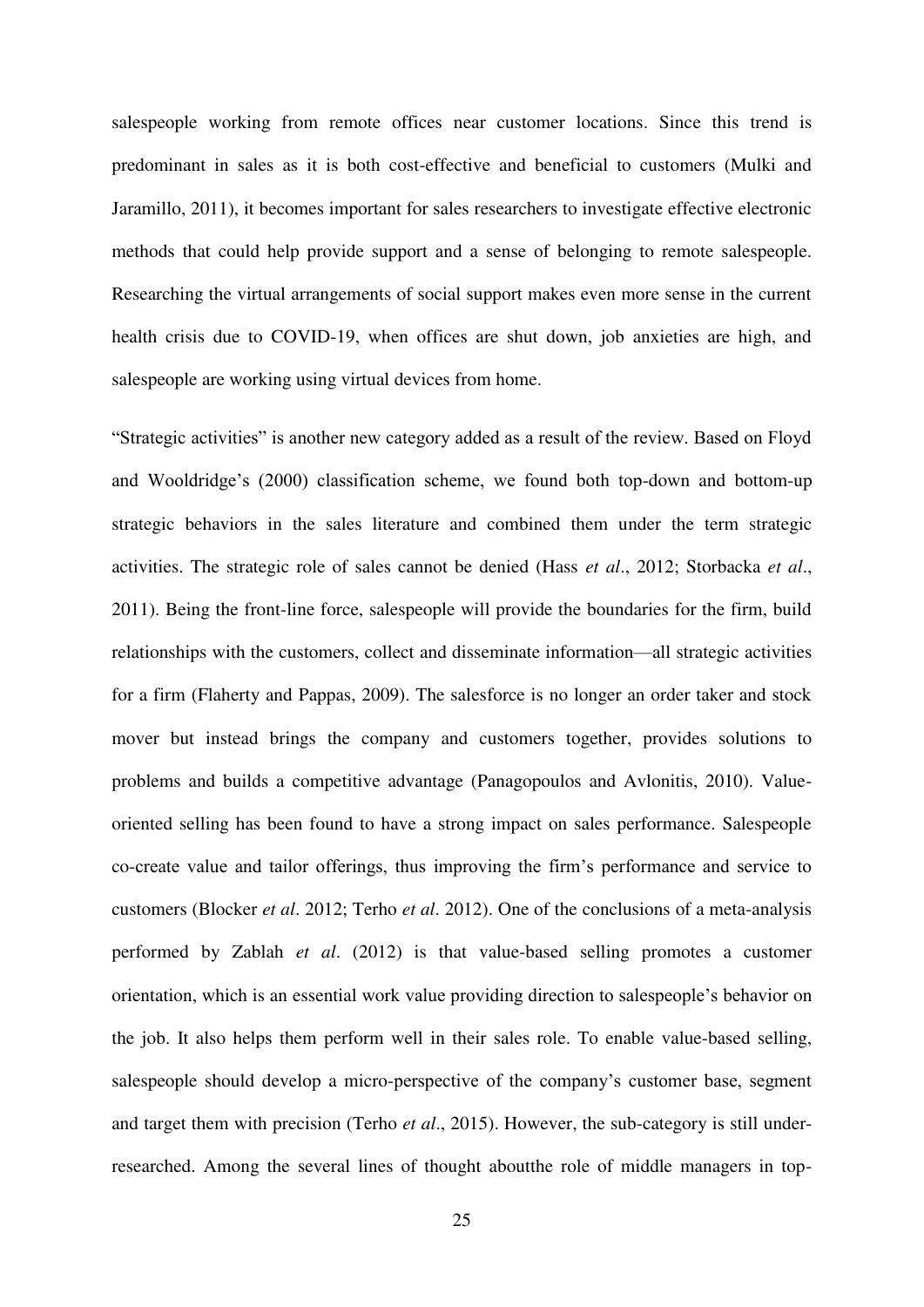down and bottom-up behaviors in enhancing the salesforce, productivity is prominent. Furthermore, the role of moderators like demographics, nature of companies and culture could add depth to studies.

#### *Managerial Implications*

We also make a few proposals that have managerial implications. The role of AI and other technologies is going to be a critical factor for the future. The COVID-19 pandemic has accentuated the role of technology. Technology has also altered the way consumers behave and thus implies that the role of the salesforce will be in for a transition. For example, the SARS epidemic in 2002 is believed to have brought about a huge change in the behavior of Chinese consumers as they migrated to online purchases on a large scale. Hence, organizations need to be proactive in building the efficiency of their salesforce by appropriate training interventions related to technology. Organizations may also like to invest in technologies that help the salesforce perform better and thus retain their competitive advantage in the market. Managers can help the salesforce to be technology-ready or recruit people who have a good technology quotient.

Mounting stress levels release oxytocin (a neuro-hormone) which motivates people to seek support (Taylor, 2011)—that is, to open up about their feelings, rather than bottling them up. As found in our review, there has been increased evidence of salespeople seeking informal social support through supervisors, colleagues, contacts outside the department and organization, etc. due to rising stress. Hence, sales managers need to cultivate a socially supportive environment, for instance, by giving opportunities to salespeople to "bond" outside the workplace in informal social settings, events or gatherings so that they develop relationships that otherwise would not have been possible in work settings. Another method is through developing family-type ties with salespeople, however, the effectiveness of this has not been yet investigated.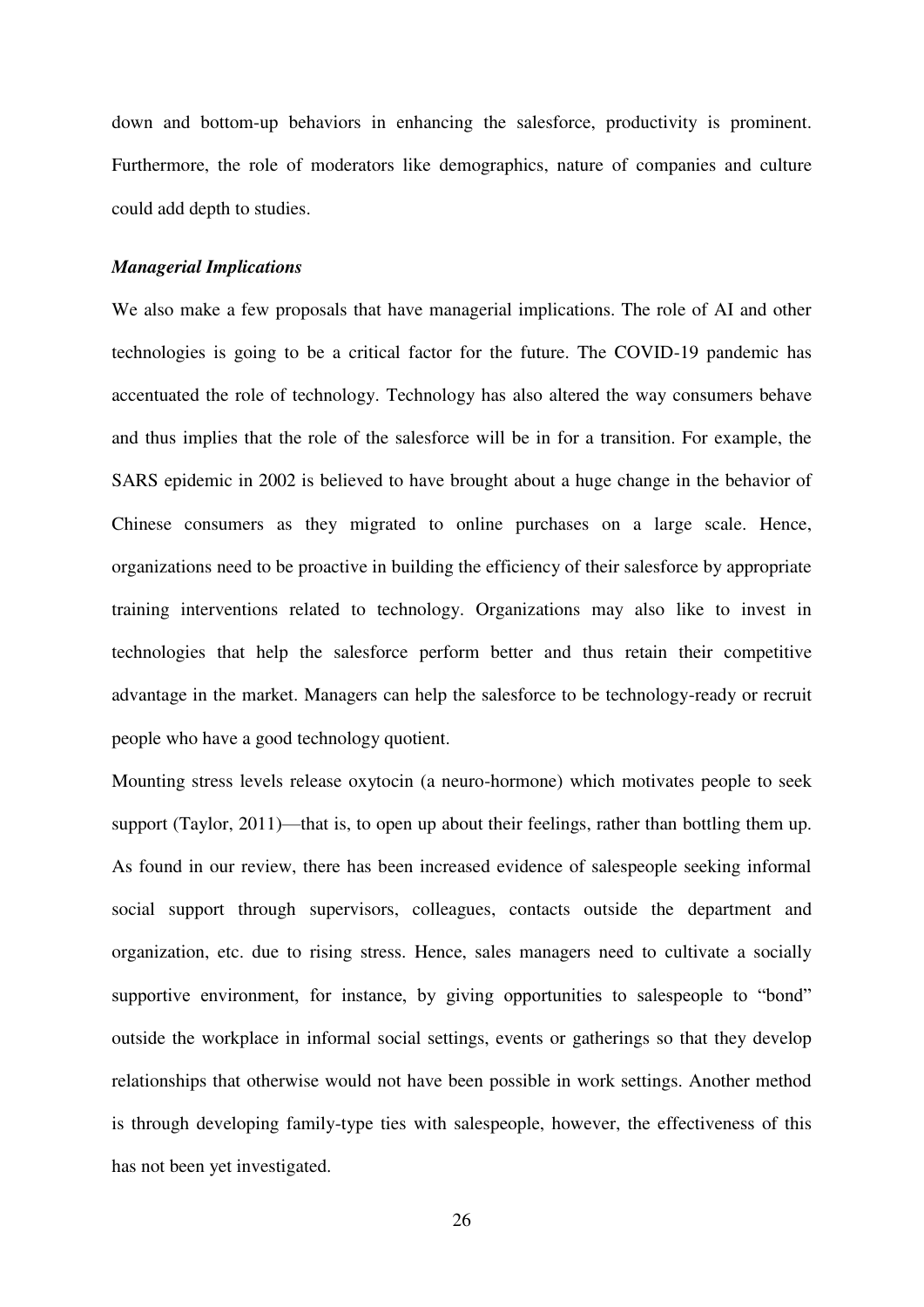This study identifies a scholarship interest since the year 2000 on the positive relationship between externally oriented organizational culture (such as market orientation, customer orientation, etc.) and sales performance. B2B buyers in today's digital and hyper-competitive age self-educate and evaluate their options well before contacting salespeople, according to a buyer experience survey conducted by International Data Corporation (IDC) in 2012. Hence, a culture rooted in underlying assumptions about putting customers first, followed by aligned espoused values and practiced behaviors, should be embraced by sales organizations.

Fredrickson (2013) identified improvements in individuals' wellbeing brought about through positive interventions. Chawla and Guda (2013) and Guda and Teidor (2017) found that spirituality and happiness help salespeople to improve their performance. They posited that positive emotions help build flexibility in thinking and help salespeople to be innovative, adaptive and customer-centric. Growing competition and demanding consumers, along with quota pressure, make the sales ecosystem highly stressful for a salesperson. If managers could identify ways and means of interventions to build positivity, the salesforce may be less stressed and perform better. Salespeople with a greater sense of life satisfaction are more likely to have greater mental flexibility (Kahn and Isen, 1993). The overall wellbeing of the salesforce is a good investment in building sales performance, as it helps them develop their focus on their sales goals and ethics (Guda and Teidor, 2017).

Since selling practices in B2B firms are moving away from an operational focus to a strategic one (Terho *et al*., 2015), the role of salespeople as a strategic entity contributing to firm-level strategy, as well as in implementing sales strategy in the field, has become more critical. In line with this, after analyzing the recent literature, the authors of this paper have identified salespeople's strategic activities as comprising both bottom-up and top-down strategic behaviors. Bottom-up strategic behaviors include synthesizing diverse information related to evolving customer needs or possible product improvements to impact the strategic thought of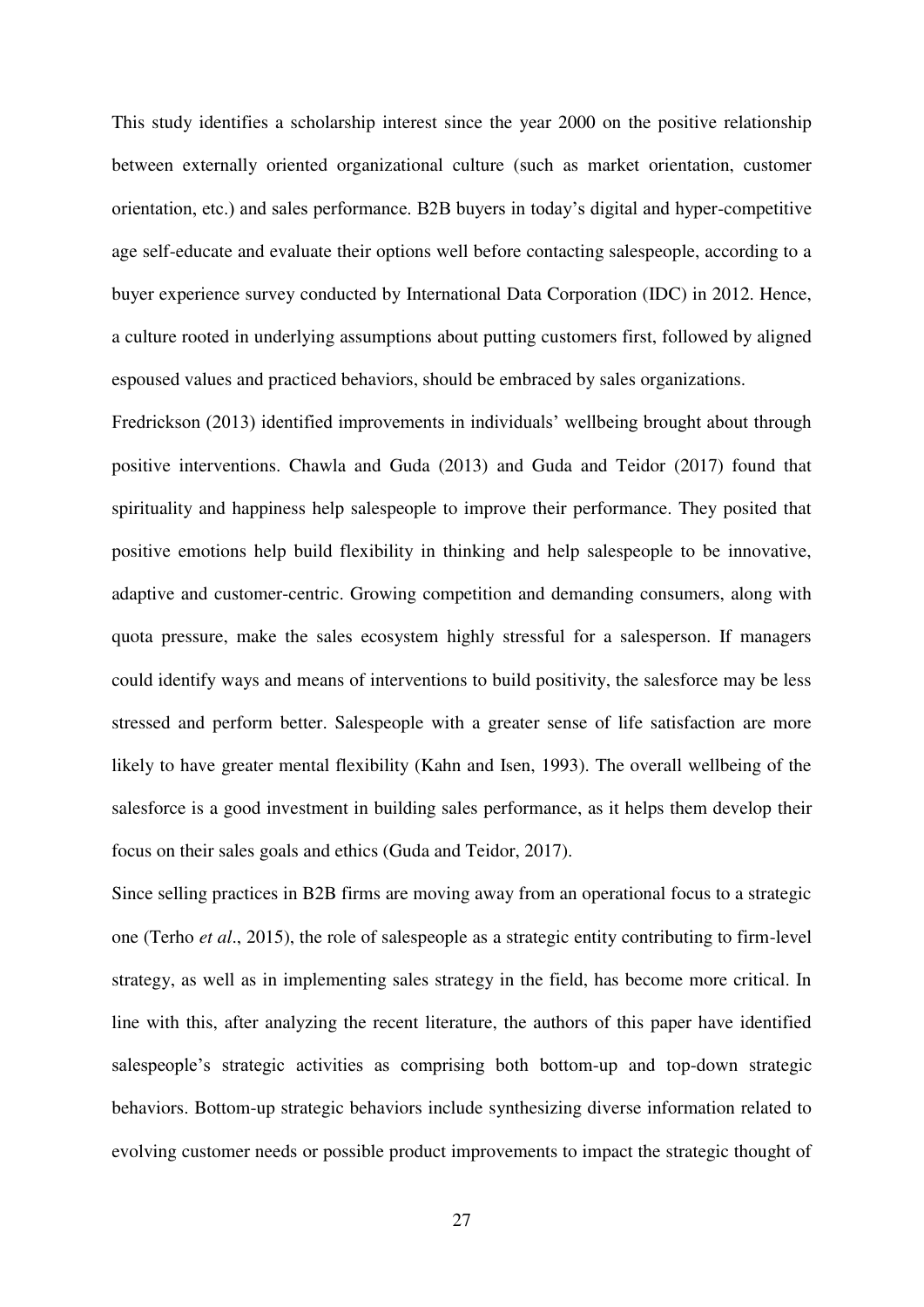the firm, while top-down strategic behaviors include value-based selling, which translates a firm's sales strategy into performance. "Strategic activities" comprise another category of determinants affecting sales performance. Thus, we suggest that sales leaders encourage salespeople's participation in these strategic activities by adjusting incentive structures.

#### **References**

- \*Ahearne, M., Lam, S.K., Hayati, B. and Kraus, F. (2013), "Intrafunctional competitive intelligence and sales performance: a social network perspective", *Journal of Marketing*, Vol. 77 No. 5, pp. 37-56.
- \*Amyx, D., Sharma, D. and Alford, B.L. (2014), "The influence of role ambiguity and goal acceptance on salesperson performance and commitment", *Marketing Management Journal*, Vol. 24 No. 1, pp. 52-65.
- Anderson, E. and Oliver, R.L. (1987), "Perspectives on behavior-based versus outcome-based salesforce control systems", *Journal of Marketing*, Vol. 51 No. 4, pp. 76-88.
- Arli, D., Bauer, C. and Palmatier, R.W.(2018),"Relational selling: past, present and future", *Industrial Marketing Management*, Vol.69, pp.169-184.
- \*Avila, R.A. and Fern, E.F. (1986), "The selling situation as a moderator of the personalitysales performance relationship: an empirical investigation", *Journal of Personal Selling & Sales Management*, Vol. 6 No. 3, pp.53-64.
- Badrinarayanan, V. and Madhavaram, S.(2008), "Workplace spirituality and the selling organization: a conceptual framework and research propositions", *Journal of Personal Selling & Sales Management*, Vol. 28 No. 4, pp. 421-434.
- \*Baldauf, A. and Cravens, D.W. (2002), "The effect of moderators on the salesperson behavior performance and salesperson outcome performance and sales organization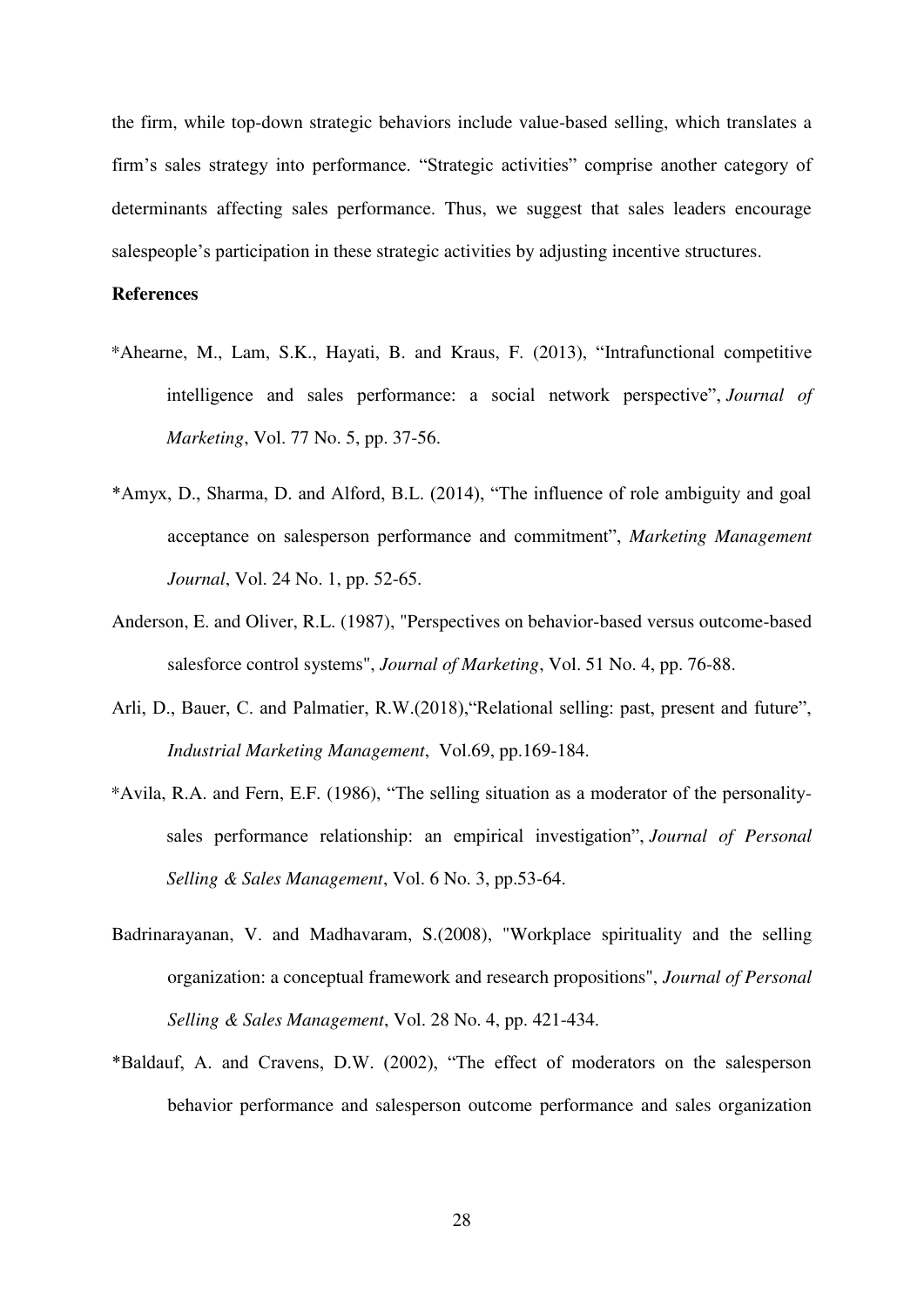effectiveness relationships", *European Journal of Marketing*, Vol. 36 No. 11/12, pp. 1367−1388.

- \*Bartkus, K.R., Howell, R.D. and Haws, N.D. (2011). The Type A behavior pattern and sales performance: a theoretical clarification", *The Marketing Management Journal*, Vol. 21, pp. 115-127.
- \*Bommaraju, R., and Hohenberg, S. (2018), "Self-selected sales incentives: evidence of their effectiveness, persistence, durability, and underlying mechanisms", *Journal of Marketing*, Vol. 82 No. 5, pp. 106–124.
- Bharadwaj, A.S. (2000),"A resource-based perspective on information technology capability and firm performance: an empirical investigation", *MIS quarterly*, Vol. 24 No. 1, pp.169-196.
- Blocker, C.P., Cannon, J.P., Panagopoulos, N.G., and Sager, J.K. (2012), "The role of the sales force in value creation and appropriation: new directions for research", *Journal of Personal Selling & Sales Management*, Vol. 32 No. 1, pp. 15-27.
- \*Bolander, W., Satornino, C.B., Hughes, D.E. and Ferris, G.R. (2015), "Social networks within sales organizations: their development and importance for salesperson performance", *Journal of Marketing*, Vol. 79 No. 6, pp. 1-16.
- \*Boorom, M.L., Goolsby, J.R. and Ramsey, R.P. (1998), "Relational communication traits and their effect on adaptiveness and sales performance", *Journal of the Academy of Marketing Science*, Vol. 26 No. 1, pp. 16-30.
- \*Brown, S.P., Cron, W.L. and Slocum, J.W. Jr. (1997), "Effects of goal-directed emotions on salesperson volitions, behavior, and performance: a longitudinal study", *Journal of Marketing*, Vol. 61 No. 1, pp. 39-50.
- \*Brown, S.P. and Peterson, R.A. (1994), "The effect of effort on sales performance and job satisfaction", *Journal of marketing*, Vol. 58 No. 2, pp. 70-80.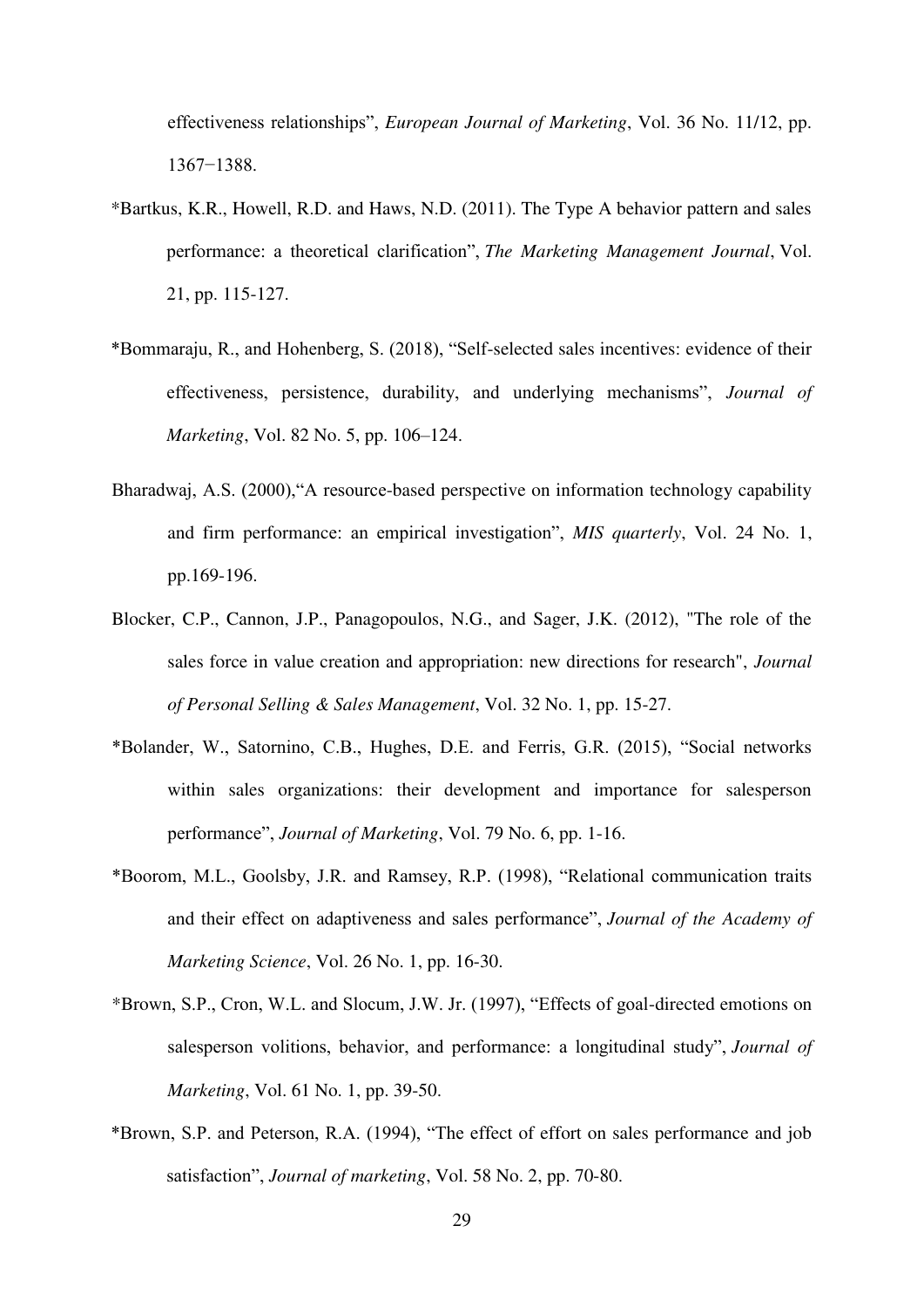- \*Carter, R.E., Henderson, C.M., Arroniz, I. and Palmatier, R.W. (2014), "Effect of salesperson's acquisition–retention trade–off on performance", *Journal of Personal Selling & Sales Management*, Vol. 34 No. 2, pp. 91–111
- \*Chakrabarty, S., Widing, R.E. and Brown, G. (2014), "Selling behaviors and sales performance: the moderating and mediating effects of interpersonal mentalizing", *Journal of Personal Selling & Sales Management*, Vol. 34 No. 2, pp. 112-122.
- Chawla, V., and Guda, S. (2013), "Workplace spirituality as a precursor to relationshiporiented selling characteristics", *Journal of Business Ethics*, Vol. 115 No. 1, pp. 63– 73.
- Chawla, V. and Guda, S. (2017), "Salesperson's spirituality: impact on customer orientation and adaptability", *Marketing Intelligence & Planning*, Vol. 35 No. 3, pp. 408-424.
- Churchill, G.A. Jr., Ford, N.M., Hartley, S.W. and Walker, O.C. Jr. (1985), "The determinants of salesperson performance: a meta-analysis", *Journal of Marketing Research*, Vol. 22 No. 2, pp. 103-118.
- \*Chonko, L.B., Howell, R.D. and Bellenger, D.N. (1986), "Congruence in sales force evaluations: relation to sales force perceptions of conflict and ambiguity", *Journal of Personal Selling & Sales Management*, Vol. 6 No. 1, pp. 35-48.
- Colon, G. (1998), "Plug and play: executives reveal the secret to simplifying their jobs and boosting their reps' performance: technology," *Sales and Marketing Management*, Vol. 150 No. 13, pp. 64–67.
- Cravens, D.W., Ingram, T.N., LaForge, R.W. and Young, C.E. (1993), "Behavior-based and outcome-based salesforce control systems", *Journal of Marketing*, Vol. 57, pp. 47-59.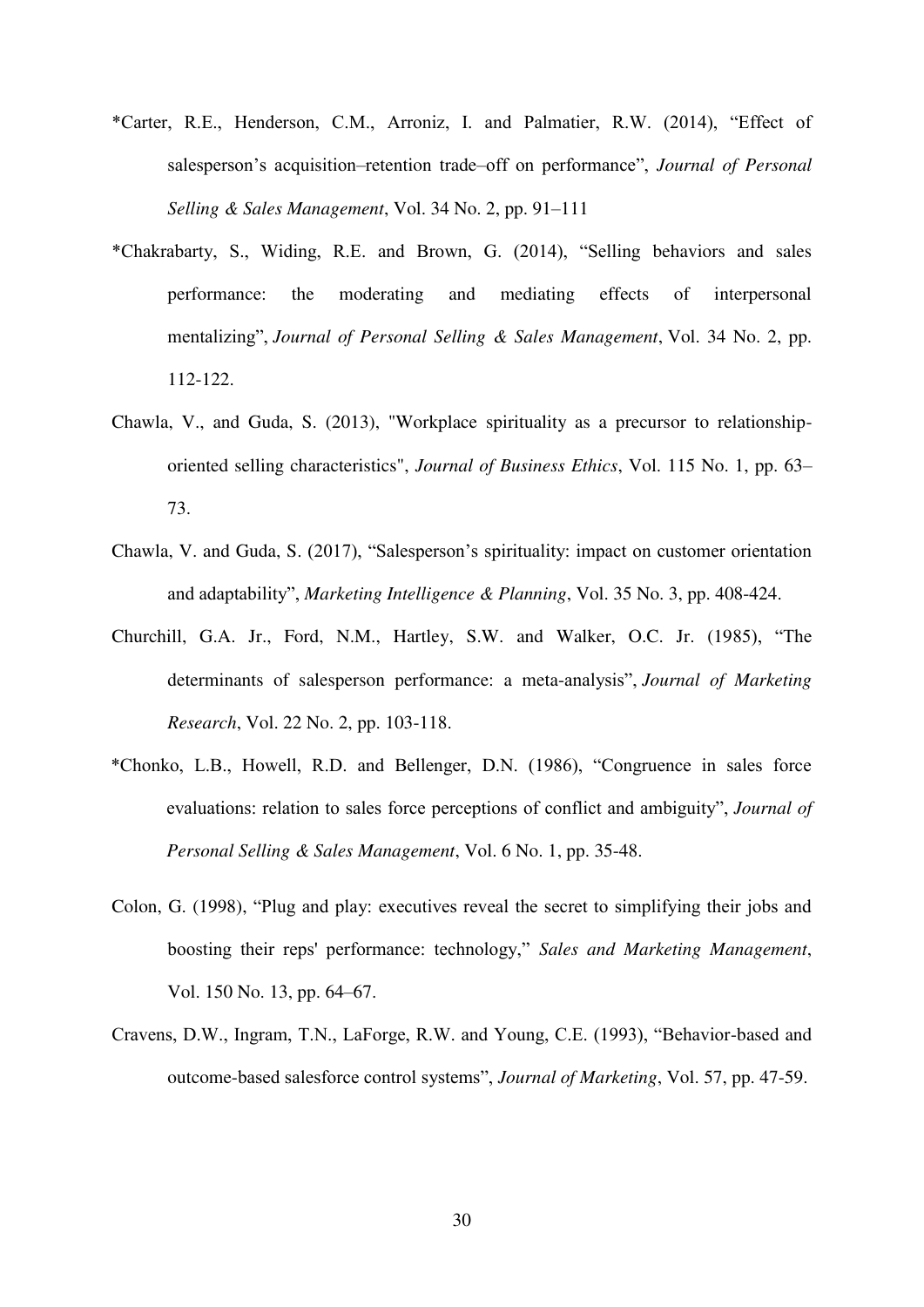- \*Cron, W.L. and Slocum Jr, J.W. (1986), "The influence of career stages on salespeople's job attitudes, work perceptions, and performance", *Journal of Marketing Research*, Vol. 23 No. 2, pp. 119-129.
- Dawar, N. and Bendle, N. (2018),"Marketing in the age of Alexa", *Harvard Business Review*, Vol. 96 No. 3, pp.80-86.
- Dawson, K.M., O'Brien, K.E. and Beehr, T.A. (2015), "The role of hindrance stressors in the job demand–control–support model of occupational stress: a proposed theory revision", *Journal of Organizational Behavior*, Vol. 37 No. 3, pp. 397-415.
- \*Deeter-Schmelz, D.R. and Sojka, J.Z. (2007), "Personality traits and sales performance: exploring differential effects of need for cognition and self-monitoring", *Journal of Marketing Theory and Practice*, Vol. 15 No. 2, pp. 145-157.
- \*Eggert, A. and Serdaroglu, M. (2011), "Exploring the impact of sales technology on salesperson performance: a task-based approach", *Journal of Marketing Theory and Practice*, Vol. 19 No. 2, pp. 169-186.
- Evans, K.R., McFarland, R.G., Dietz, B. and Jaramillo, F. (2012), "Advancing sales performance research: a focus on five under researched topic areas", *Journal of Personal Selling and Sales Management*, Vol. 32 No. 1, pp. 89–105.
- Flaherty, K.E. and Pappas, J.M. (2009), "Expanding the sales professional's role: A strategic re-orientation?", *Industrial Marketing Management*, Vol. 38, pp. 806-813.
- Floyd, S.W. and Wooldridge, B. (1992), "Middle management involvement in strategy and its association with strategic type", *Strategic Management Journal*, Vol. 13, pp. 153−167.
- Floyd, S.W. and Wooldridge, B. (2000), *Building Strategy from the Middle: Reconceptualizing Strategy Process*, Sage Publications, Thousand Oaks, CA.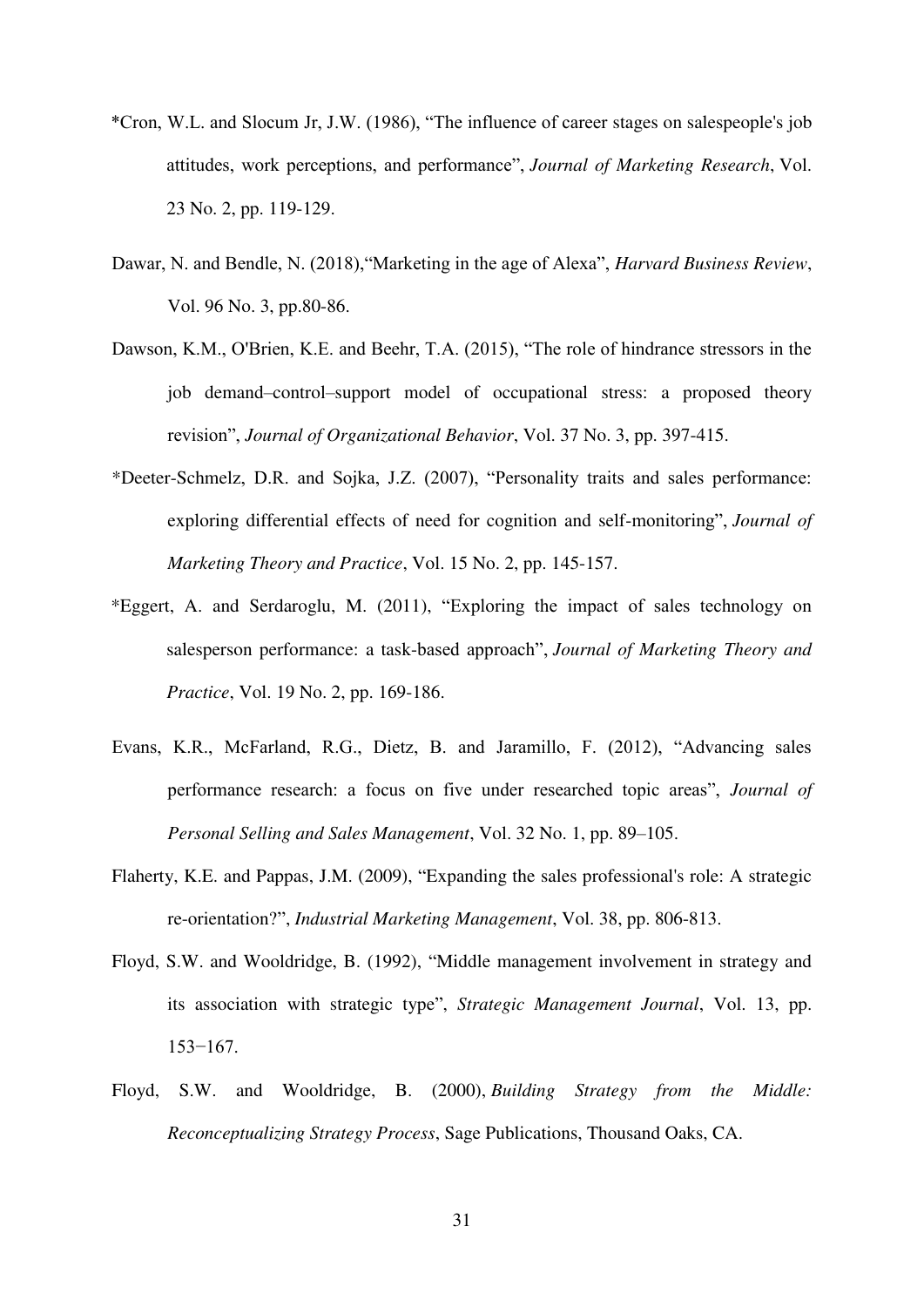- Ford M.T., Heinen B.A. and Langkamer K.L. (2007), "Work and family satisfaction and conflict: A meta-analysis of cross-domain relations", *Journal of Applied Psychology*, Vol. 92 No. 1, pp. 57–80.
- Ford, N. M., Walker, O. C., Jr. and Churchill, G. A., Jr. (1983), *Research perspectives on the performance of salespeople: Selected readings*. Marketing Science Institute, Cambridge.
- Ford, N.M., Walker, O.C. Jr., Churchill, G.A. Jr. and Hartley, S.W. (1987), "Selecting successful salespeople: a meta-analysis of biographical and psychological selection criteria", *Review of Marketing*, Vol. 10, pp. 90-131.
- Fredrickson, B.L. (2013), "Positive emotions broaden and build", *Advances in Experimental Social Psychology*, Vol. 47, pp. 1–53.
- French, K.A., Dumani, S., Allen, T.D. and Shockley, K.M. (2017), "A meta-analysis of workfamily conflict and social support", *Psychological Bulletin*, Vol. 144 No. 3, pp. 284– 314.
- Futrell, A. (2006), *The Roman Games: A Sourcebook*. Wiley-Blackwell, Malden, MA.
- Gannage, G.J. and Talbert, G.H. (2018), "Sales force automation: CRM, dashboards and empowering mobile technology used by millennial salespeople", *in Atlantic Marketing Association proceedings of the international conference in New Orleans, Louisiana, Sept. 26-29*, pp. 367-373.
- Gerard, M., Zvaglesky, I., Vancil, R. and Schaub K. (2012) "The 2012 IT Buyer Experience Survey: accelerating the new buyer's journey", available at : http://www.idc.com/eagroup/download/accelerating-new-buyers-journey.pdf (accessed 02 May 2020)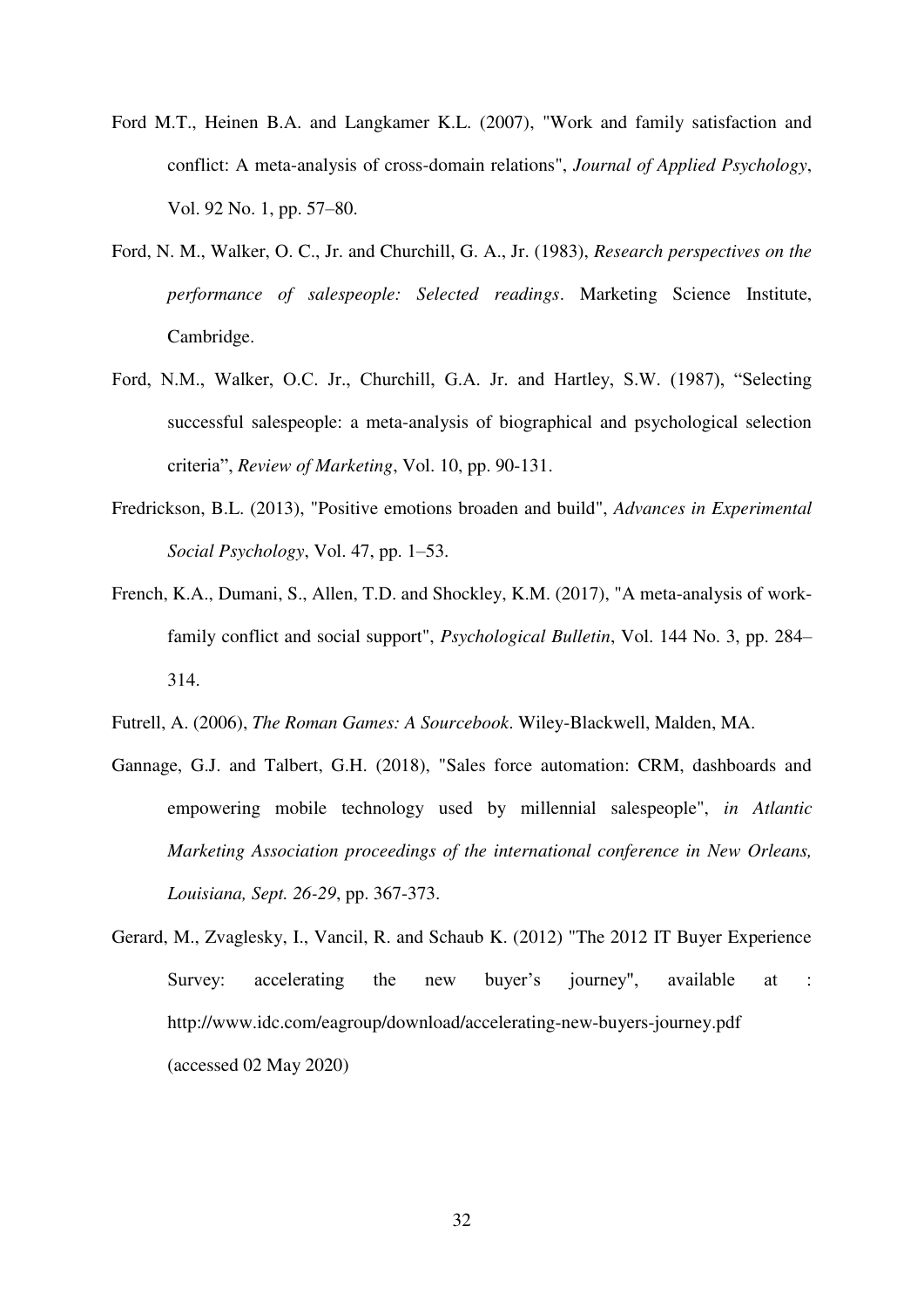- \*Gonzalez, G.R., Claro, D.P. and Palmatier, R.W. (2014), "Synergistic effects of relationship managers' social networks on sales performance", *Journal of Marketing*, Vol. 78 No. 1, pp. 76-94.
- Grant, R.M. (1991), "The resource-based theory of competitive advantage: implications for strategy formulation", *California Management Review*, Vol. 33 No. 3, pp.114-135.
- \*Groza, M.D., Locander, D.A. and Howlett, C.H. (2016), "Linking thinking styles to sales performance: the importance of creativity and subjective knowledge", *Journal of Business Research*, Vol. 69 No. 10, pp. 4185-4193.
- Hartmann, N.N., Wieland, H. and Vargo, S.L. (2018), "Converging on a new theoretical foundation for selling", *Journal of Marketing*, Vol. 82 No. 2, pp. 1-18.
- Haas, A., Snehota, I. and Corsaro, D. (2012), "Creating value in business relationships: the role of sales", *Industrial Marketing Management*, Vol. 41 No. 1, pp. 94–105.
- Herjanto, H. and Franklin, D. (2019), "Investigating salesperson performance factors: a systematic review of the literature on the characteristics of effective salespersons", *Australasian Marketing Journal (AMJ)*, Vol. 27 No. 2, pp. 104-112.
- \*Holmes, T.L. and Srivastava, R. (2002), "Effects of job perceptions on job behaviors: Implications for sales performance", *Industrial Marketing Management*, Vol. 31 No. 5, pp. 421-428.
- Hunter, G.K. and Perreault Jr, W.D.(2007), "Making sales technology effective", *Journal of Marketing*, Vol. 71 No. 1, pp.16-34.
- \*Itani, O.S., Agnihotri, R. and Dingus, R. (2017), "Social media use in B2b sales and its impact on competitive intelligence collection and adaptive selling: examining the role of learning orientation as an enabler", *Industrial Marketing Management*, Vol. 66, pp. 64-79.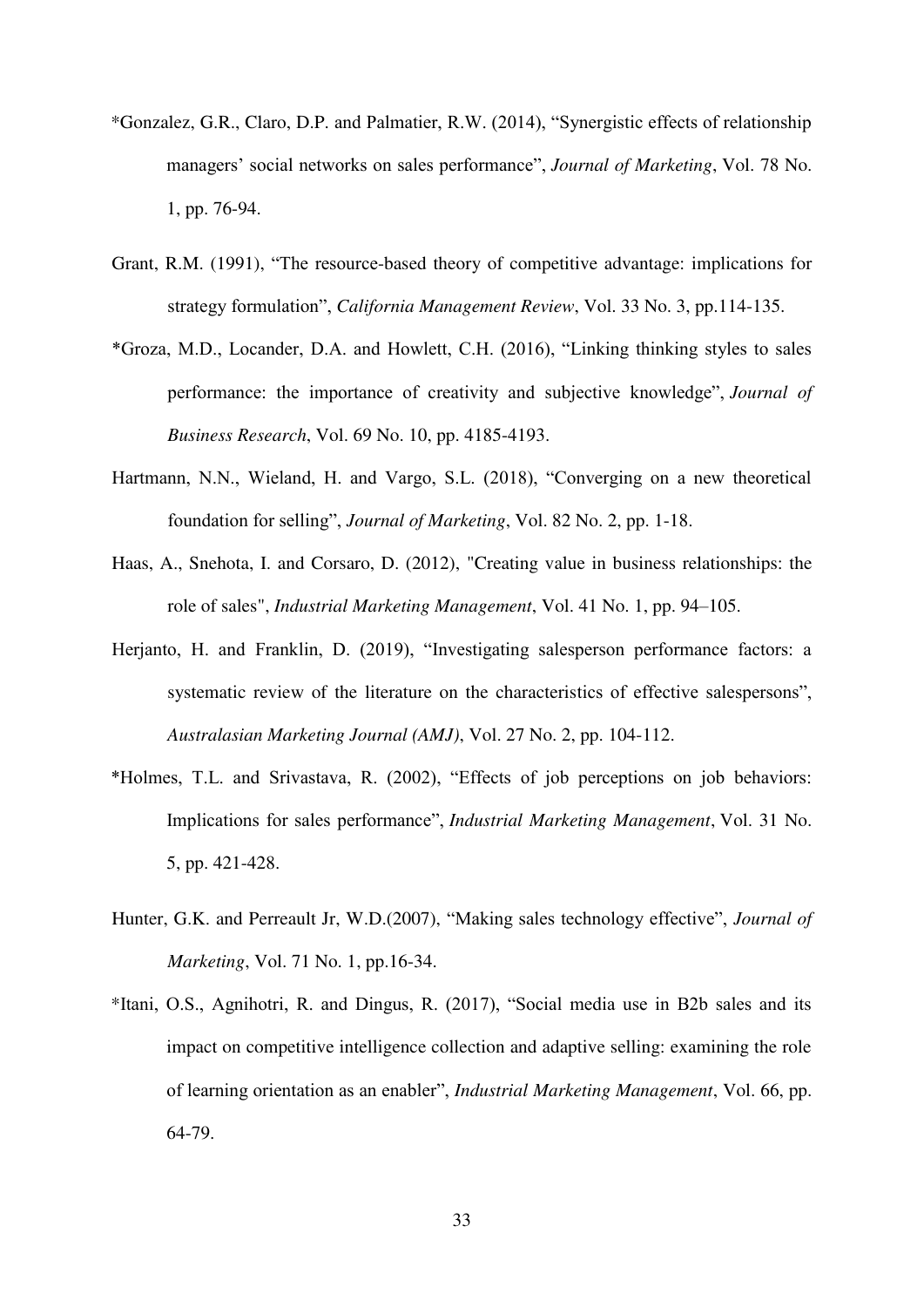- \*Jaramillo, F., Mulki, J.P. and Solomon, P. (2006), "The role of ethical climate on salesperson's role stress, job attitudes, turnover intention, and job performance", *Journal of Personal Selling & Sales Management*, Vol. 26 No. 3, pp. 271-282.
- Jaworski, B.J. (1988), "Toward a theory of marketing control: environmental context, control types, and consequences", *Journal of Marketing*, Vol. 52 No. 3, pp. 23–39.
- \*Johlke, M.C. (2006), "Sales presentation skills and salesperson job performance", *Journal of Business & Industrial Marketing*, Vol. 21 No. 5, pp. 311-319.
- Johnson, J.V. and Hall, E.M. (1988), "Job strain, work place social support, and cardiovascular disease: a cross-sectional study of a random sample of the Swedish working population", *American Journal of Public Health*, Vol. 78 No. 10, pp. 1336- 1342.
- Johnson, R. (1986), "What is cultural studies anyway?", *Social Text*, Vol. 16, pp. 38-80.
- Jones, E., Brown, S.P., Zoltners, A.A. and Weitz, B.A. (2005), "The changing environment of selling and sales management", *Journal of Personal Selling & Sales Management*, Vol. 25 No. 2, 105−111.
- \*Kadic-Maglajlic, S., Vida, I., Obadia, C. and Plank, R. (2016), "Clarifying the influence of emotional intelligence on salesperson performance", *Journal of Business & Industrial Marketing*, Vol. 31 No. 7, pp. 877-888.
- Kahn, B.E. and Isen, A.M. (1993),"The influence of positive affect onvariety seeking among safe, enjoyable products", *Journal of Consumer Research*, Vol. 20 No. 2, pp. 257– 270.
- Kanfer, R. (1990), "Motivation theory and industrial and organizational psychology", in Dunnette, M.D. and Hough, L.M. (Eds.), *Handbook of Industrial and Organizational Psychology*, Consulting Psychologists Press, Palo Alto, CA, pp. 75-170.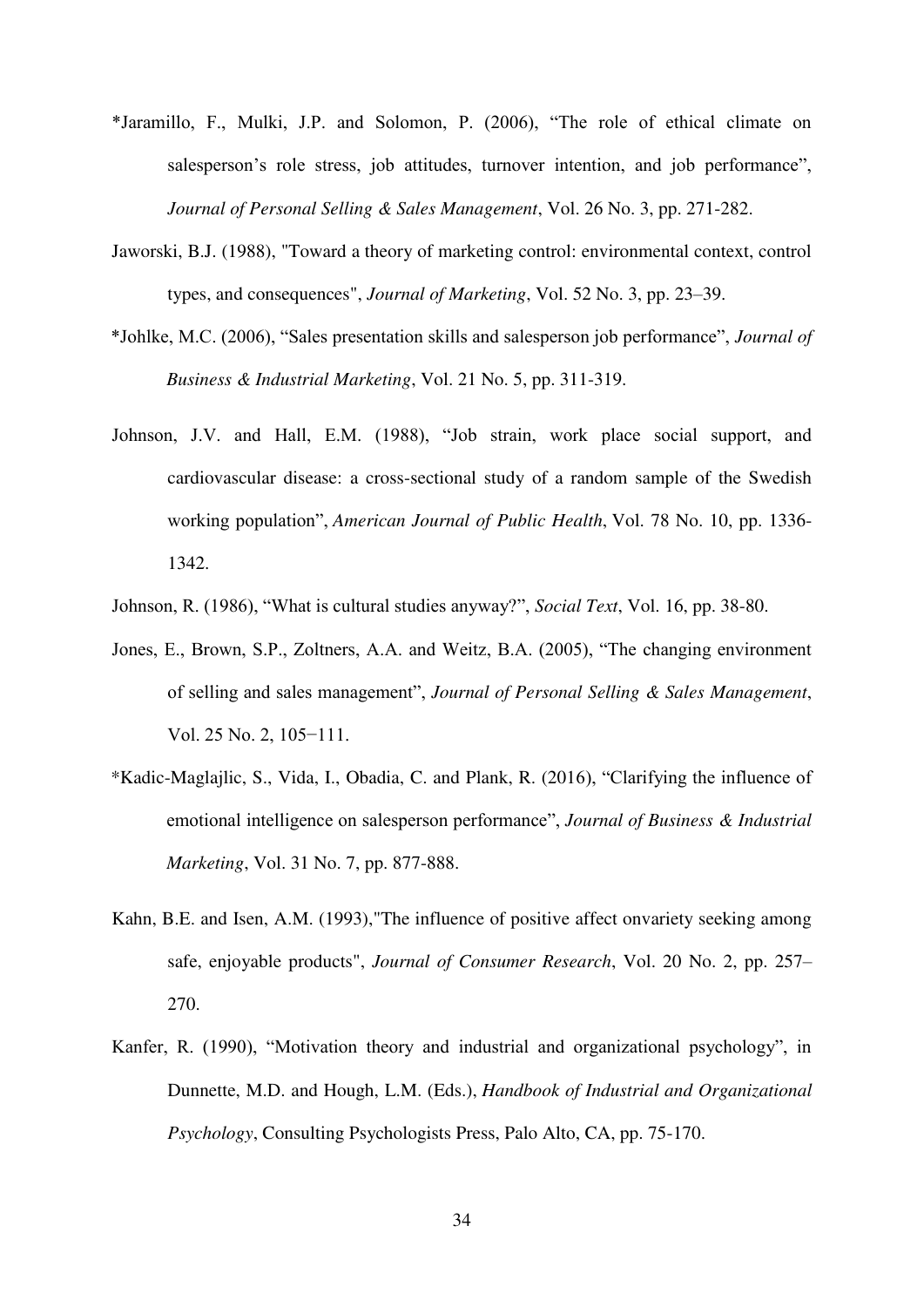- Karasek Jr, R.A. (1979), "Job demands, job decision latitude, and mental strain: implications for job redesign", *Administrative Science Quarterly*, Vol. 24 No. 2, pp. 285-308.
- Karasek, R., Baker, D., Marxer, F., Ahlbom, A. and Theorell, T. (1981), "Job decision latitude, job demands, and cardiovascular disease: a prospective study of Swedish men", *American Journal of Public Health*, Vol. 71 No. 7, pp. 694-705.
- Karasek, R., Brisson, C., Kawakami, N., Houtman, I., Bongers, P. and Amick, B. (1998), "The job content questionnaire (JCQ): an instrument for internationally comparative assessments of psychosocial job characteristics", *Journal of Occupational Health Psychology*, Vol. 3 No. 4, 322-355.
- \*Keillor, B.D., Stephen Parker, R. and Pettijohn, C.E. (2000), "Relationship-oriented characteristics and individual salesperson performance", *Journal of Business & Industrial Marketing*, Vol. 15 No. 1, pp. 7-22.
- \*Kohli, A.K., Shervani, T.A. and Challagalla, G.N. (1998), "Learning and performance orientation of salespeople: The role of supervisors", *Journal of Marketing Research*, Vol. 35 No. 2, pp. 263-274.
- Kraft, F., Maity, D. and Porter, S. (2019)," The salesperson wellness lifestyle, coping with stress and the reduction of turnover", *Journal of Business & Industrial Marketing*, Vol. 34 No. 2, pp. 347-359.
- \*Küster, I. and Canales, P. (2011), "Compensation and control sales policies, and sales performance: the field sales manager's points of view", *Journal of Business & Industrial Marketing*, Vol. 26 No. 4, pp. 273-285.
- \*Larson, B.V., Flaherty, K.E., Zablah, A.R., Brown, T.J. and Wiener, J.L.(2008), "Linking cause-related marketing to sales force responses and performance in a direct selling context", *Journal of the Academy of Marketing Science*, Vol. 36 No. 2, pp.271-277.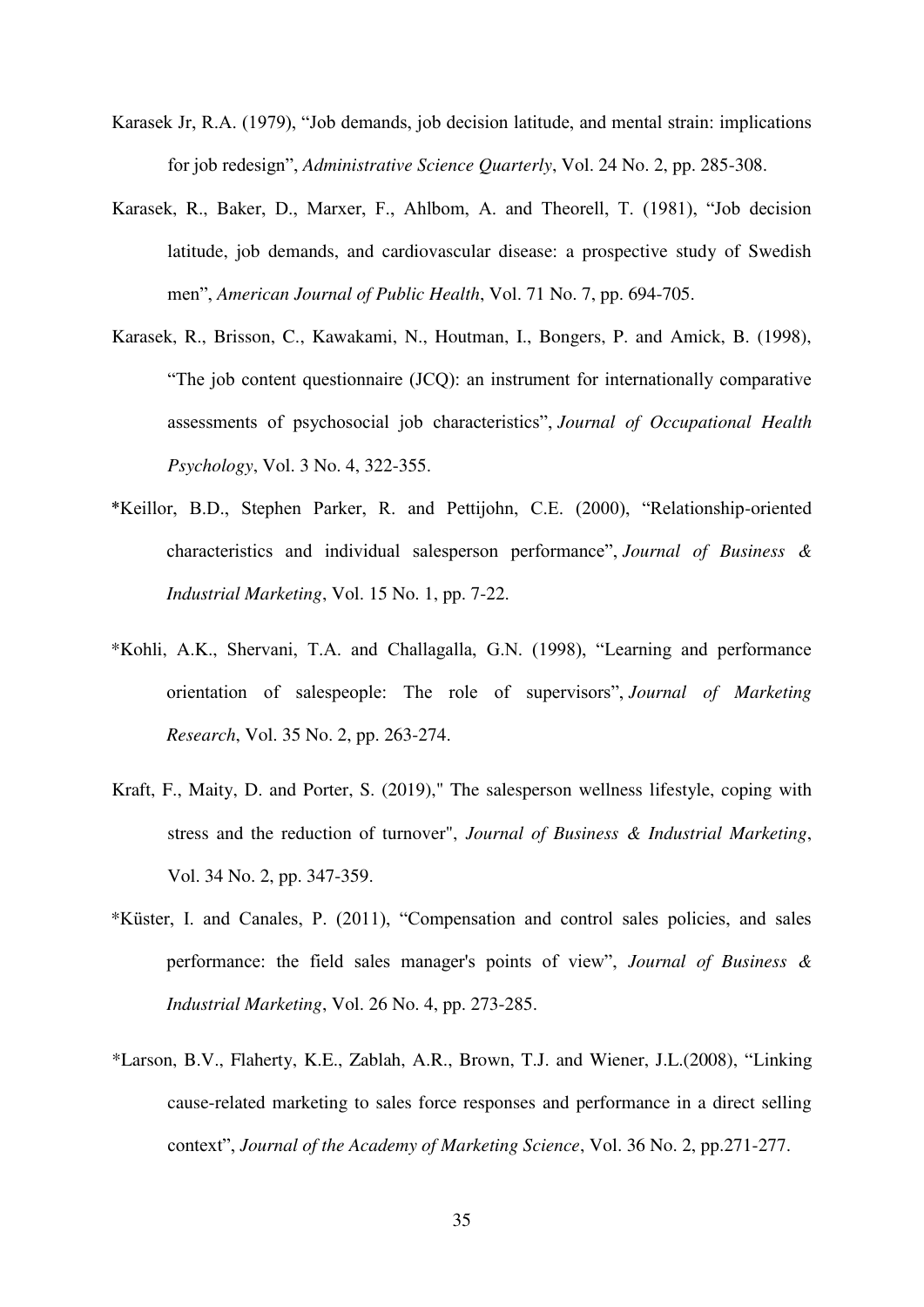- Leigh, T.W. and Tanner, J.F., Jr. (2004), "Introduction: JPSSM special issue on customer relationship management", *Journal of Personal Selling & Sales Management*, Vol. 24 No. 4, pp. 259-262.
- \*Leigh, T.W., DeCarlo, T.E., Allbright, D. and Lollar, J. (2014), "Salesperson knowledge distinctions and sales performance", *Journal of Personal Selling & Sales Management*, Vol. 34 No. 2, pp. 123-140.
- \*Leong, S.M., Busch, P.S. and John, D.R. (1989), "Knowledge bases and salesperson effectiveness: A script-theoretic analysis", *Journal of Marketing Research*, Vol. 26 No. 2, pp. 164-178.
- Lyngdoh, T. and Sridhar, G. (2019), "Flow and information sharing as predictors of ethical selling behavior", *Journal of Business Ethics*, Vol. 158, pp. 807-823.
- Lyngdoh, T., Liu, A.H. and Sridhar, G. (2018), "Applying positive psychology to selling behaviors: a moderated–mediation analysis integrating subjective well-being, coping and organizational identity", *Journal of Business Research*, Vol. 92, pp. 142-153.
- \*Macintosh, G. and Krush, M. (2017), "Networking behavior and sales performance: examining potential gender differences", *Journal of Marketing Theory and Practice*, Vol. 25 No. 2, pp. 160-170.
- \*MacKenzie, S.B., Podsakoff, P.M. and Ahearne, M. (1998), "Some possible antecedents and consequences of in-role and extra-role salesperson performance", *Journal of Marketing*, Vol. 62 No. 3, pp. 87-98.
- \*MacKenzie, S.B., Podsakoff, P.M. and Fetter, R. (1993), "The impact of organizational citizenship behavior on evaluations of salesperson performance", *Journal of Marketing*, Vol. 57 No. 1, pp. 70-80.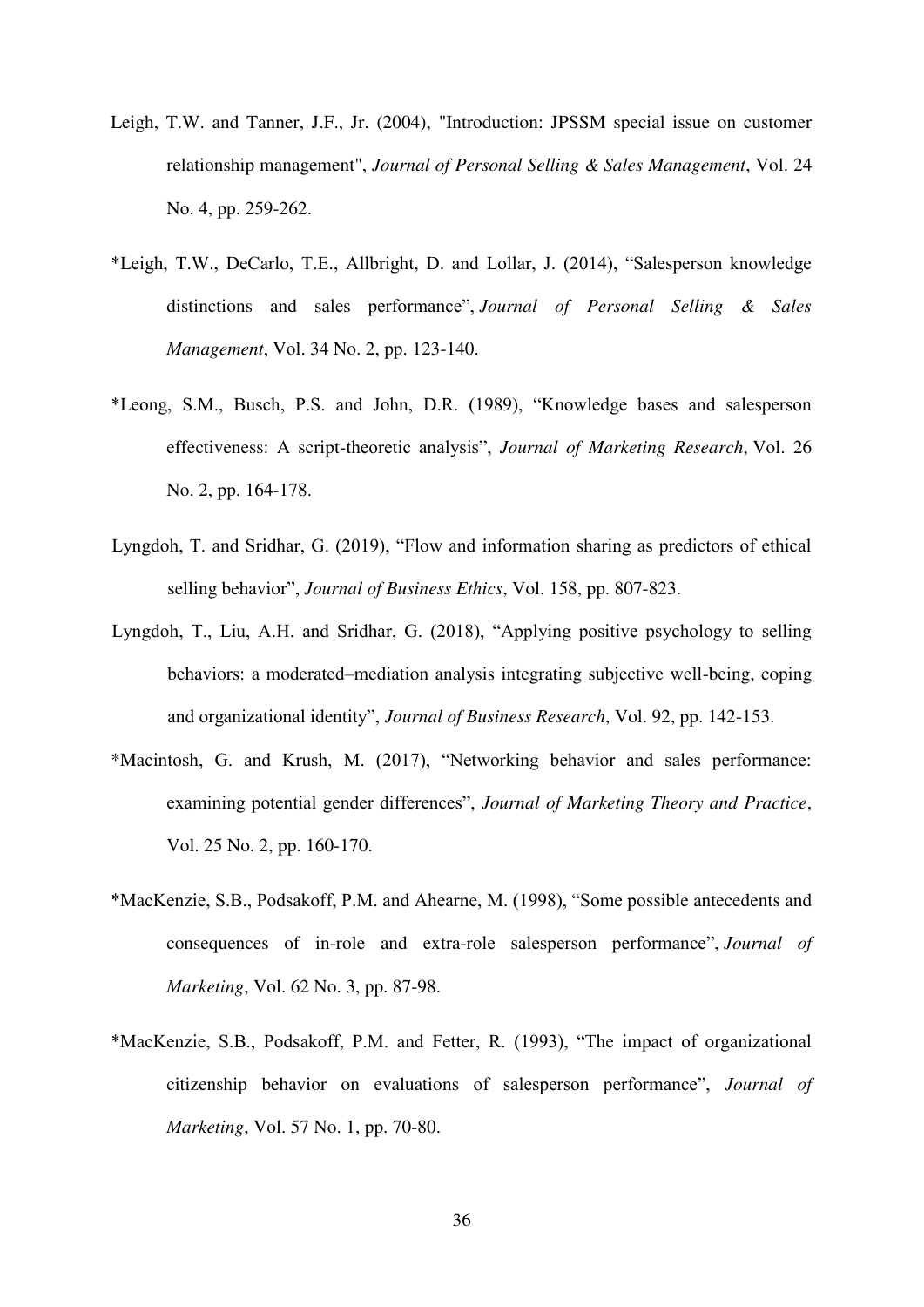- \*MacKenzie, S.B., Podsakoff, P.M. and Rich, G.A. (2001), "Transformational and transactional leadership and salesperson performance", *Journal of the Academy of Marketing Science*, Vol. 29 No. 2, p. 115.
- \*Mariadoss, B.J., Milewicz, C., Lee, S. and Sahaym, A. (2014), "Salesperson competitive intelligence and performance: the role of product knowledge and sales force automation usage", *Industrial Marketing Management*, Vol. 43 No. 1, pp. 136-145.
- \*Martin, C.A. (2005), "Racial diversity in professional selling: An empirical investigation of the differences in the perceptions and performance of African-American and Caucasian salespeople", *Journal of Business & Industrial Marketing*, Vol. 20 No. 6, pp. 285-296.
- \*Matsuo, M. and Kusumi, T. (2002),"Salesperson's procedural knowledge, experience and performance: an empirical study in Japan", *European Journal of Marketing*, Vol. 36 No. 7/8, pp. 840-854.
- McAdams, D.P. (1995), "What do we know when we know a person?", *Journal of personality*, Vol. 63 No. 3, pp. 365-396.
- \*McKay, P.F., Avery, D.R. and Morris, M.A. (2008), "Mean racial-ethnic differences in employee sales performance: The moderating role of diversity climate", *Personnel psychology*, Vol. 61 No. 2, pp. 349-374.
- Mintzberg, H. (1990), "The design school: reconsidering the basic premises of strategic management", *Strategic Management Journal*, Vol. 11 No. 3, pp. 171-195.
- \*Miao, C.F. and Evans, K.R. (2013), "The interactive effects of sales control systems on salesperson performance: a job demands–resources perspective", *Journal of the Academy of Marketing Science*, Vol. 41 No. 1, pp. 73-90.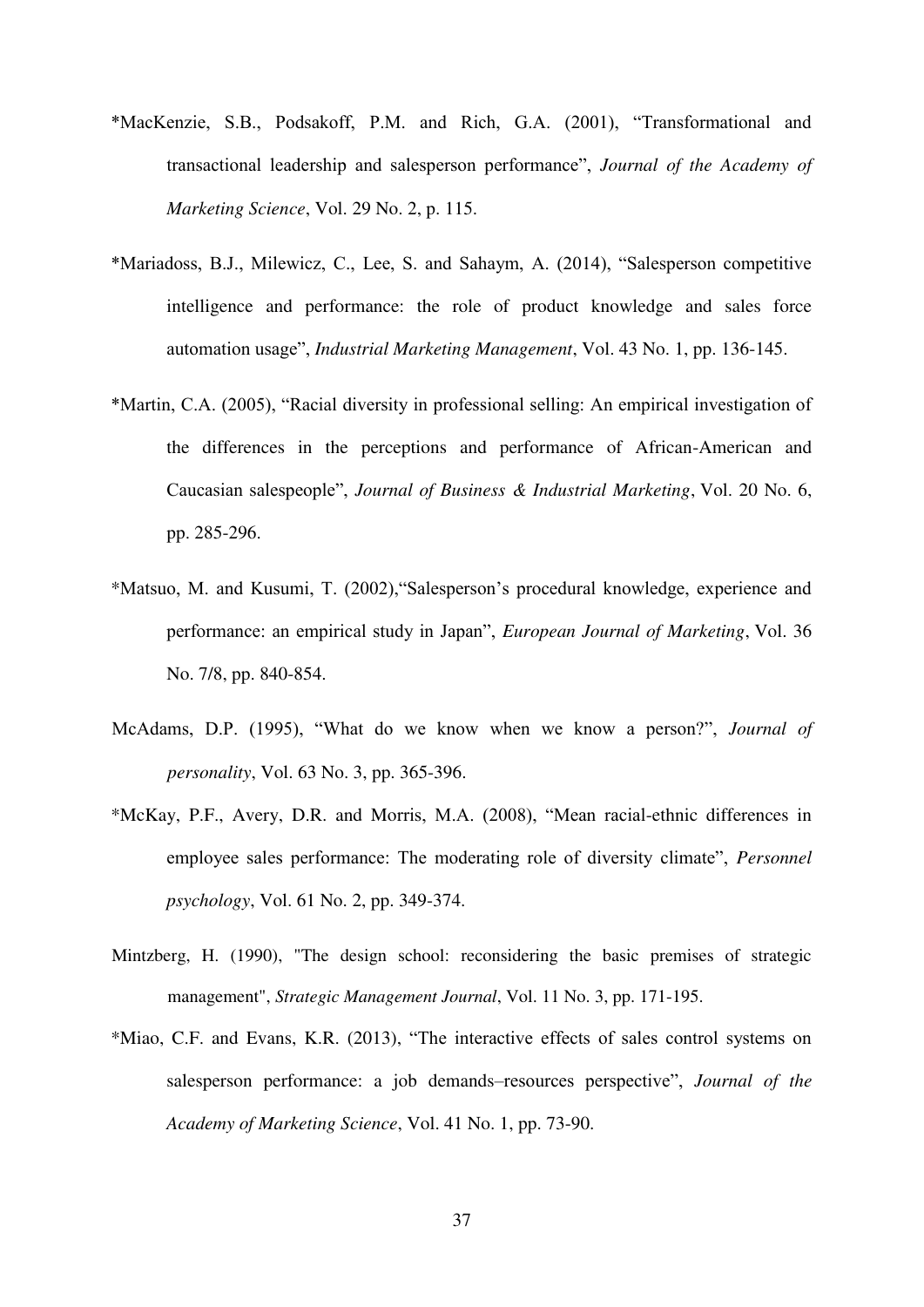- Moncrief, W.C., Babakus, E., Cravens, D.W. and Johnston, M.W. (2000),"Examining gender differences in field sales organizations", *Journal of Business Research*, Vol. 49 No. 3, pp. 245-257.
- Moncrief, W.C., Marshall, G.W. and Rudd, J.M. (2015), "Social media and related technology: drivers of change in managing the contemporary sales force", *Business Horizons,* Vol. 58 No. 1, pp. 45-55.
- \*Mulki, J.P., Caemmerer, B. and Heggde, G.S. (2015), "Leadership style, salesperson's work effort and job performance: the influence of power distance", *Journal of Personal Selling & Sales Management*, Vol. 35 No. 1, pp. 3-22.
- Mulki, J.P. and Jaramillo, F. (2011), "Workplace isolation: salespeople and supervisors in USA", *The International Journal of Human Resource Management*, Vol. 22 No. 4, pp. 902-923.
- \*Ogilvie, J., Rapp, A., Bachrach, D.G., Mullins, R. and Harvey, J. (2017), "Do sales and service compete? the impact of multiple psychological climates on frontline employee performance", *Journal of Personal Selling & Sales Management*, Vol. 37 No. 1, pp. 11-26.
- \*Ogilvie, J., Agnihotri, R., Rapp, A. and Trainor, K. (2018), "Social media technology use and salesperson performance: a two study examination of the role of salesperson behaviors, characteristics, and training", *Industrial Marketing Management*, Vol. 75, pp.55-65.
- \*Park, J.E. and Holloway, B.B. (2003), "Adaptive selling behavior revisited: An empirical examination of learning orientation, sales performance, and job satisfaction", *Journal of Personal Selling & Sales Management*, Vol. 23 No. 3, pp. 239-251.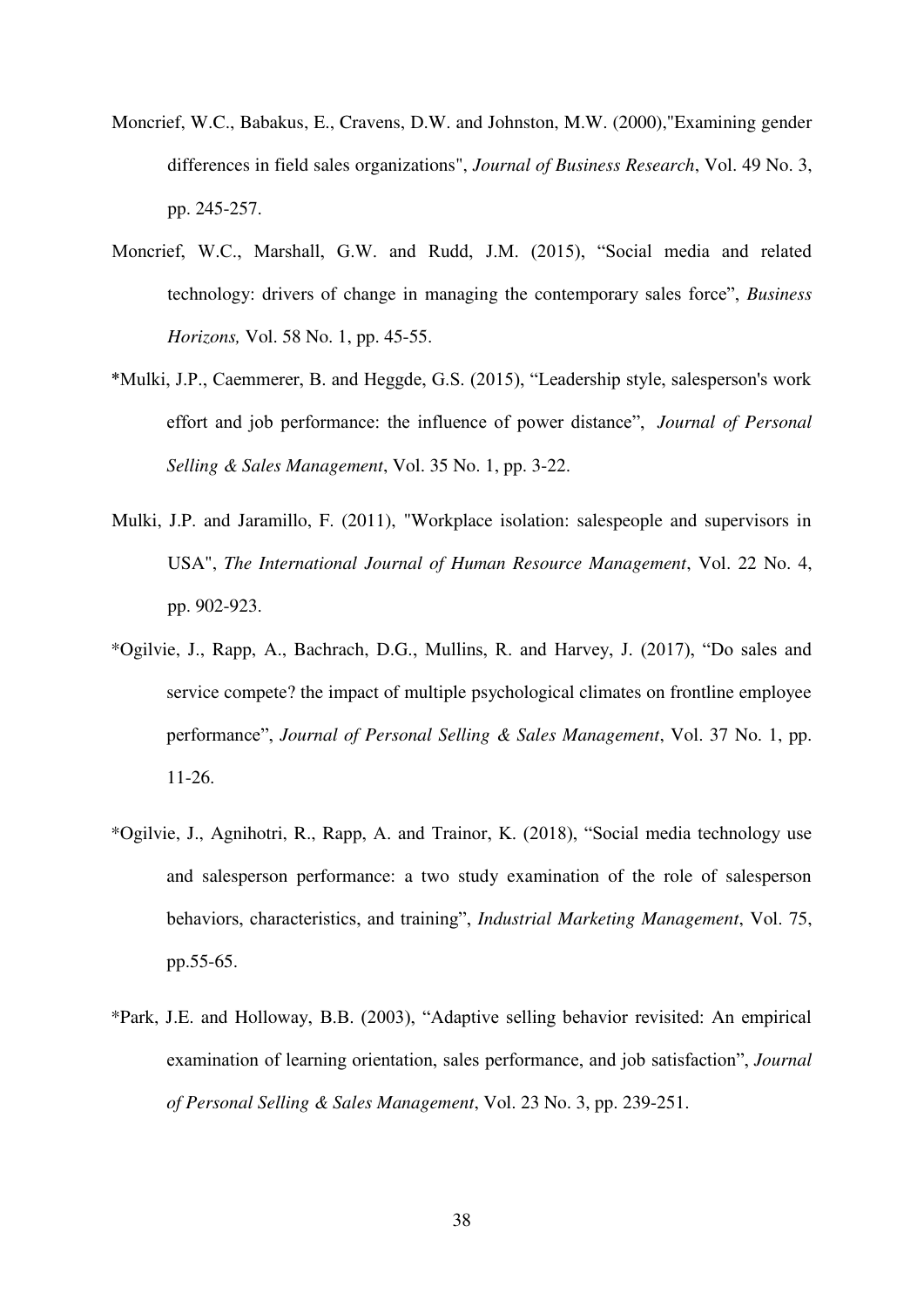- \*Park, J.E., Kim, J., Dubinsky, A.J. and Lee, H. (2010), "How does sales force automation influence relationship quality and performance? The mediating roles of learning and selling behaviors", *Industrial Marketing Management*, Vol. 39 No. 7, pp.1128-1138.
- Panagopoulos, N.G. and Avlonitis, G.J. (2010), "Performance implications of sales strategy: the moderating effects of leadership and environment", *International Journal of Research in Marketing*, Vol. 27 No. 1, pp. 46–57.
- \*Panagopoulos, N.G. and Ogilvie, J. (2015), "Can salespeople lead themselves? thought selfleadership strategies and their influence on sales performance", *Industrial Marketing Management*, Vol. 47, pp. 190-203.
- Pappas, J. M. and Flaherty, K. E. (2008), "The effect of trust on customer contact personnel strategic behavior and sales performance in a service environment", *Journal of Business Research*, Vol. 61 No. 9, pp. 894-902.
- \*Pettijohn, L.S., Pettijohn, C.E. and Taylor, A.J. (1999), "An empirical investigation of the relationship between retail sales force performance appraisals, performance and turnover", *Journal of Marketing Theory and Practice*, Vol. 7 No. 1, pp. 39-52.
- \*Rich, G.A. (1997), "The sales manager as a role model: Effects on trust, job satisfaction, and performance of salespeople", *Journal of the Academy of Marketing Science*, Vol. 25 No. 4, pp. 319-328.
- \*Rich, G.A. (1999), "Salesperson optimism: can sales managers enhance it and so what if they do?", *Journal of Marketing Theory and Practice*, Vol. 7 No. 1, pp. 53-63.
- Rentz, J.O., Shepherd, C.D., Tashchian, A., Dabholkar, P.A. and Ladd, R.T. (2002), "A measure of selling skill: scale development and validation", *Journal of Personal Selling & Sales Management*, Vol. 22 No. 1, pp. 13-21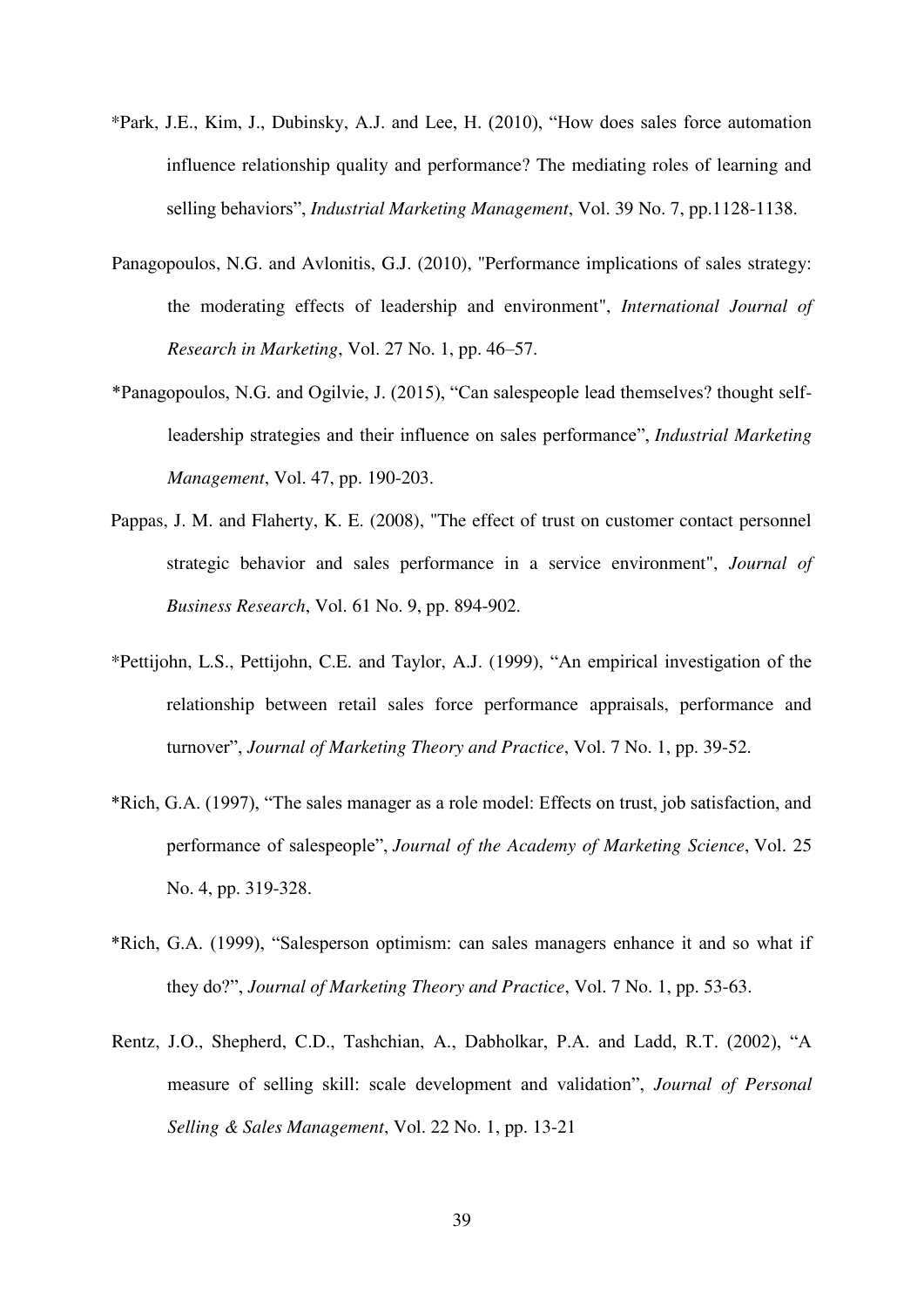- \*Rodriguez, M., Peterson, R.M. and Krishnan, V. (2012), "Social media's influence on business-to-business sales performance", *Journal of Personal Selling & Sales Management*, Vol. 32 No. 3, pp. 365-378.
- Rollins, M., Nickell, D., and Wei, J. (2014), "Understanding salespeople's learning experiences through blogging: a social learning approach", *Industrial Marketing Management*, Vol. 43 No. 6, pp. 1063–1069.
- Ross, D.A. (2002), *A Portrait of Salespeople*, Writer's Showcase, iUniverse, Inc., Lincoln, NE.
- Sauter, S.L., Hurrell, J.J., Jr., Murphy, L.R. and Levi, L. (1998), "Psychosocial and organizational factors", in Stellman, J.M. (Ed.), *Encyclopaedia of Occupational Health and Safety*, International Labour Organization, Geneva, pp.34.2-34.6.
- Schaufeli, W.B., Salanova, M., González-Romá, V. and Bakker, A.B. (2002), "The measurement of engagement and burnout: a two sample confirmatory factor analytic approach", *Journal of Happiness Studies*, Vol. 3 No. 1, pp. 71-92.
- \*Schwepker Jr, C.H. (2015), "Influencing the salesforce through perceived ethical leadership: the role of salesforce socialization and person–organization fit on salesperson ethics and performance", *Journal of Personal Selling & Sales Management*, Vol. 35 No. 4, pp. 292-313.
- \*Schwepker, C.H. and Schultz, R.J. (2015), "Influence of the ethical servant leader and ethical climate on customer value enhancing sales performance", *Journal of Personal Selling & Sales Management*, Vol. 35 No. 2, pp. 93-107.
- Seligman, M.E. and Csikszentmihalyi, M. (2000), "Special issue on happiness, excellence, and optimal human functioning", *American Psychologist*, Vol. 55 No. 1, pp. 5-183.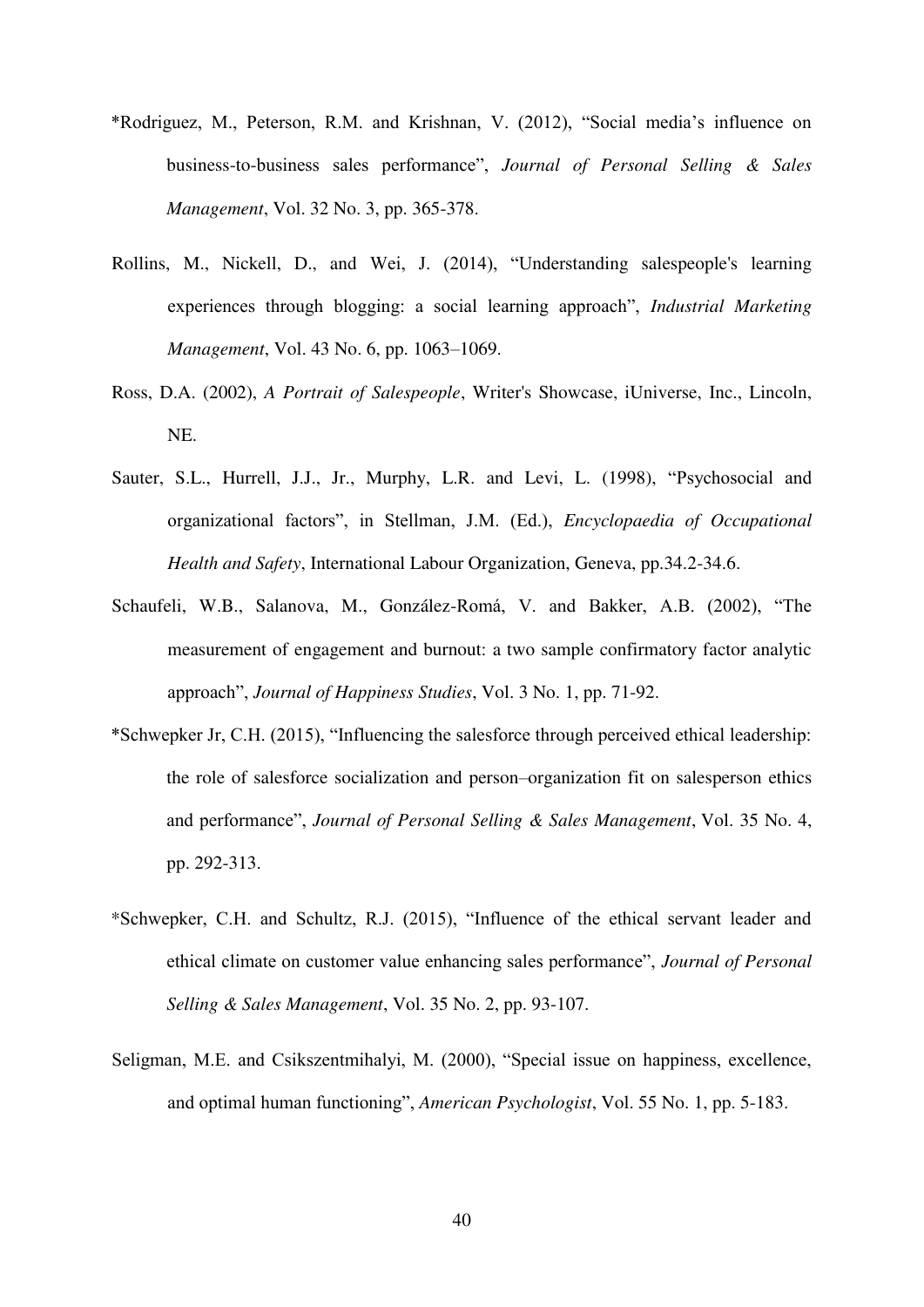- \*Shannahan, K.L., Bush, A.J. and Shannahan, R.J. (2013), "Are your salespeople coachable? how salesperson coachability, trait competitiveness, and transformational leadership enhance sales performance", *Journal of the Academy of Marketing Science*, Vol. 41 No. 1, pp. 40-54.
- Sheth, J. and Sisodia, R. (2012), *The 4 A's of marketing: Creating value for customer, company and society*. Routledge.
- \*Shepherd, D., Castleberry, S. and Ridnour, R. (1997), "Linking effective listening with salesperson performance: an exploratory investigation", *Journal of Business & Industrial Marketing*, Vol. 12 No. 5, pp. 315-20.
- Silva, T.D. (2018), "From attract to delight: a qualitative study investigating the relationship between inbound strategies and sales growth **–**a b2b centric approach", International Marketing Master's Thesis, School of Business & Economics, Halmstad University, June.
- Slater, S. F. and Olson, E. M. (2000), "Strategy type and performance: the influence of sales force management", *Strategic Management Journal*, Vol. 21 No. 8, pp. 813-829.
- \*Sohi, R.S. (1996), "The effects of environmental dynamism and heterogeneity on salespeople's role perceptions, performance and job satisfaction", *European Journal of Marketing*, Vol. 30 No. 7, pp. 49-67.
- Storbacka, K., Polsa, P. and Sääksjärvi, M. (2011), "Management practices in solution sales: amultilevel and cross-functional framework", *Journal of Personal Selling & Sales Management*, Vol. 31 No. 1, pp. 35–54.
- Storbacka, K., Ryals, L., Davies, I.A. and Nenonen, S. (2009), "The changing role of sales: viewing sales as a strategic, cross-functional process", *European Journal of Marketing*, Vol. 43 No 7/8, pp. 890-906.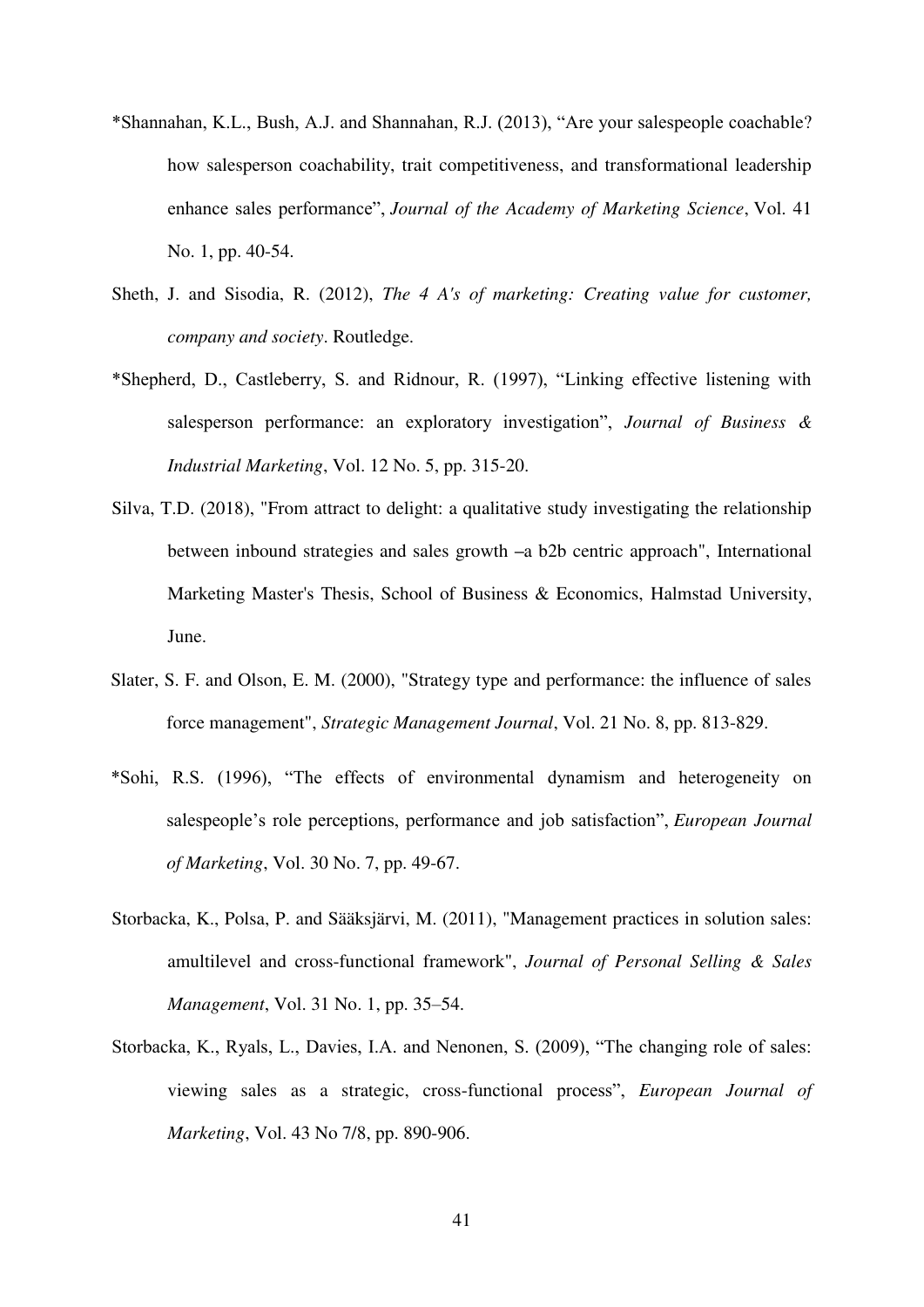- \*Sujan, H., Weitz, B.A. and Kumar, N. (1994), "Learning orientation, working smart, and effective selling", *Journal of Marketing*, Vol. 58 No. 3, pp. 39-52.
- Taylor, S.E. (2011), "Social support: A review", in Friedman H.S. (Ed.), *The Oxford Handbook Of Health Psychology,* Oxford University Press, New York, NY, pp. 189– 214.
- Taylor, C.W. and Ellison, R.L. (1967), "Biographical predictors of scientific performance", *Science,* Vol. 155 No. 3766, pp. 1075-1080.
- \*Tarafdar, M., BolmanPullins, E. and Ragu-Nathan, T.S. (2014), "Examining impacts of technostress on the professional salesperson's behavioral performance", *Journal of Personal Selling & Sales Management*, Vol. 34 No. 1, pp. 51-69.
- \*Terho, H., Eggert, A., Haas, A. and Ulaga, W. (2015), "How sales strategy translates into performance: the role of salesperson customer orientation and value-based selling", *Industrial Marketing Management*, Vol. 45, pp. 12–21.
- Thetgyi, O. (2000), "Radical makeovers", *Sales & Marketing Management*, Vol. 152 No. 4, pp. 78-85.
- Tranfield, D., Denyer, D. and Smart, P. (2003), "Towards a methodology for developing evidence-informed management knowledge by means of systematic review", *British Journal of Management*, Vol. 14, pp. 207–222.
- \*Valenzuela, L., Torres, E., Hidalgo, P. and Farias, P. (2014), "Salesperson CLV orientation's effect on performance", *Journal of Business Research*, Vol. 67 No. 4, pp. 550-557.
- \*Verbeke, W.J., Belschak, F.D., Bakker, A.B. and Dietz, B. (2008), "When intelligence is (dys) functional for achieving sales performance", *Journal of Marketing*, Vol. 72 No. 4, pp. 44-57.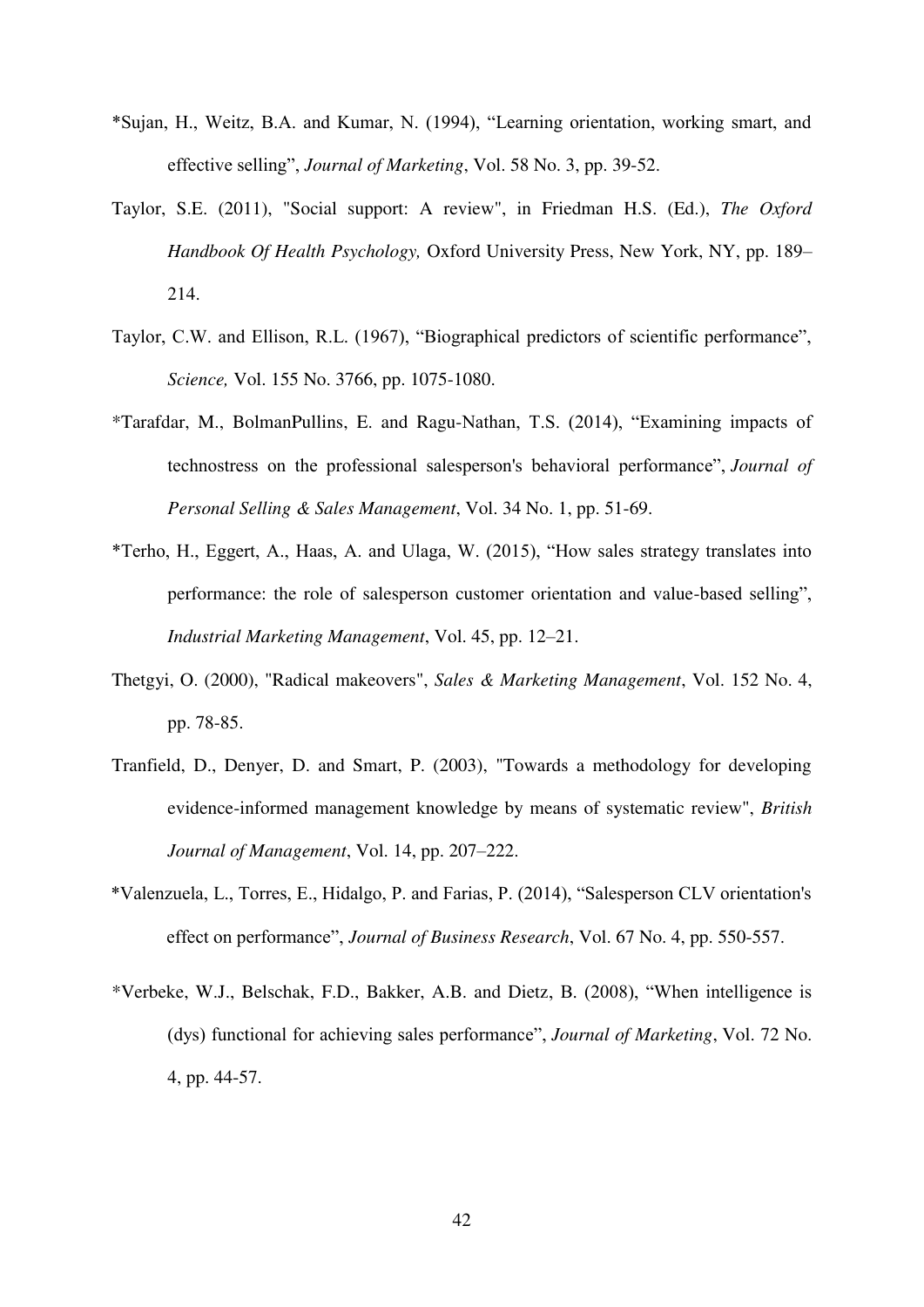- Verbeke, W., Dietz, B. and Verwaal, E. (2011), "Drivers of sales performance: a contemporary meta-analysis. Have salespeople become knowledge brokers?", *Journal of the Academy of Marketing Science*, Vol. 39 No. 3, pp. 407-428.
- Vinchur, A.J., Schippmann, J.S., Switzer III, F.S. and Roth, P.L. (1998), "A meta-analytic review of predictors of job performance for salespeople", *Journal of Applied Psychology*, Vol. 83 No. 4, 586-597.
- Walker, O. C., Jr., Churchill, G. A., Jr. and Ford, N. M. (1977), "Motivation and performance in industrial selling: present knowledge and needed research", *Journal of Marketing Research*, Vol. 14, pp.156–168.
- Walker, O.C., Churchill, G.A. and Ford, N.M. (1979), "Where do we go from here? Some Selected issues concerning the motivation and performance of the industrial salesforce", in Albaum, G. and Churchill, G.A. (Eds.), *Critical Issues in Sales Management: State-of-the-Art and Future Research Needs*, University of Oregon, Eugene, OR, pp. 10-75.
- \*Wang, G. and Netemeyer, R.G. (2002), "The effects of job autonomy, customer demandingness, and trait competitiveness on salesperson learning, self-efficacy, and performance", *Journal of the Academy of Marketing Science*, Vol. 30 No. 3, pp. 217- 228.
- \*Wang, G. and Miao, C.F. (2015), "Effects of sales force market orientation on creativity, innovation implementation, and sales performance", *Journal of Business Research*, Vol. 68 No. 11, pp. 2374-2382.
- \*Yang, B., Kim, Y. and McFarland, R.G. (2011), "Individual differences and sales performance: A distal-proximal mediation model of self-efficacy, conscientiousness, and extraversion", *Journal of Personal Selling & Sales Management*, Vol. 31 No. 4, pp. 371-381.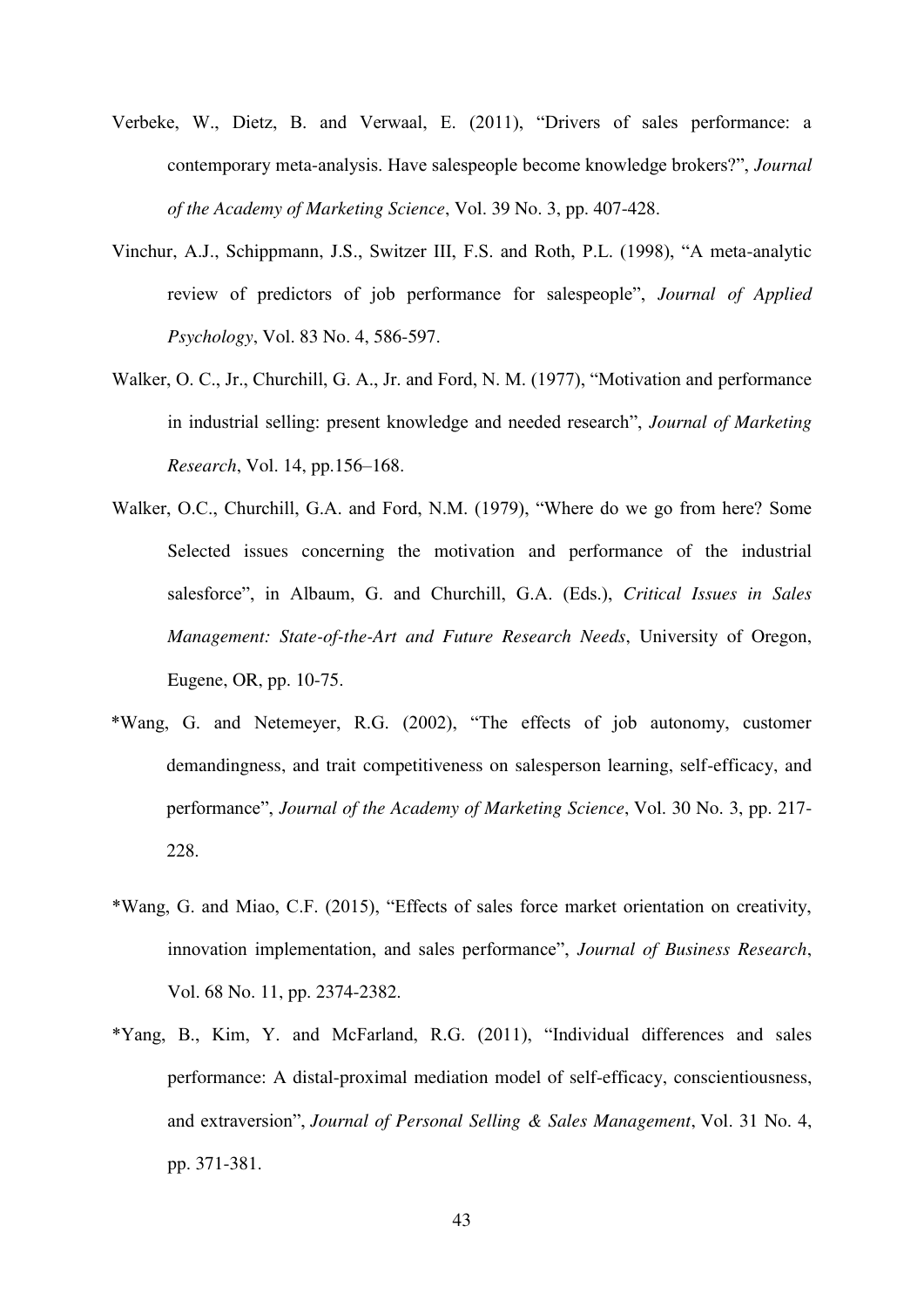- Zablah, A.R., Franke, G.R., Brown, T.J. and Bartholomew, D.E. (2012), "How and when does customer orientation influence frontline employee job outcomes? A metaanalytic evaluation", *Journal of Marketing*, Vol. 76 No. 3, pp. 21-40.
- Zhang, A.L. and Glynn, M.S. (2015), "Towards a framework of a salesperson's resource facilitation and interaction", *Australasian Marketing Journal (AMJ)*, Vol. 23 No. 2, pp. 124-131.

\_\_\_\_\_\_\_\_\_\_\_\_\_\_\_\_\_\_\_\_\_\_\_\_\_\_\_\_\_\_\_\_\_\_\_\_\_\_\_\_\_\_\_\_\_\_\_\_\_\_

<sup>\*</sup> indicates that the paper is one among the 261 studies in this review.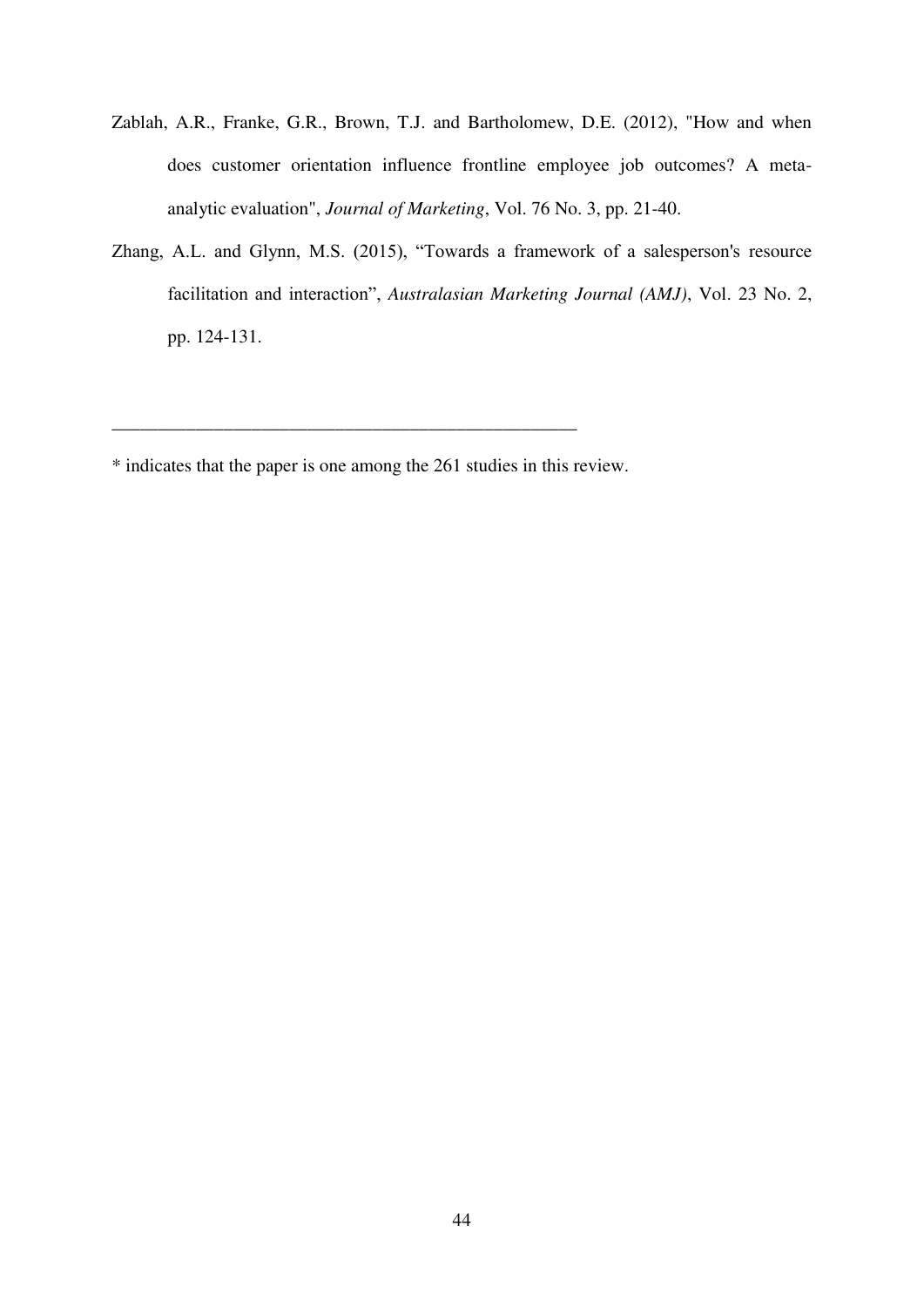

### **Figure 1: Timeline and journal-wise distribution of 261 selected papers**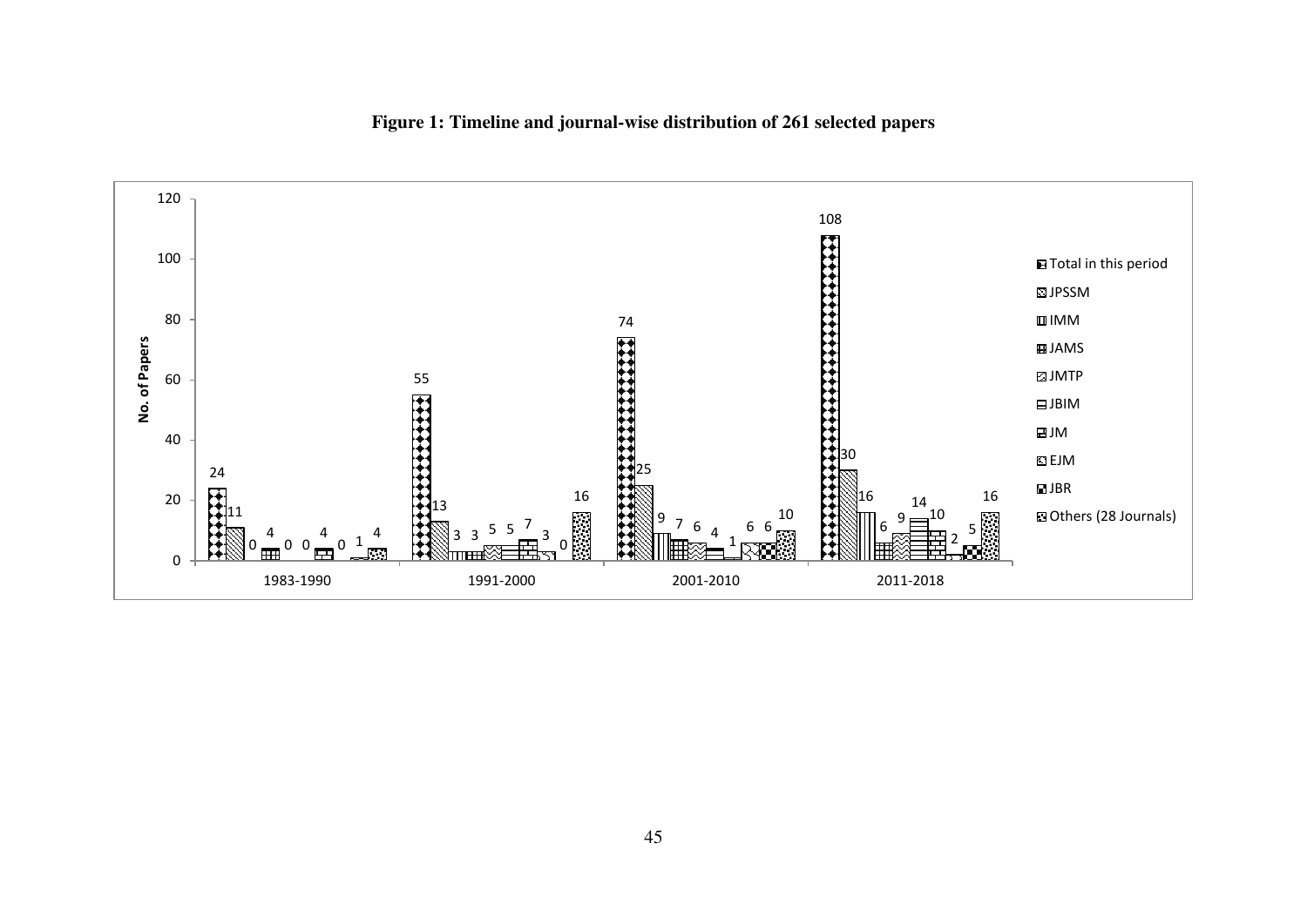|                   | Verbekeet al. (2011)               |                             | Proposed extended categorization in this paper |             | Frequency of studies at the level of<br>categories and sub-categories (pre<br>and post Verbeke et al.(2011)) |
|-------------------|------------------------------------|-----------------------------|------------------------------------------------|-------------|--------------------------------------------------------------------------------------------------------------|
| <b>Categories</b> | <b>Subcategories</b>               | <b>Categories</b>           | <b>Subcategories</b>                           | 1983-2008*  | 2009-2018                                                                                                    |
| Aptitude          | Dispositional traits               | Aptitude                    | Dispositional traits                           | $1(1\%)$ ** | 3(3%)                                                                                                        |
|                   | Personal concerns                  |                             | Personal concerns                              | 29 (20%)    | 34 (29%)                                                                                                     |
|                   | Identity                           |                             | <b>Removed</b>                                 |             |                                                                                                              |
|                   | Cognitive                          |                             | Cognitive                                      | $1(1\%)$    | $0(0\%)$                                                                                                     |
|                   | External environment               | <b>External environment</b> | Macro and operating environment                |             |                                                                                                              |
| Environmental     |                                    |                             | factors                                        | 3(2%)       | 2(2%)                                                                                                        |
| factors           | Internal environment               | Internal environment        | Internal culture and identity                  | 5(3%)       | 15(13%)                                                                                                      |
|                   | Supervisory leadership             |                             | Managerial factors                             | 32 (22%)    | 21 (18%)                                                                                                     |
|                   |                                    |                             | <b>Technological factors (new)</b>             | 9(6%)       | 7(6%)                                                                                                        |
|                   | Cognitive choice                   |                             | Cognitive choice                               | 14 (10%)    | 5(4%)                                                                                                        |
| Motivation        | Self-Regulation metacognition      | Motivation                  | Self-regulation metacognition                  | 8(6%)       | 6(5%)                                                                                                        |
|                   | Goal orientation                   |                             | Goal orientation                               | 9(6%)       | 5(4%)                                                                                                        |
|                   | Work engagement                    |                             | Work engagement                                | 13 (9%)     | 12 (10%)                                                                                                     |
| Personal factors  | <b>Biographical factors</b>        | Personal factors            | <b>Biographical factors</b>                    | 21(15%)     | 4(3%)                                                                                                        |
|                   | Role conflict                      | Job-related psychosocial    | Psychological demand (includes                 |             |                                                                                                              |
| Role perceptions  | Role ambiguity                     | factors (new and            | role perceptions, burnout, etc.)               |             |                                                                                                              |
|                   | Role overload                      | broader in scope)           |                                                | $17(12\%)$  | 11 $(9%)$                                                                                                    |
|                   | <b>Burnout</b>                     |                             |                                                |             |                                                                                                              |
|                   |                                    |                             | Job-control (new)                              | 2(1%)       | 2(2%)                                                                                                        |
|                   |                                    |                             | Work-related social support (new)              | 9(6%)       | $16(14\%)$                                                                                                   |
| <b>Skills</b>     | Selling-Related knowledge          | <b>Skills</b>               | Selling-related knowledge                      | 14 (10%)    | 13 $(11\%)$                                                                                                  |
|                   | Salesmanship skills (adaptability) |                             | Salesmanship skills (adaptability)             | $16(11\%)$  | 23 (20%)                                                                                                     |
|                   | Inter-Personal skills              |                             | Inter-personal skills                          | 7(5%)       | 11 $(9%)$                                                                                                    |
|                   |                                    |                             | Technological skills (new)                     | 3(2%)       | 7(6%)                                                                                                        |
|                   |                                    | Strategic & non-            | Salesperson's strategic & non-                 | 18 (12%)    | $30(26\%)$                                                                                                   |
|                   |                                    | strategic activities (new)  | strategic behaviors                            |             |                                                                                                              |
|                   |                                    | <b>Total</b>                |                                                | 144         | 117                                                                                                          |

**Table 1: Extended classification comparison and research interest at categories/sub-categories level pre- and post-Verbeke's paper**

\*Verbeke et al. (2011) considered papers published till 2008. \*\*(x%) represents percentage of papers out of total in that period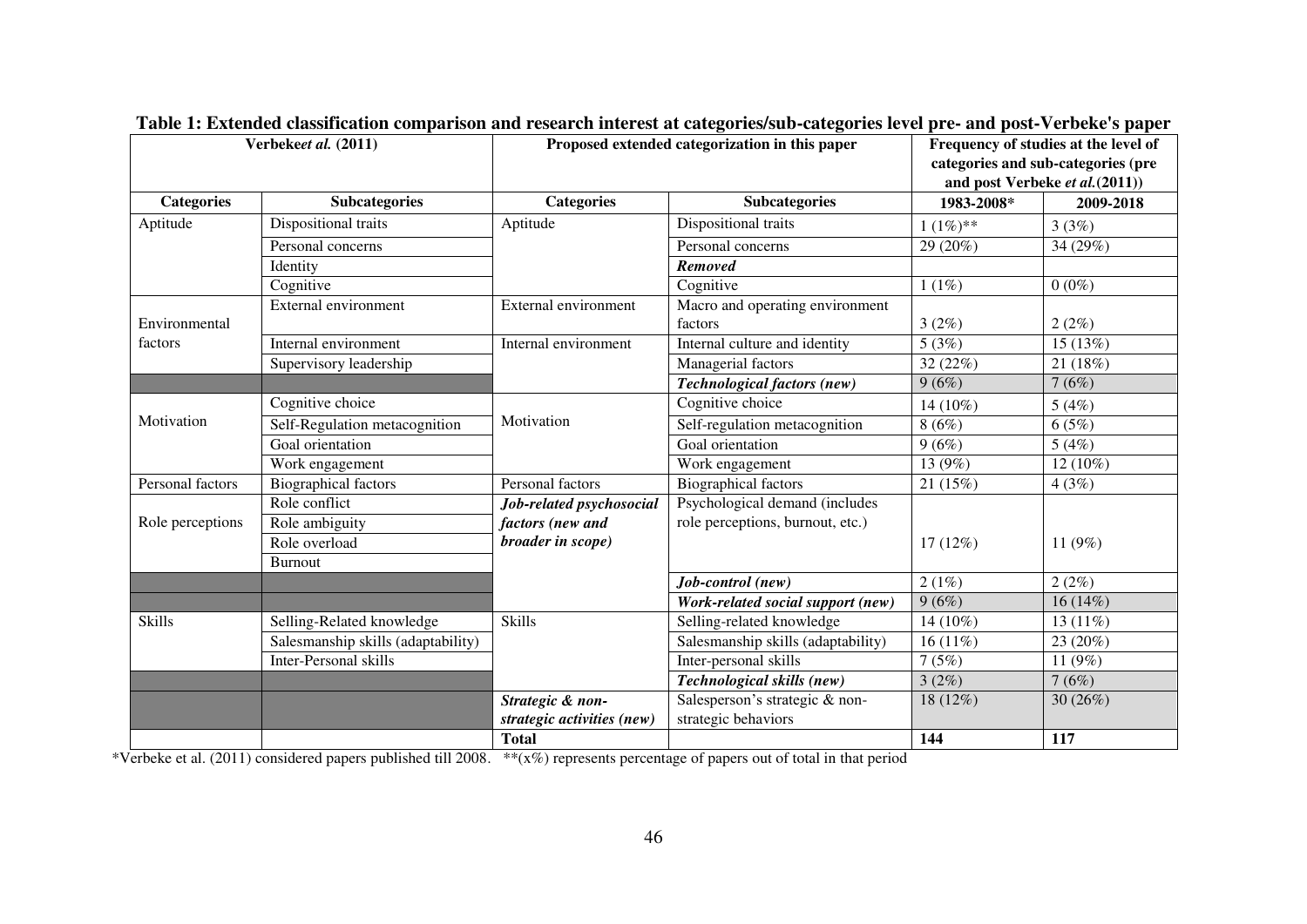| Categories (with definitions)      | Sub-categories (with definitions)           | <b>Determinants</b>                                                                               | <b>Sample References</b>                      |
|------------------------------------|---------------------------------------------|---------------------------------------------------------------------------------------------------|-----------------------------------------------|
| Aptitude: Native abilities and     | I. Dispositional traits: Non-               | Dependability; <sup>1</sup> Extraversion; Personality traits                                      | <sup>1</sup> Yang et al., 2011                |
| enduring personal traits           | conditional, decontextualized,              |                                                                                                   |                                               |
| relevant to the performance of     | dimensions of personality such as           |                                                                                                   |                                               |
| job activities (Walker et al.,     | extraversion, dominance, and                |                                                                                                   |                                               |
| 1977)                              | neuroticism (McAdams, 1995)                 |                                                                                                   |                                               |
|                                    | II. Personal concerns: Personality          | Affective orientation; Androgyny; Cold calling propensity; Concern for mistakes;                  | <sup>2</sup> Kadic-Maglajlic <i>et al.</i> ,  |
|                                    | constructs which are contextualized         | Dispositional affectivity; Elaboration for potential outcomes; <sup>2</sup> Emotional             | 2016; <sup>3</sup> Chakrabarty et             |
|                                    | in time, place and/or role                  | intelligence; Empathy; Ethics (Ethical conflict, Unethical intent, Moral                          | al., 2014; ${}^{4}$ Deeter-                   |
|                                    | (McAdams, 1995)                             | judgment); General Self-Efficacy; Instrumentality/expressive personality traits;                  | Schmelz and Sojka,                            |
|                                    |                                             | <sup>3</sup> Interpersonal mentalizing; Job resourcefulness; Locus of control; Lone wolf          | 2007; 5Boorom et al.,                         |
|                                    |                                             | tendencies; Machiavellianism; Multi-tasking; <sup>4</sup> Need for Cognition; Playfulness;        | 1998; <sup>6</sup> Shannahan et al.,          |
|                                    |                                             | Polychronicity; Proactiveness; <sup>5</sup> Relational communication traits; Sales closing        | 2013; <sup>7</sup> Bartkus et al.,            |
|                                    |                                             | propensity; <sup>6</sup> Salesperson coachability; Self-monitoring; Social comparison; Social     | 2011                                          |
|                                    |                                             | values (achievement dimension); Tenacity; <sup>6</sup> Trait competitiveness; <sup>7</sup> Type A |                                               |
|                                    |                                             | behavior pattern (achievement striving and impatience-irritability)                               |                                               |
|                                    | III. Cognitive aptitudes: "Measures         | <sup>8</sup> General mental ability                                                               | <sup>8</sup> Verbeke et al., 2008             |
|                                    | of a general factor of mental               |                                                                                                   |                                               |
|                                    | ability, verbal ability and                 |                                                                                                   |                                               |
|                                    | quantitative ability" (Vinchur et al.,      |                                                                                                   |                                               |
|                                    | 1998, p. 589)                               |                                                                                                   |                                               |
| <b>External environment:</b>       |                                             | Construed customer attitude towards cause-related campaign; Customer type;                        | <sup>9</sup> Sohi, 1996                       |
| Macro-environment (such as         |                                             | Customer OCB; <sup>9</sup> Environmental dynamism; <sup>9</sup> Environmental heterogeneity;      |                                               |
| political, economic, social,       |                                             | Perceived market competition; Perceptions of brand advertising quality and                        |                                               |
| technological etc.) and            |                                             | quantity in market                                                                                |                                               |
| operating environment (such        |                                             |                                                                                                   |                                               |
| as customers, suppliers) faced     |                                             |                                                                                                   |                                               |
| by firm (Jaworski, 1988)           |                                             |                                                                                                   |                                               |
| <b>Internal environment: Deals</b> | I. Internal culture and identity: A         | Centralization; <sup>10</sup> Market orientation; Company customer orientation; Competitive       | $10$ Wang and Miao, 2015;                     |
| with aspects inside the firm       | broad range of organization-level           | psychological climate; <sup>11</sup> Ethical climate; Organization identity comparison;           | <sup>11</sup> Jaramillo <i>et al.</i> , 2006; |
| (Verbeke et al., 2011)             | characteristics such as culture,            | Organizational trust; Organizational entrepreneurial orientation; Positive                        | <sup>12</sup> Ogilvie et al., 2017            |
|                                    | <i>identity etc.</i> (Verbeke et al., 2011) | organizational support; Sales process capability; <sup>12</sup> Sales vs. service climate;        |                                               |
|                                    |                                             | Salespeople's negative headquarters stereotypes                                                   |                                               |

# **Table 2: Salesperson's performance determinants classified under categories and sub-categories**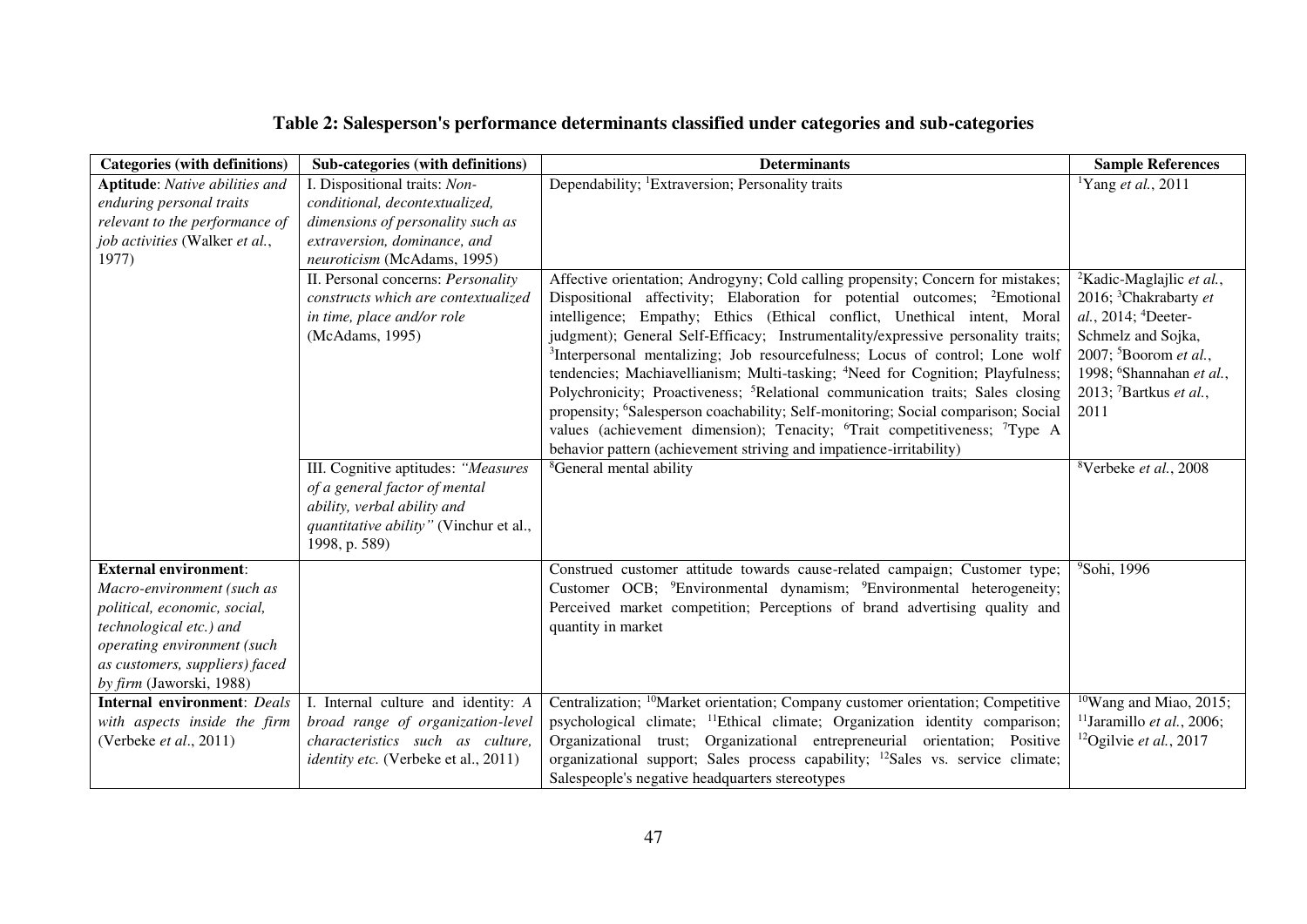# **Table 2 (continued): Salesperson's performance determinants classified under categories and sub-categories**

| <b>Categories (with definitions)</b>                                                                                                                                     | Sub-categories (with definitions)                                                                                                                                                                                                                                  | <b>Determinants</b>                                                                                                                                                                                                                                                                                                                                                                                                                                                                                                                                                                                                                                                                                                                                                                                                                                                                                                                                                                                                                                                                                                                                                                                                                                                                                                                                                                                       | <b>Sample References</b>                                                                                                                                                                                                                                                                                      |
|--------------------------------------------------------------------------------------------------------------------------------------------------------------------------|--------------------------------------------------------------------------------------------------------------------------------------------------------------------------------------------------------------------------------------------------------------------|-----------------------------------------------------------------------------------------------------------------------------------------------------------------------------------------------------------------------------------------------------------------------------------------------------------------------------------------------------------------------------------------------------------------------------------------------------------------------------------------------------------------------------------------------------------------------------------------------------------------------------------------------------------------------------------------------------------------------------------------------------------------------------------------------------------------------------------------------------------------------------------------------------------------------------------------------------------------------------------------------------------------------------------------------------------------------------------------------------------------------------------------------------------------------------------------------------------------------------------------------------------------------------------------------------------------------------------------------------------------------------------------------------------|---------------------------------------------------------------------------------------------------------------------------------------------------------------------------------------------------------------------------------------------------------------------------------------------------------------|
|                                                                                                                                                                          | II. Managerial factors: The extent of<br>sales manager's planning, staffing,<br>training, directing and evaluating<br>activities (Futrell, 2006)                                                                                                                   | Bonus payments; Budget; Coaching; <sup>13</sup> Compensation sales policies; Consulting-<br>oriented sales force programs; <sup>13</sup> Control sales policies; Control system fit;<br>Empowering leadership; Ethics training; Feedback on interpersonal facilitation<br>and job dedication; <sup>14</sup> Individualized incentive scheme; Leader behaviors;<br>Leadership propensity; Manager's communication skills; Manager's motivational<br>skills; Material, Equipment Support; Negative compensation changes;<br>Participative vs. instrumental leadership style; Performance appraisals/evaluation;<br>Performance rewards; Positive behavioral feedback; Positive output feedback;<br>Professional controls; Quotas; Realistic job previews; <sup>15</sup> Role-Modelling behavior;<br>Manager's Ethical leadership; <sup>16</sup> Sales strategy dimensions (segmentation,<br>customer prioritization, selling models); Sales training; <sup>17</sup> Servant leadership;<br>Specialized personal incentives; Supervisor behavior; Supervisor learning<br>orientation; Supervisor performance; Supervisor person and process feedback;<br>Supervisory orientations; <sup>18</sup> Supervisory control (output, activity and capability<br>Territory characteristic (design,<br>difficulty, situation<br>control):<br>$etc.$ ):<br><sup>19</sup> Transformational and Transactional Leadership | <sup>13</sup> Küster and Canales,<br>2011; <sup>14</sup> Bommaraju and<br>Hohenberg, 2018;<br><sup>15</sup> Rich, 1997; <sup>16</sup> Terho <i>et</i><br>al., 2015; <sup>17</sup> Schwepker<br>and Schultz, 2015;<br><sup>18</sup> Challagalla and<br>Shervani, 1996;<br><sup>19</sup> MacKenzie et al., 2001 |
|                                                                                                                                                                          | III. Technological factors:<br>Technological resources and<br>capabilities of the sales<br>organization                                                                                                                                                            | Commitment to technological change; Digitized selling capability; Internal<br>technology support; Sales force technology usage (SFA and CRM Use); SFA and<br>User training; <sup>20</sup> Social media technology usage                                                                                                                                                                                                                                                                                                                                                                                                                                                                                                                                                                                                                                                                                                                                                                                                                                                                                                                                                                                                                                                                                                                                                                                   | <sup>20</sup> Ogilvie et al., 2018                                                                                                                                                                                                                                                                            |
| Job-related psychosocial<br><b>Factors:</b> Factors in the work<br>environment which in<br>combination determine the<br>extent of job strain (Johnson<br>and Hall, 1988) | I. Psychological demands: "how<br>hard workers work (mental<br>workload), organizational<br>constraints on task completion, and<br>conflicting demands" (Karasek et<br>al., 1998, p. 323)<br>II. Job-control: "The extent to<br>which an employee has authority to | Boundary-spanning task overload; Burnout; Emotional exhaustion; Felt stress;<br>Information overload; Internal task complexity; No. of product lines handled;<br><sup>21</sup> Role ambiguity; Role overload; <sup>22</sup> Role conflict; Supervisor and customer role<br>ambiguity; Task clarity; <sup>23</sup> Technostress creators<br><sup>24</sup> Autonomy                                                                                                                                                                                                                                                                                                                                                                                                                                                                                                                                                                                                                                                                                                                                                                                                                                                                                                                                                                                                                                         | <sup>21</sup> Chonko et al., 1986;<br>$22$ MacKenzie et al.,<br>1998; <sup>23</sup> Tarafdar et al.,<br>2014<br>$\sqrt[24]{\text{W}}$ ang and Netemeyer,<br>2002                                                                                                                                              |
|                                                                                                                                                                          | make decisions and utilize skills<br>concerning the job" (Dawson et al.,<br>2015, p. 2).                                                                                                                                                                           |                                                                                                                                                                                                                                                                                                                                                                                                                                                                                                                                                                                                                                                                                                                                                                                                                                                                                                                                                                                                                                                                                                                                                                                                                                                                                                                                                                                                           |                                                                                                                                                                                                                                                                                                               |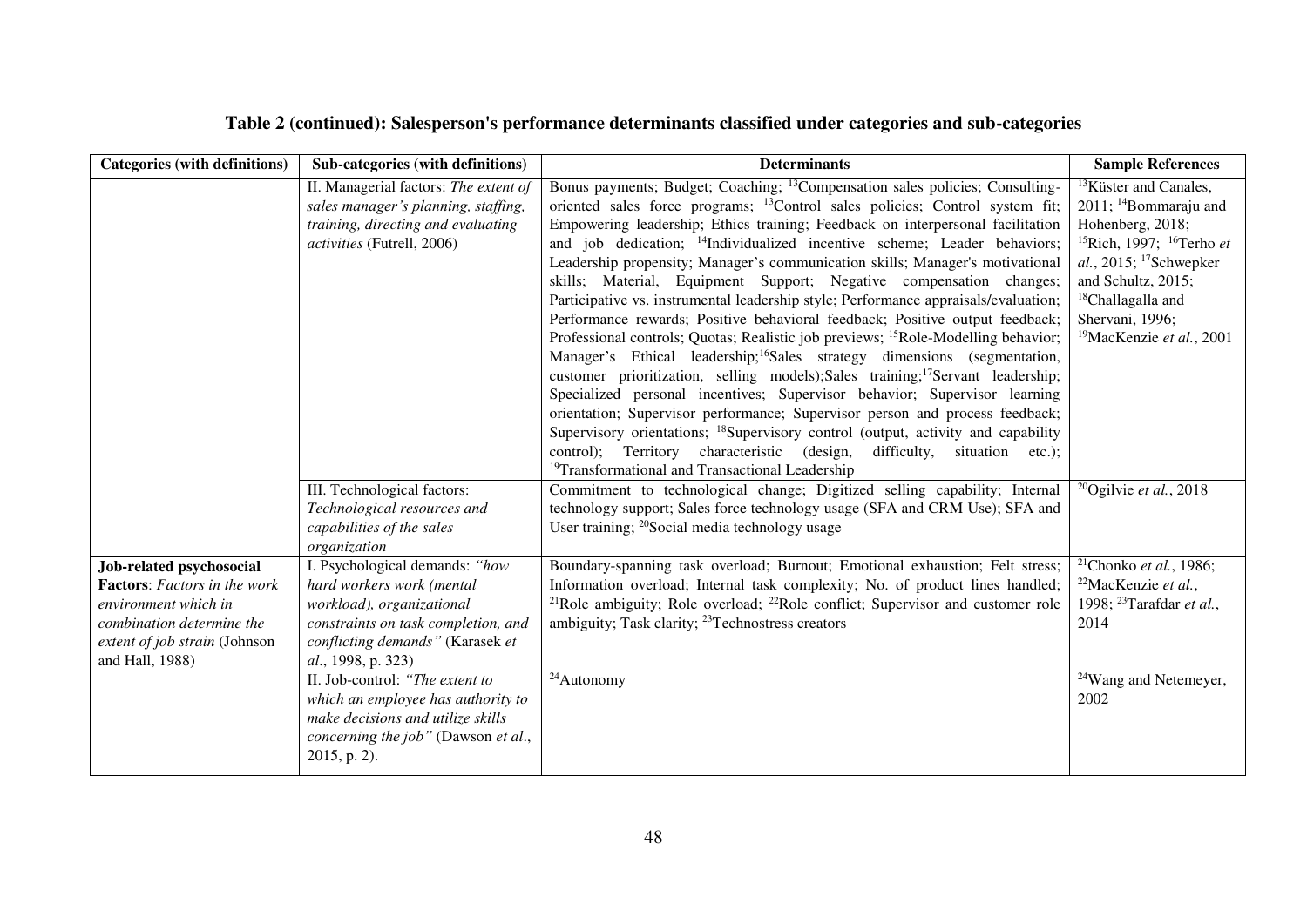# **Table 2 (continued): Salesperson's performance determinants classified under categories and sub-categories**

| <b>Categories (with definitions)</b>                                                                                                                                                               | Sub-categories (with definitions)                                                                                                                             | <b>Determinants</b>                                                                                                                                                                                                                                                                                                                                                                                                                                                                                                                                                                                                                                                                                           | <b>Sample References</b>                                                                                                                             |
|----------------------------------------------------------------------------------------------------------------------------------------------------------------------------------------------------|---------------------------------------------------------------------------------------------------------------------------------------------------------------|---------------------------------------------------------------------------------------------------------------------------------------------------------------------------------------------------------------------------------------------------------------------------------------------------------------------------------------------------------------------------------------------------------------------------------------------------------------------------------------------------------------------------------------------------------------------------------------------------------------------------------------------------------------------------------------------------------------|------------------------------------------------------------------------------------------------------------------------------------------------------|
| Motivation: "The amount of                                                                                                                                                                         | III. Work-related social support:<br>includes informal support from co-<br>worker and supervisor (Karasek,<br>1979)<br>I. Cognitive choice: emphasizes        | Agent's feedback; Collaboration (External and internal; inter and intra<br>department); Connectedness with co-workers; <sup>25</sup> Interpersonal conflict; Intra-<br>organization relationships; LMX; Manager-subordinate type of relationship;<br>Misfit with co-worker's customer orientation; Peer mentoring; Person-<br>organization fit; Satisfaction with supervisor; <sup>26</sup> Social capital; Supervisee trust;<br>Supervisor liking; Supervisor support ambiguity; Supportive work environment;<br><sup>27</sup> Work-group socialization; Workplace isolation; Worker relationship quality<br><sup>28</sup> Effort on a selling task; Time calling on established accounts; Effort in selling | <sup>25</sup> Mulki <i>et al.</i> , 2015;<br>$26$ Gonzalez et al., 2014;<br><sup>27</sup> Schwepker, Jr., 2015;<br><sup>28</sup> Brown and Peterson, |
| effort the salesperson desires<br>to expend on a particular task<br>associated with his or her                                                                                                     | cognitive processes involved in<br>decision making and choice<br>(Kanfer, 1990)                                                                               | new products                                                                                                                                                                                                                                                                                                                                                                                                                                                                                                                                                                                                                                                                                                  | 1994                                                                                                                                                 |
| job"(Walker et al. 1977, p.<br>26)                                                                                                                                                                 | II. Self-regulation metacognition:<br>focuses on attention given to the<br>meta-cognition or executive<br>processes related to self-systems<br>(Kanfer, 1990) | <sup>29</sup> Goal acceptance; Goal clarity; Goal congruence; Goal difficulty; Goal<br>participation; Goal specificity; Natural rewards strategy; <sup>30</sup> Personal stakes, goal-<br>directed emotions, volitions & behavior; Self-set goal and pre-set goals; Task-<br>specific and behavioral self-efficacy; Task-specific self-esteem; <sup>31</sup> Thought self-<br>leadership strategies                                                                                                                                                                                                                                                                                                           | <sup>29</sup> Amyx <i>et al.</i> , 2014;<br>$30B$ rown <i>et al.</i> , 1997;<br><sup>31</sup> Panagopoulos and<br>Ogilvie, 2015                      |
|                                                                                                                                                                                                    | III. Goal orientation: "Underlying<br>goals that people pursue in<br>achievement situations" (Sujan et<br>al., 1994, p. 39)                                   | Compensation orientation; Entrepreneurial motivation; <sup>32</sup> Learning (Challenge)<br>orientation & behavior; $33$ Performance orientation; Performance-prove &<br>performance-avoid goal orientation; Recognition orientation                                                                                                                                                                                                                                                                                                                                                                                                                                                                          | <sup>32</sup> Park and Holloway,<br>2003; <sup>33</sup> Kohli et al., 1998                                                                           |
|                                                                                                                                                                                                    | IV. Work engagement: Persistent<br>positive affective-cognitive<br>motivational state of fulfillment<br>(Schaufeli et al., 2002)                              | <sup>34</sup> Citizenship behaviors; Cognitive identification;<br>Career commitment;<br>Commitment to superior customer value; External customer mindset; Job & life<br>satisfaction; Job commitment; Job dimensions (skill and variety, importance, task<br>identity); Job image; <sup>35</sup> Job involvement; <sup>36</sup> Optimism; Organizational<br>Commitment; Organizational identification; Prosocial organizational behavior;<br>Resilience; <sup>37</sup> Selling confidence; Task enjoyment; Exploratory navigation                                                                                                                                                                             | <sup>34</sup> MacKenzie et al.,<br>1993; $35$ Holmes and<br>Srivastava, 2002; <sup>36</sup> Rich,<br>1999; <sup>37</sup> Larson et al.,<br>2008      |
| <b>Personal factors: Intra-</b><br>individual factors that affect<br>salesperson performance and<br>that are not part of aptitude,<br>personality traits, and learned<br>skills and proficiencies. | Biographical factors: contain a<br>variety of personal history or<br>background variables.                                                                    | Accent; <sup>38</sup> Career stages; Education; Experience; Gender; No. of residential<br>moves; Physical attractiveness; <sup>39</sup> Racial similarity; Racial-ethnic differences                                                                                                                                                                                                                                                                                                                                                                                                                                                                                                                          | <sup>38</sup> Cron and Slocum, Jr.,<br>1986; <sup>39</sup> Martin, 2005                                                                              |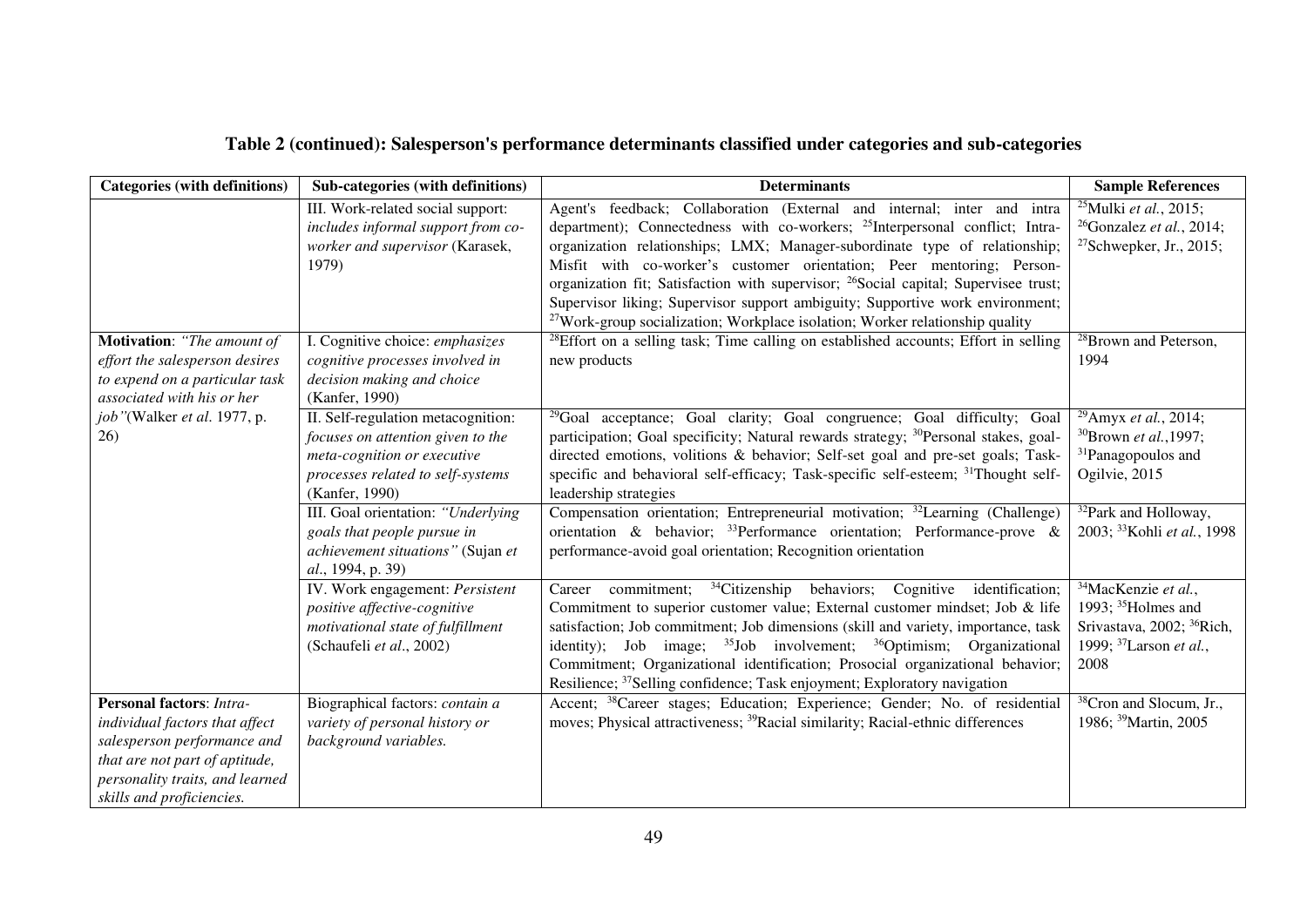# **Table 2 (continued): Salesperson's performance determinants classified under categories and sub-categories**

| <b>Categories (with definitions)</b>   | Sub-categories (with definitions)      | <b>Determinants</b>                                                                                  | <b>Sample References</b>                       |
|----------------------------------------|----------------------------------------|------------------------------------------------------------------------------------------------------|------------------------------------------------|
| <b>Skills:</b> Learned proficiency at  | I. Selling-related knowledge:          | Deliberative accuracy and Intuitive accuracy; Expertise; Impression and strategy                     | <sup>40</sup> Mariadoss <i>et al.</i> , 2014;  |
| performing necessary tasks for         | Knowledge of product features,         | <sup>40</sup> Individual Competitive Intelligence; Industry knowledge;<br>formation;                 | $41$ Leong et al., 1989;                       |
| the sales job (Ford et al.,            | types of prospects and sales           | <sup>41</sup> Knowledge bases; Procedural knowledge; Regulatory knowledge; <sup>42</sup> Salesperson | <sup>42</sup> Leigh <i>et al.</i> , 2014;      |
| 1983)                                  | situations, types of sales strategies  | knowledge distinctions; Targeting skills; Technical knowledge; <sup>43</sup> Thinking styles         | $43$ Groza et al., 2016                        |
|                                        | appropriate to different sales         |                                                                                                      |                                                |
|                                        | situations and different ways in       |                                                                                                      |                                                |
|                                        | which this knowledge is processed      |                                                                                                      |                                                |
|                                        | for decision-making                    |                                                                                                      |                                                |
|                                        | II. Salesmanship skills: Knowing       | <sup>44</sup> Adaptive selling; Creative selling; <sup>45</sup> Presentation skill; Sales consulting | <sup>44</sup> Park and Holloway,               |
|                                        | how to make a presentation and         |                                                                                                      | 2003; <sup>45</sup> Johlke, 2006               |
|                                        | close a sale (Rentz et al., 2002)      |                                                                                                      |                                                |
|                                        | III. Inter-personal skills: "Knowing   | Cue perception; <sup>46</sup> Effective listening; Humour usage; Influence tactics;                  | $46$ Shepherd et al., 1997;                    |
|                                        | how to cope with and resolve           | Networking behavior; Nonverbal immediacy; <sup>47</sup> Political skill; Social competence;          | $47B$ olander <i>et al.</i> , 2015             |
|                                        | conflicts" (Rentz et al., 2002, p. 13) | Supervisor focused tactics; Intrapreneurial ability                                                  |                                                |
|                                        | IV. Technological skills: Skills       | Adoption of sales automation tools; IT acceptance; Sales technology Orientation;                     | $48$ Rodriguez et al. 2012;                    |
|                                        | possessed by firm's salespeople that   | Sales technology infusion; <sup>48</sup> Social media usage; <sup>49</sup> Technology-enabled        | $49$ Tarafdar et al., 2014                     |
|                                        | are needed to use sales technologies   | innovation                                                                                           |                                                |
|                                        | to perform tasks in a sales role.      |                                                                                                      |                                                |
| <b>Strategic activities:</b> They help |                                        | Acquisition allocation; Championing new ideas; <sup>50</sup> CLV orientation; <sup>51</sup> Customer | <sup>50</sup> Valenzuela <i>et al.</i> , 2014; |
| implement sales strategy of            |                                        | orientation; Customer service; Facilitating<br>adaptability; Idea transfer;                          | <sup>51</sup> Keillor <i>et al.</i> , 2000;    |
| management, champion new               |                                        | Implementing behaviors for sales strategy process; Individual market orientation;                    | $52$ Terho <i>et al.</i> , 2015                |
| ideas and initiatives,                 |                                        | Relationship building; Relationship selling behaviors; Salesperson solution                          |                                                |
| synthesize strategic                   |                                        | involvement; Service behaviors; Strategic ability; Synthesizing information;                         |                                                |
| information and integrate              |                                        | $52$ Value-based selling                                                                             |                                                |
| strategic initiatives (Floyd and       |                                        |                                                                                                      |                                                |
| Wooldridge, 2000).                     |                                        |                                                                                                      |                                                |
| Non-strategic activities:              |                                        | <sup>53</sup> Attention to personal details; Cross-selling; Ethical behavior; Exploratory and        | $53$ Ahearne et al., 2008;                     |
| behaviors that fall into a             |                                        | exploitative learning behaviors; Persistence; <sup>54</sup> Sales planning; Time scheduling;         | <sup>54</sup> Baldauf and Cravens,             |
| traditional salesperson's role;        |                                        | Up-selling                                                                                           | 2002                                           |
| they do not have any strategic         |                                        |                                                                                                      |                                                |
| intent attached to them.               |                                        |                                                                                                      |                                                |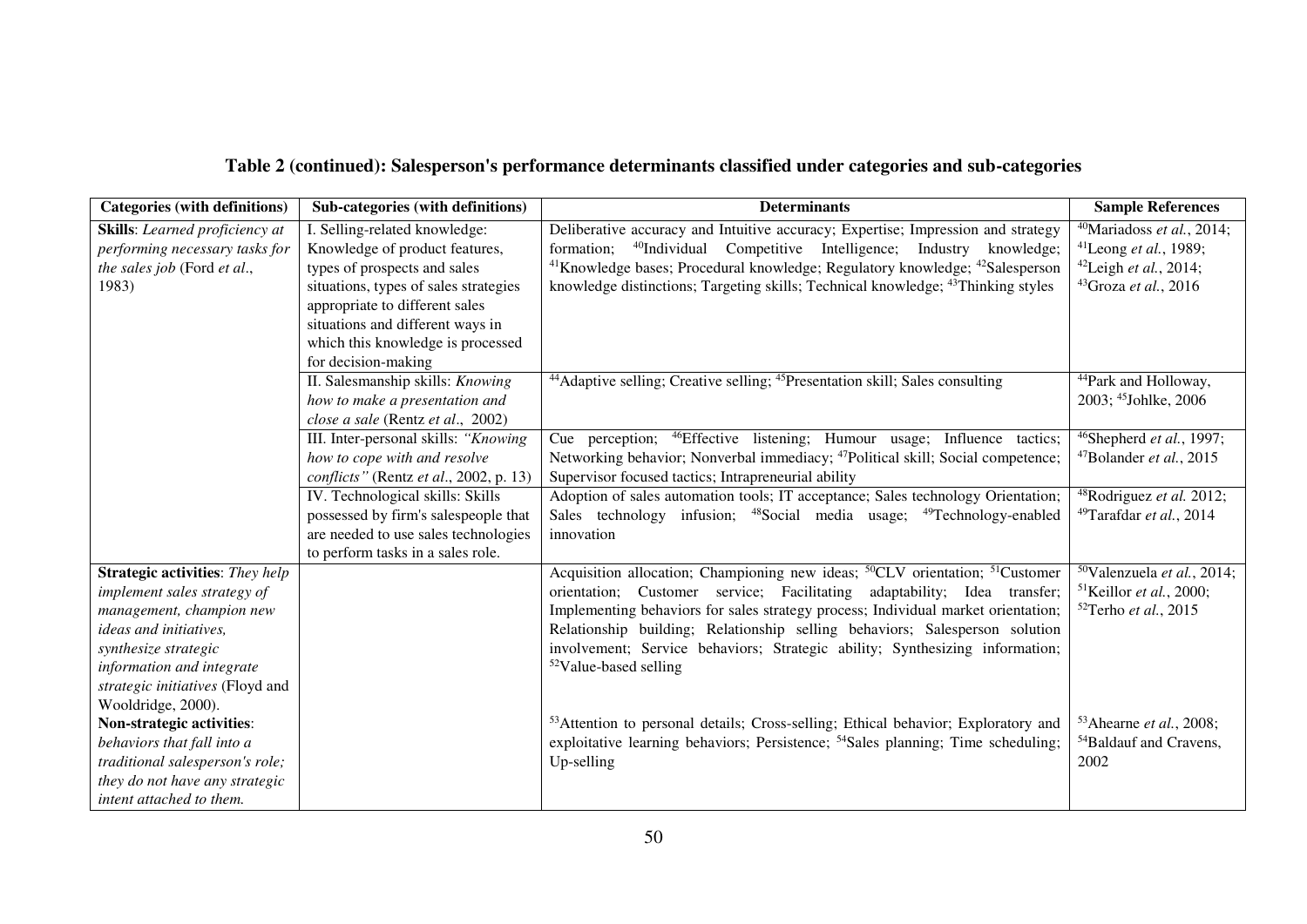### **Web Appendix (Papers included in review, but not cited in the manuscript)**

- Agnihotri, R. and Krush, M.T.(2015), "Salesperson empathy, ethical behaviors, and sales performance: the moderating role of trust in one's manager", *Journal of Personal Selling & Sales Management*, Vol. 35 No. 2, pp.164-174.
- Agnihotri, R., Vieira, V.A., Senra, K.B. and Gabler, C.B. (2016), "Examining the impact of salesperson interpersonal mentalizing skills on performance: the role of attachment anxiety and subjective happiness", *Journal of Personal Selling & Sales Management*, Vol. 36 No. 2, pp.174-189.
- Ahearne, M., Gruen, T.W. and Jarvis, C.B.(1999), "If looks could sell: moderation and mediation of the attractiveness effect on salesperson performance", *International Journal of Research in Marketing*, Vol. 16 No. 4, pp.269-284.
- Ahearne, M., Hughes, D.E. and Schillewaert, N.(2007), "Why sales reps should welcome information technology: measuring the impact of CRM-based IT on sales effectiveness", *International Journal of Research in Marketing*, Vol. 24 No. 4, pp.336-349.
- Ahearne, M., Jelinek, R. and Rapp, A. (2005), "Moving beyond the direct effect of SFA adoption on salesperson performance: training and support as key moderating factors", *Industrial Marketing Management*, Vol. 34 No. 4, pp.379-388.
- Ahearne, M., MacKenzie, S.B., Podsakoff, P.M., Mathieu, J.E. and Lam, S.K.(2010), "The role of consensus in sales team performance", *Journal of Marketing Research*, Vol. 47 No. 3, pp.458-469.
- Ahearne, M., Srinivasan, N. and Weinstein, L.(2004), "Effect of technology on sales performance: progressing from technology acceptance to technology usage and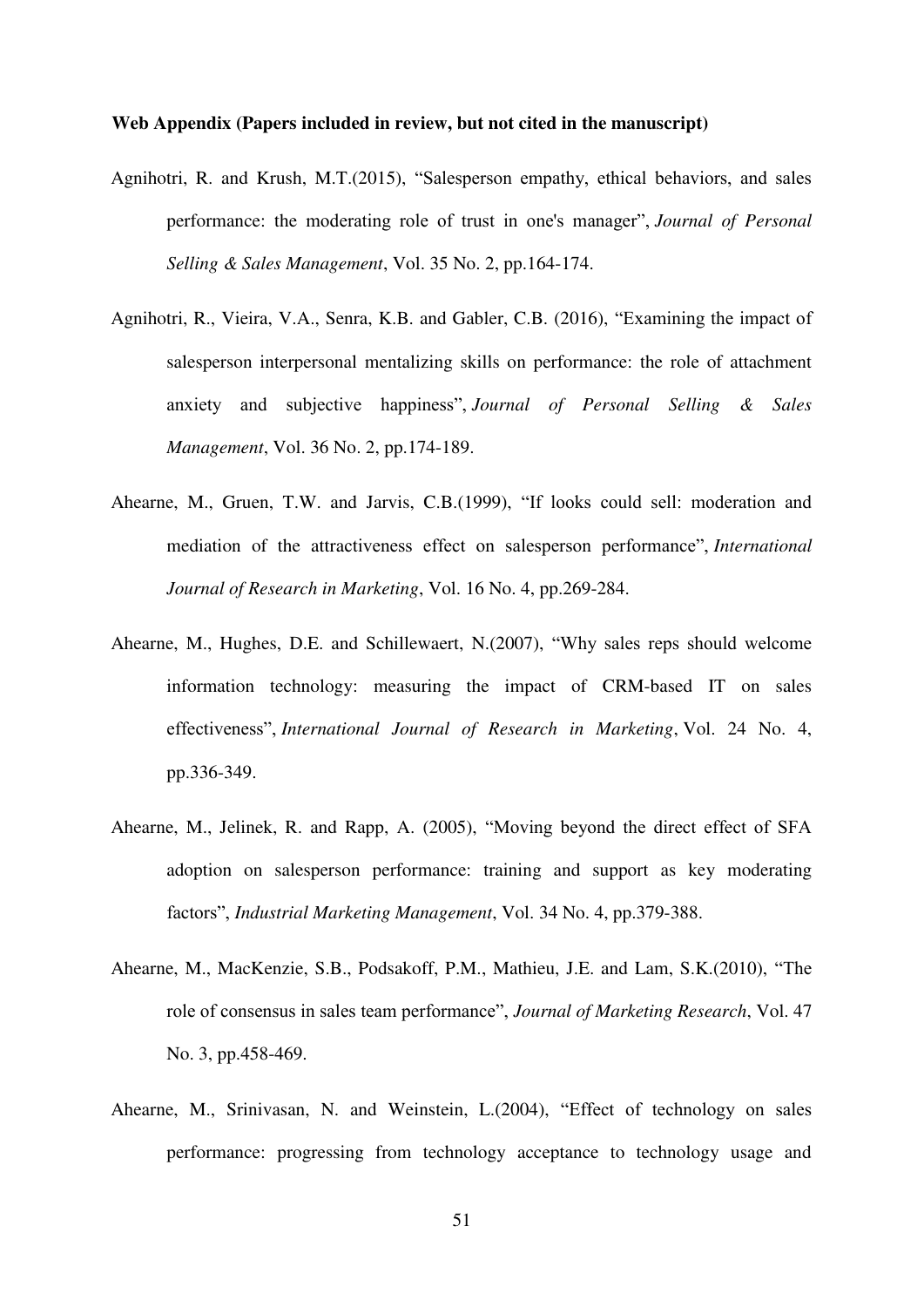consequence", *Journal of Personal Selling & Sales Management*, Vol. 24 No. 4, pp.297-310.

- Anaza, N.A., Inyang, A.E. and Saavedra, J.L. (2018), "Empathy and affect in B2B salesperson performance", *Journal of Business & Industrial Marketing*, Vol. 33 No. 1, pp. 29-41.
- Anglin, K.A., Stolman, J.J. and Gentry, J.W.(1990), "The congruence of manager perception of salesperson performance and knowledge-based measures of adaptive selling", *Journal of Personal Selling & Sales Management*, Vol. 10 No. 4, pp.81-90.
- Atuahene-Gima, K.(1998), "A contingency analysis of the impact of salesperson's effort on satisfaction and performance in selling new products", *European Journal of Marketing*, Vol. 32 No. 9/10, pp. 904-921.
- Babakus, E., Cravens, D.W., Grant, K., Ingram, T.N. and LaForge, R.W. (1996), "Investigating the relationships among sales, management control, sales territory design, salesperson performance, and sales organization effectiveness", *International Journal of Research in Marketing*, Vol. 13 No. 4, pp.345-363.
- Babakus, E., Cravens, D.W., Johnston, M. and Moncrief, W.C.(1996), "Examining the role of organizational variables in the salesperson job satisfaction model", *Journal of Personal Selling & Sales Management*, Vol. 16 No. 3, pp.33-46.
- BandeVilela, B., Varela Gonzalez, J.A., Fernandez Ferrin, P. and Luisa del Río Araújo, M.(2007), "Impression management tactics and affective context: Influence on sales performance appraisal", *European Journal of Marketing*, Vol. 41 No. 5/6, pp.624- 639.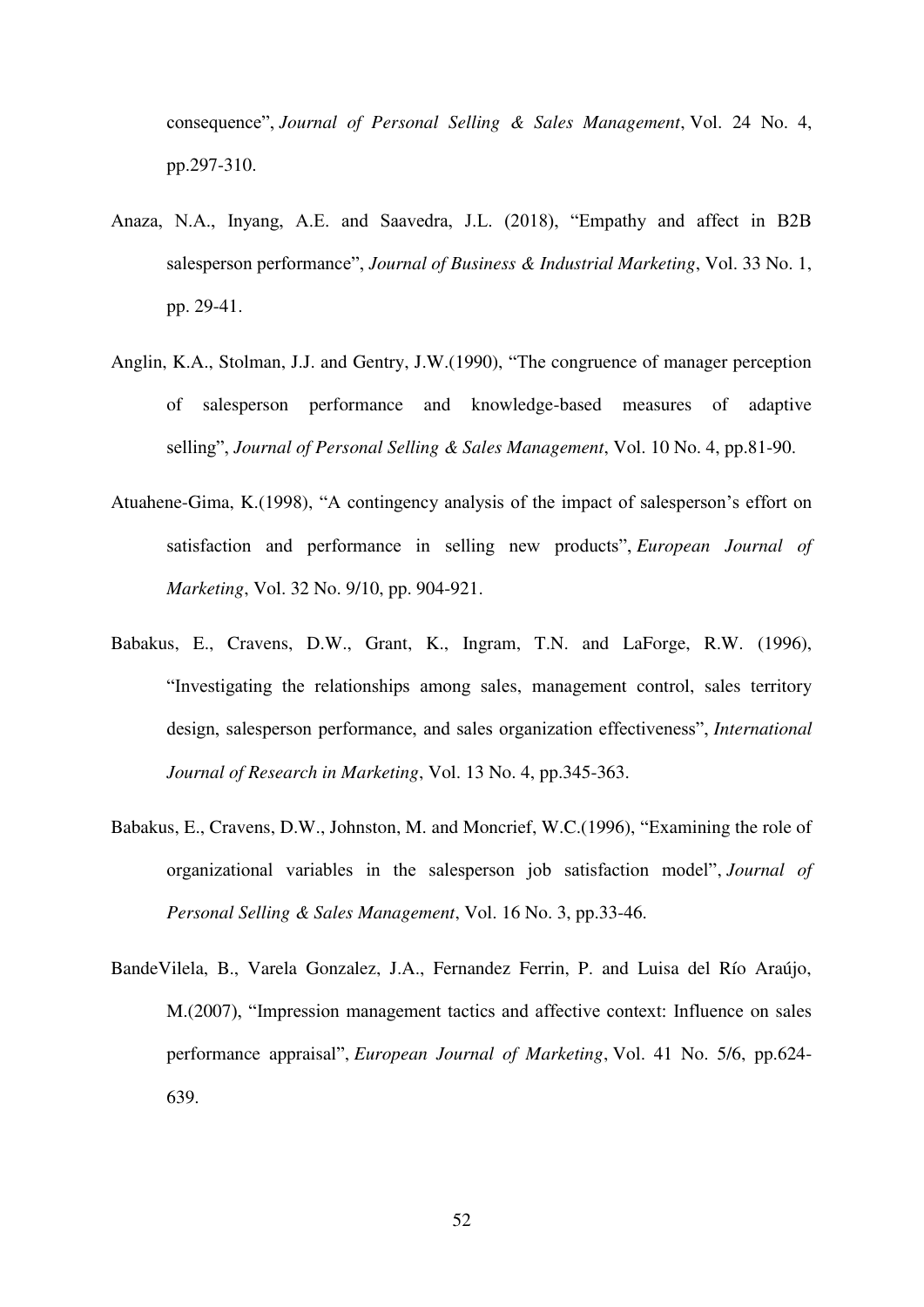- Barksdale Jr, H.C., Bellenger, D.N., Boles, J.S. and Brashear, T.G.(2003), "The impact of realistic job previews and perceptions of training on sales force performance and continuance commitment: a longitudinal test", *Journal of Personal Selling & Sales Management*, Vol. 23 No. 2, pp.125-138.
- Bartkus, K.R., Peterson, M.F. and Bellenger, D.N.(1989), "Type A behavior, experience, and salesperson performance", *Journal of Personal Selling & Sales Management*, Vol. 9 No. 2, pp.11-18.
- Bashaw, R.E. and Grant, E.S. (1994), "Exploring the distinctive nature of work commitments: their relationships with personal characteristics, job performance, and propensity to leave", *Journal of Personal Selling & Sales Management*, Vol. 14 No. 2, pp.41-56.
- Behrman, D.N. and Perreault Jr, W.D.(1984), "A role stress model of the performance and satisfaction of industrial salespersons", *Journal of Marketing*, Vol. 48 No. 4, pp.9-21.
- Boles, J., Brashear, T., Bellenger, D. and Barksdale Jr, H.(2000), "Relationship selling behaviors: antecedents and relationship with performance", *Journal of Business & Industrial Marketing*, Vol. 15 Vol. 2/3, pp.141-153.
- Boles, J.S., Babin, B.J., Brashear, T.G. and Brooks, C. (2001), "An examination of the relationships between retail work environments, salesperson selling orientationcustomer orientation and job performance", *Journal of Marketing Theory and Practice*, Vol. 9 No. 3, pp.1-13.
- Brashear, T.G., Bellenger, D.N., Barksdale, H.C. and Ingram, T.N. (1997), "Salesperson behavior: antecedents and links to performance", *Journal of Business & Industrial Marketing*, Vol 12 No. 3/4, pp.177-184.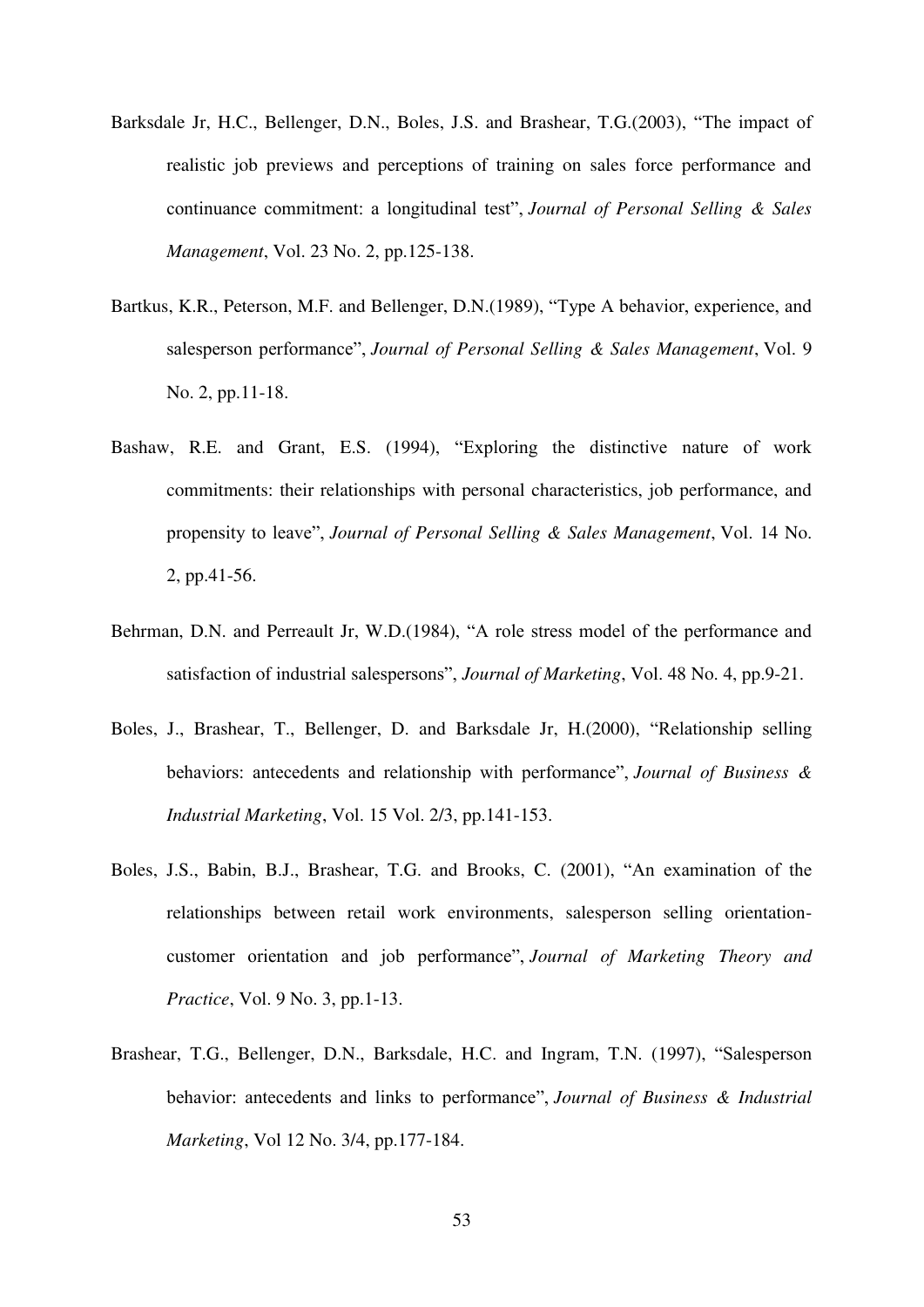- Briggs, E., Jaramillo, F. and Weeks, W.A. (2012), "The influences of ethical climate and organization identity comparisons on salespeople and their job performance", *Journal of Personal Selling & Sales Management*, Vol. 32 No. 4, pp. 421-436.
- Brown, S.P., Cron, W.L., and Slocum, J.W. Jr. (1998), "Effect of trait competitiveness and perceived intraorganizational competition on salesperson goal setting and performance", *Journal of Marketing*, Vol. 62 No. 4, pp. 88-98.
- Butler Jr, J.K. and Reese, R.M. (1991), "Leadership style and sales performance: a test of the situational leadership® model", *Journal of Personal Selling & Sales Management*, Vol. 11 No. 3, pp.37-46.
- Chakrabarty, S., Oubre, D.T. and Brown, G.(2008), "The impact of supervisory adaptive selling and supervisory feedback on salesperson performance", *Industrial Marketing Management*, Vol. 37 No. 4, pp.447-454.
- Chaker, N.N., Zablah, A.R. and Noble, C.H. (2018), "More than one way to persist: unpacking the nature of salesperson persistence to understand its effects on performance", *Industrial Marketing Management*, Vol. 71, pp. 171-188.
- Challagalla, G.N. and Shervani, T.A. (1996), "Dimensions and types of supervisory control: effects on salesperson performance and satisfaction", *Journal of Marketing*, Vol. 60 No. 1, pp. 89-105.
- Claro, D.P. and Kamakura, W.A. (2017), "Identifying sales performance gaps with internal benchmarking", *Journal of Retailing*, Vol. 93 No. 4, pp. 401-419.
- Claro, D.P. and Ramos, C. (2018), "Sales intrafirm networks and the performance impact of sales cross-functional collaboration with marketing and customer service", *Journal of Personal Selling & Sales Management*, Vol. 38 No. 2, pp. 172-190.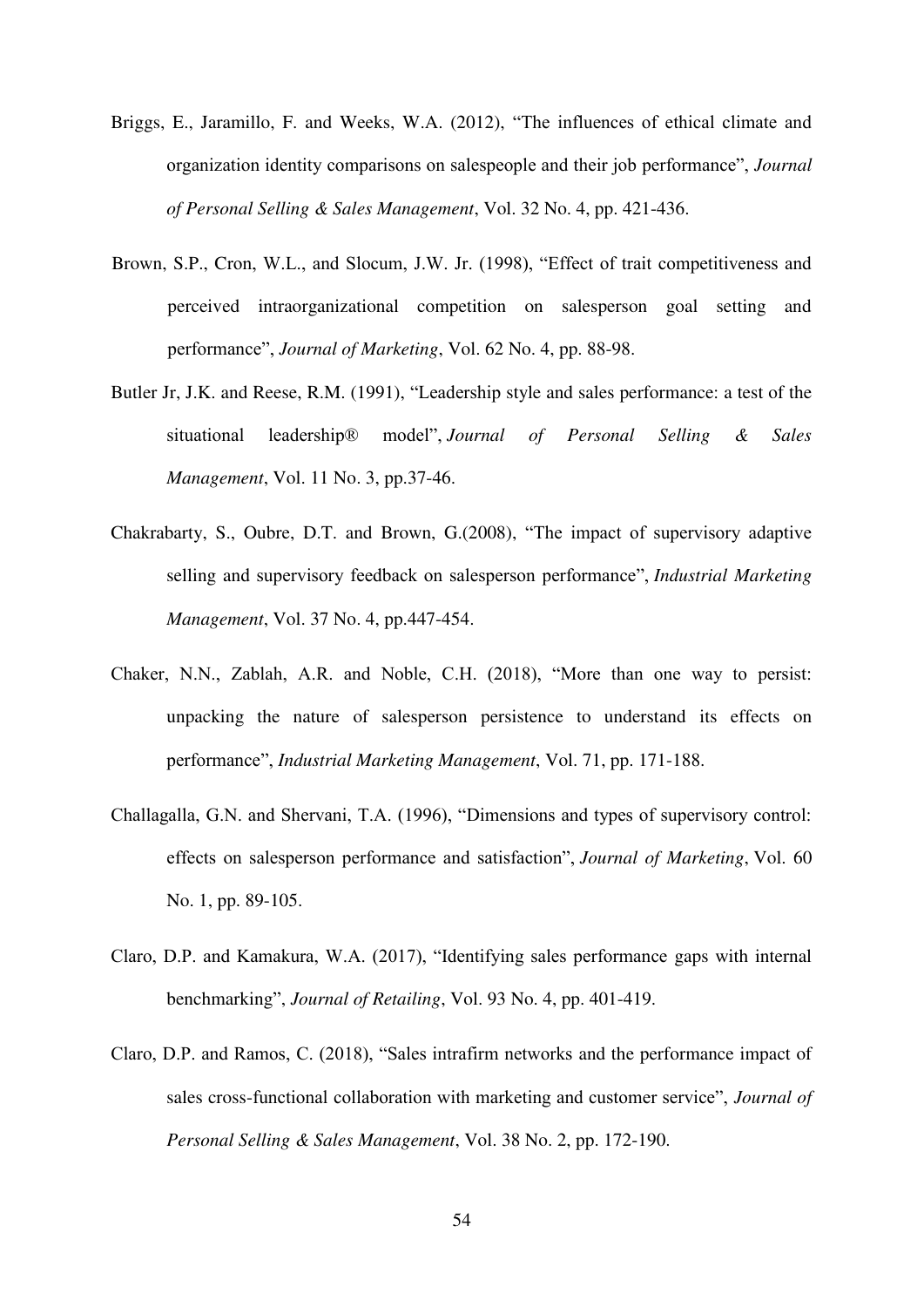- Comer, J.M.(1985), "Industrial sales managers: satisfaction and performance", *Industrial Marketing Management*, Vol. 14 No. 4, pp. 239-244.
- Conte, J.M. and Gintoft, J.N. (2005), "Polychronicity, big five personality dimensions, and sales performance", *Human Performance*, Vol. 18 No. 4, pp. 427-444.
- Cravens, D.W., LaForge, R.W., Pickett, G.M. and Young, C.E. (1993),"Incorporating a quality improvement perspective into measures of salesperson performance", *Journal of Personal Selling & Sales Management*, Vol. 13 No. 1, pp.1-14.
- Creyer, E.H. and Ross, W.T. (1994), "Salesperson impression and strategy formation", *Marketing Letters*, Vol. 5 No. 3, pp.225-234.
- Cron, W.L., Jackofsky, E.F. and Slocum Jr, J.W. (1993), "Job performance and attitudes of disengagement stage salespeople who are about to retire", *Journal of Personal Selling & Sales Management*, Vol. 13 No. 2, pp.1-13.
- Crosby, L.A., Evans, K.R. and Cowles, D. (1990), "Relationship quality in services selling: an interpersonal influence perspective", *Journal of Marketing*, Vol. 54 No. 3, pp. 68- 81.
- Cross, M.E., Brashear, T.G., Rigdon, E.E. and Bellenger, D.N., (2007), "Customer orientation and salesperson performance", *European Journal of Marketing*, Vol. 41 No. 7/8, pp.821-835.
- Dawson Jr, L.E., Soper, B. and Pettijohn, C.E.(1992), "The effects of empathy on salesperson effectiveness", *Psychology & Marketing*, Vol. 9 No. 4, pp.297-310.
- DeCarlo, T.E., Agarwal, S. and Vyas, S.B. (2007), "Performance expectations of salespeople: the role of past performance and causal attributions in independent and interdependent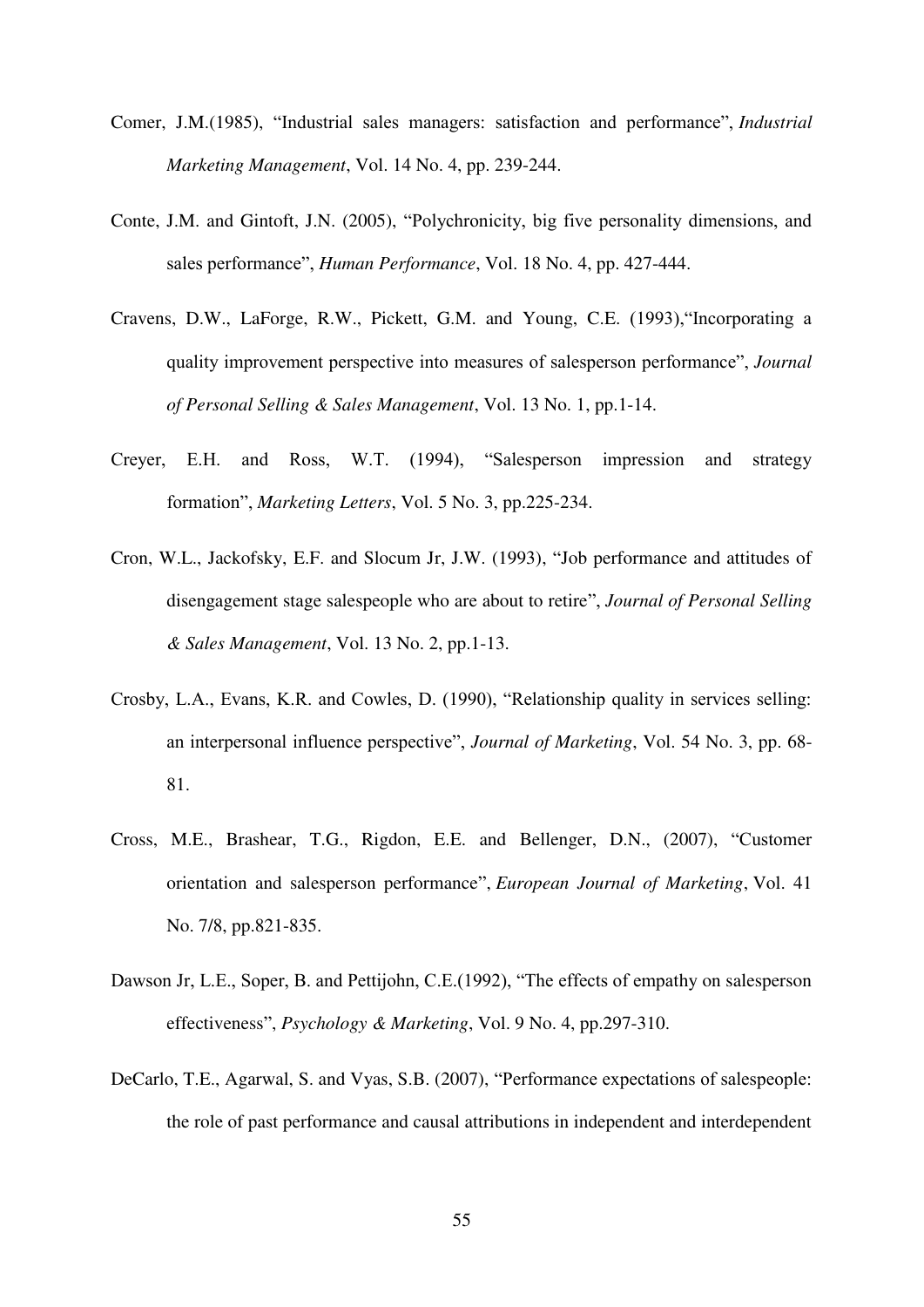cultures", *Journal of Personal Selling & Sales Management*, Vol. 27 No. 2, pp.133- 147.

- DeConinck, J.B. (2011), "The effects of leader–member exchange and organizational identification on performance and turnover among salespeople", *Journal of Personal Selling & Sales Management*, Vol. 31 No. 1, pp.21-34.
- Deeter-Schmelz, D.R. and Sojka, J.Z. (2003), "Developing effective salespeople: Exploring the link between emotional intelligence and sales performance", *The International Journal of Organizational Analysis*, Vol. 11 No. 3, pp. 211-220.
- Deeter-Schmelz, D.R., Kennedy, K.N. and Goebel, D.J. (2002), "Understanding sales manager effectiveness: linking attributes to sales force values", *Industrial Marketing Management*, Vol. 31 No. 7, pp. 617-626.
- Dion, P.A., Easterling, D. and Javalgi, R. (1997), "Women in the business-to-business salesforce: some differences in performance factors", *Industrial Marketing Management*, Vol. 26 No. 5, pp. 447-457.
- Domingues, J., Vieira, V.A. and Agnihotri, R. (2017), "The interactive effects of goal orientation and leadership style on sales performance", *Marketing Letters*, Vol. 28 No. 4, pp. 637-649.
- Dubinsky, A.J. and Hartley, S.W. (1986), "A path-analytic study of a model of salesperson performance", *Journal of the Academy of Marketing Science*, Vol. 14 No. 1, pp.36-46.
- Dubinsky, A.J. and Hartley, S.W. (1986), "Antecedents of retail salesperson performance: a path-analytic perspective", *Journal of Business Research*, Vol. 14 No. 3, pp. 253-268.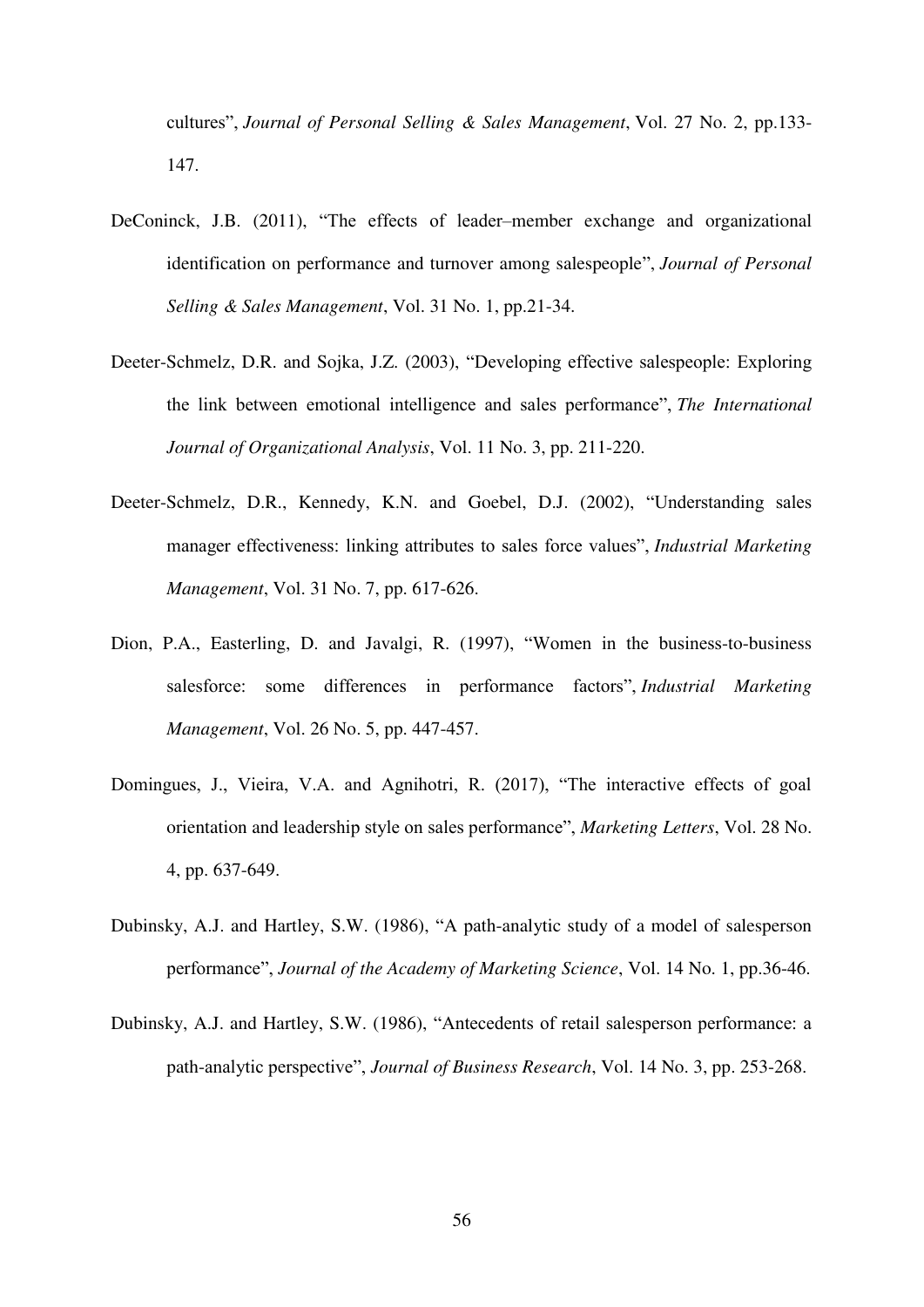- Dustin, S.L. and Belasen, A.R.(2013), "The impact of negative compensation changes on individual sales performance", *Journal of Personal Selling & Sales Management*, Vol. 33 No. 4, pp.403-417.
- Echchakoui, S. (2017), "Effect of salesperson personality on sales performance from the customer's perspective: application of socioanalytic theory", *European Journal of Marketing*, Vol. 51 No. 9/10, pp. 1739-1767.
- Engle, R.L. and Barnes, M.L. (2000), "Sales force automation usage, effectiveness, and costbenefit in Germany, England and the United States", *Journal of Business & Industrial Marketing*, Vol. 15 No. 4, pp. 216-241.
- Erevelles, S., Dutta, I. and Galantine, C. (2004), "Sales force compensation plans incorporating multidimensional sales effort and salesperson efficiency", *Journal of Personal Selling & Sales Management*, Vol. 24 No. 2, pp. 101-112.
- Fang, E., Evans, K.R. and Zou, S. (2005), "The moderating effect of goal-setting characteristics on the sales control systems–job performance relationship", *Journal of Business Research*, Vol. 58 No.9, pp. 1214-1222.
- Flaherty, K.E. and Pappas, J.M. (2012), "Control mechanisms, idea transfer, and performance in sales organizations", *Industrial Marketing Management*, Vol. 41 No.5, pp. 841- 848.
- Flaherty, K.E., Mowen, J.C., Brown, T.J. and Marshall, G.W. (2009), "Leadership propensity and sales performance among sales personnel and managers in a specialty retail store setting", *Journal of Personal Selling & Sales Management*, Vol. 29 No. 1, pp. 43-59.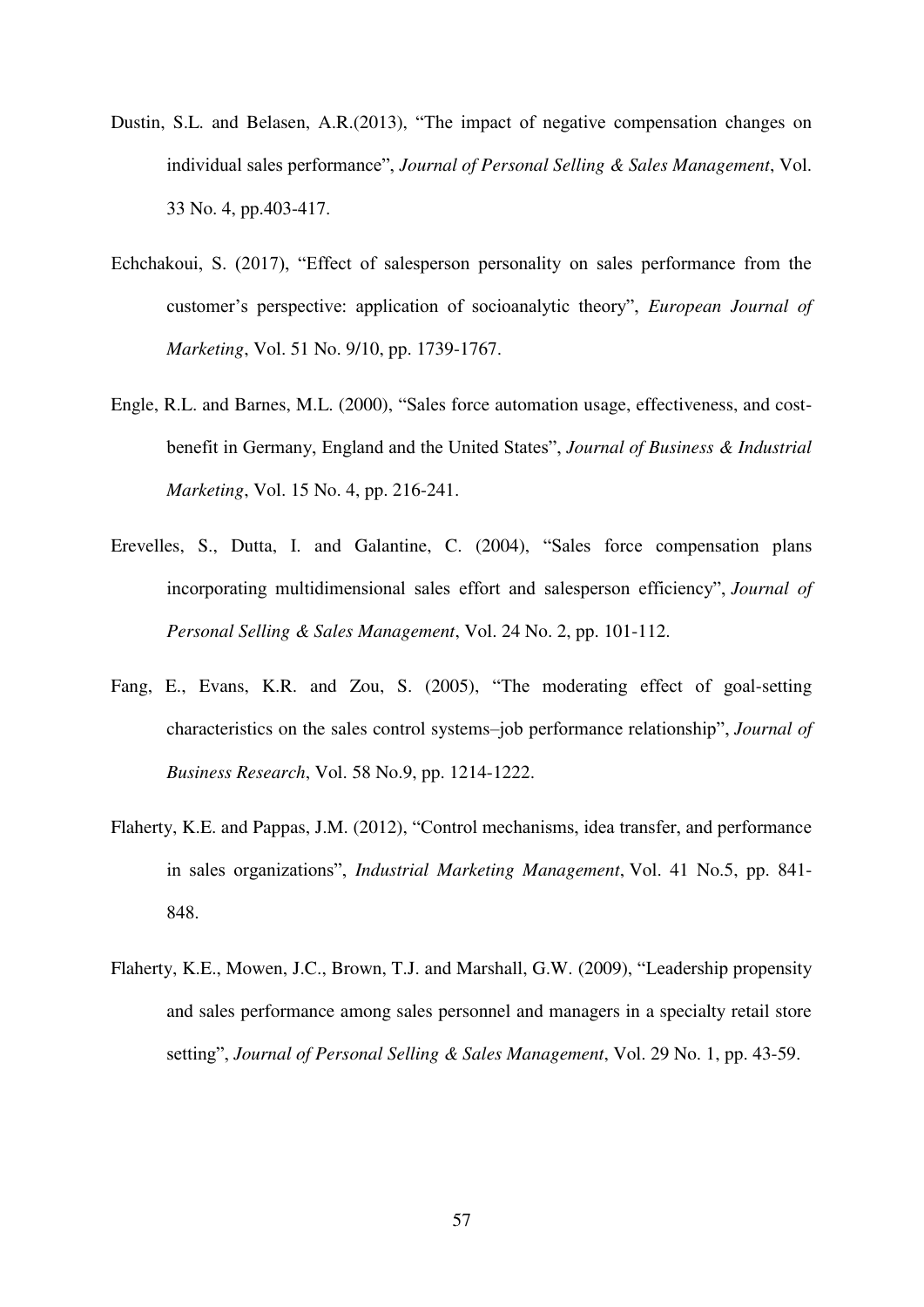- Flaherty, K.E., Pappas, J.M. and Allison, L. (2014), "The influence of an optimal control system on salesperson performance and championing", *Industrial Marketing Management*, Vol. 43 No. 2, pp. 304-311.
- Fournier, C., Weeks, W.A., Blocker, C.P. and Chonko, L.B. (2013), "Polychronicity and scheduling's role in reducing role stress and enhancing sales performance", *Journal of Personal Selling & Sales Management*, Vol. 33 No. 2, pp. 197-209.
- Fred Miao, C. and Evans, K.R. (2007), "The impact of salesperson motivation on role perceptions and job performance—a cognitive and affective perspective", *Journal of Personal Selling & Sales Management*, Vol. 27 No.1, pp. 89-101.
- Gable, M., Hollon, C. and Dangello, F. (1992),"Increasing the utility of the application blank: relationship between job application information and subsequent performance and turnover of salespeople", *Journal of Personal Selling & Sales Management*, Vol. 12 No. 3, pp. 39-55.
- Giacobbe, R.W., Jackson Jr, D.W., Crosby, L.A. and Bridges, C.M. (2006), "A contingency approach to adaptive selling behavior and sales performance: selling situations and salesperson characteristics", *Journal of Personal Selling & Sales Management*, Vol. 26 No. 2, pp. 115-142.
- Goolsby, J.R., Lagace, R.R. and Boorom, M.L. (1992), "Psychological adaptiveness and sales performance", *Journal of Personal Selling & Sales Management*, Vol. 12 No. 2, pp. 51-66.
- Grant, A.M. (2013), "Rethinking the extraverted sales ideal: the ambivert advantage", *Psychological Science*, Vol. 24 No. 6, pp. 1024-1030.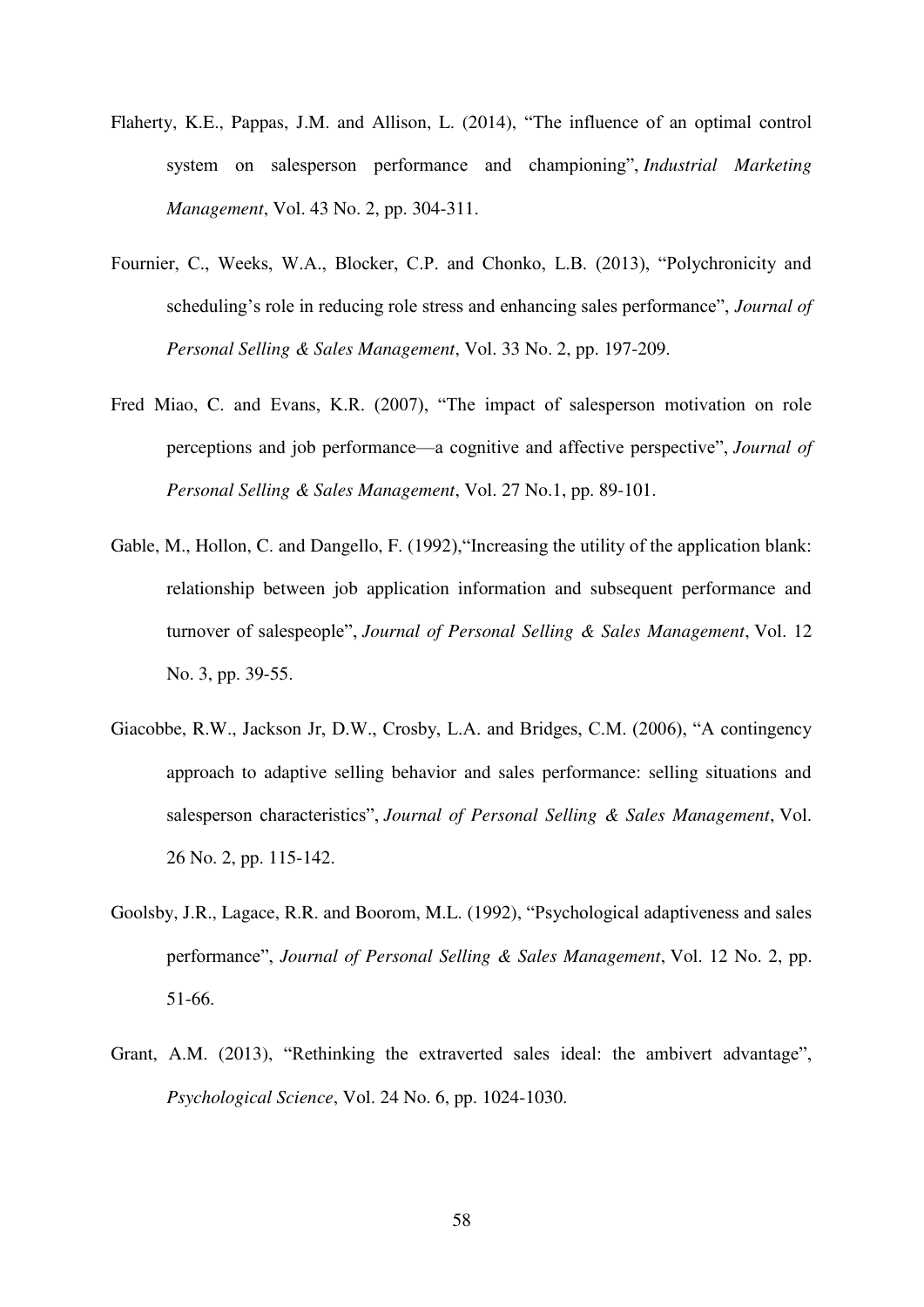- Grant, K. and Cravens, D.W. (1996), "Examining sales force performance in organizations that use behavior-based sales management processes", *Industrial Marketing Management*, Vol. *25* No. 5, pp. 361-371.
- Groza, M.D. and Groza, M.P. (2018), "Salesperson regulatory knowledge and sales performance", *Journal of Business Research*, Vol. 89, pp. 37-46.
- Guidice, R.M. and Mero, N.P. (2012), "Hedging their bets: A longitudinal study of the tradeoffs between task and contextual performance in a sales organization", *Journal of Personal Selling & Sales Management*, Vol. 32 No. 4, pp. 451-471.
- Hafer, J. and McCuen, B.A. (1985), "Antecedents of performance and satisfaction in a service sales force as compared to an industrial sales force", *Journal of Personal Selling & Sales Management*, Vol. 5 No. 2, pp. 7-17.
- Hall, Z.R., Ahearne, M. and Sujan, H. (2015), "The importance of starting right: the influence of accurate intuition on performance in salesperson–customer interactions", *Journal of Marketing*, Vol. 79 No. 3, pp. 91-109.
- Harris, E.G., Ladik, D.M., Artis, A.B. and Fleming, D.E. (2013), "Examining the influence of job resourcefulness on sales performance", *Journal of Marketing Theory and Practice*, Vol. 21 No. 4, pp. 405-414.
- Harris, N.V., Mirabella, J. and Murphy, R. (2012), "Is Emotional intelligence the key to medical sales success?: the relationship between EI and sales performance", *Review of Management Innovation & Creativity*, Vol. 5 No. 16, p. 72.
- Hart, S.H., Moncrief, W.C. and Parasuraman, A. (1989), "An empirical investigation of salespeople's performance, effort and selling method during a sales contest", *Journal of the academy of marketing science*, Vol. 17 No. 1, pp. 29-39.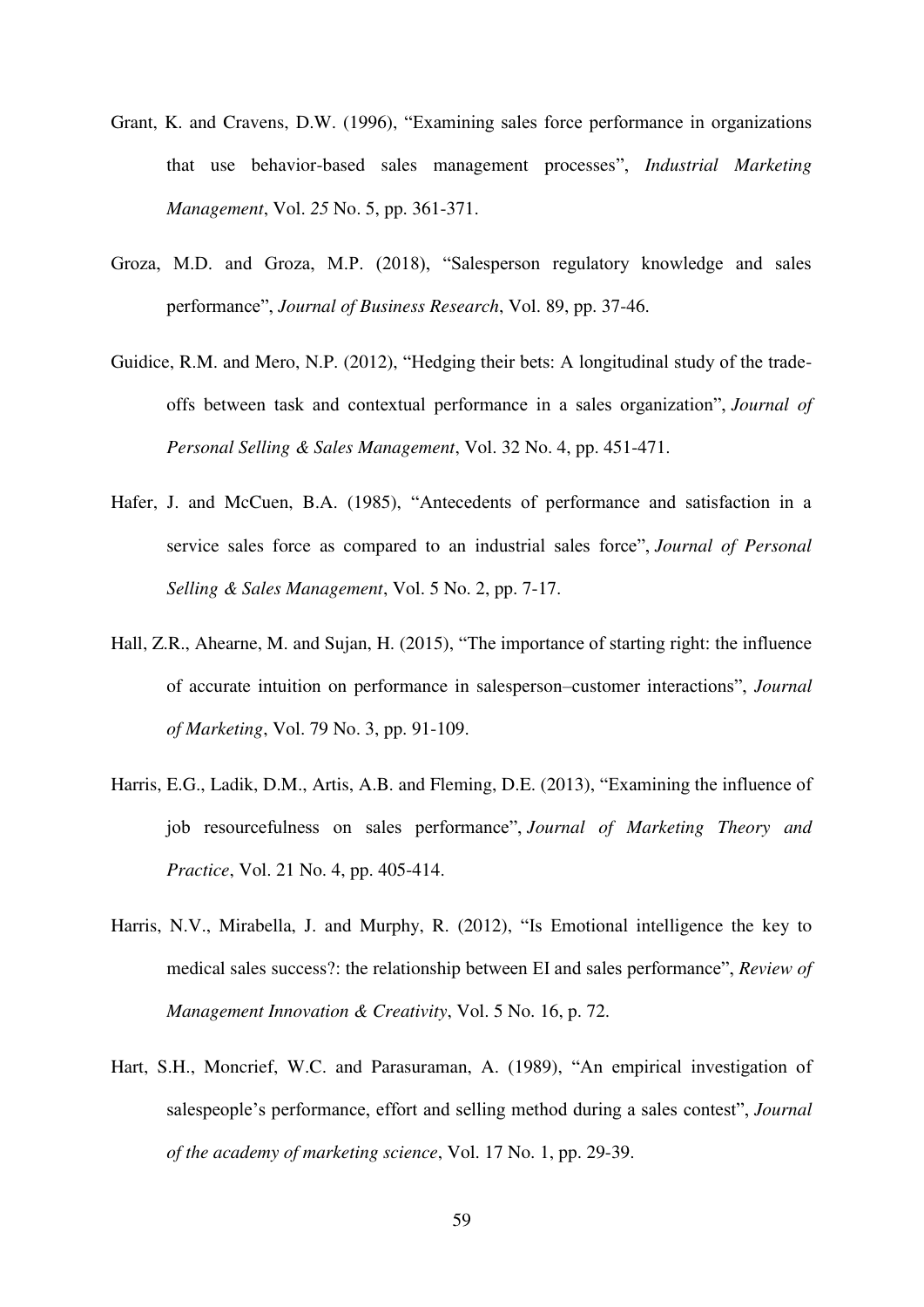- Herche, J., Graham, R. and Swenson, M.J. (1997), "Revisiting the academic performance/salesperson performance relationship", *Journal of Marketing Management (10711988)*, Vol. 7 No. 1., pp. 81-90.
- Herried, C., Peterson, M. and Chang, D. (1985), "Type A, occupational stress and salesperson performance", *Journal of Small Business Management (pre-1986)*, Vol. 23 No. 3, p. 59.
- Homburg, C., Wieseke, J., Lukas, B.A. and Mikolon, S. (2011), "When salespeople develop negative headquarters stereotypes: performance effects and managerial remedies", *Journal of the Academy of Marketing Science*, Vol. 39 No. 5, pp. 664-682.
- Honeycutt, E.D., Siguaw, J.A. and Hunt, T.G. (1995), "Business ethics and job-related constructs: a cross-cultural comparison of automotive salespeople", *Journal of Business Ethics*, Vol. 14 No. 3, pp. 235-248.
- Hughes, D.E. (2013), "This ad's for you: the indirect effect of advertising perceptions on salesperson effort and performance", *Journal of the Academy of Marketing Science*, Vol. 41 No. 1, pp. 1-18.
- Hunter, G.L. (2004), "Information overload: guidance for identifying when information becomes detrimental to sales force performance", *Journal of Personal Selling & Sales Management*, Vol. 24 No. 2, pp. 91-100.
- Hunter, G.L. and Goebel, D.J. (2008), "Salespersons' information overload: scale development, validation, and its relationship to salesperson job satisfaction and performance", *Journal of Personal Selling & Sales Management*, Vol. 28 No. 1, pp. 21-35.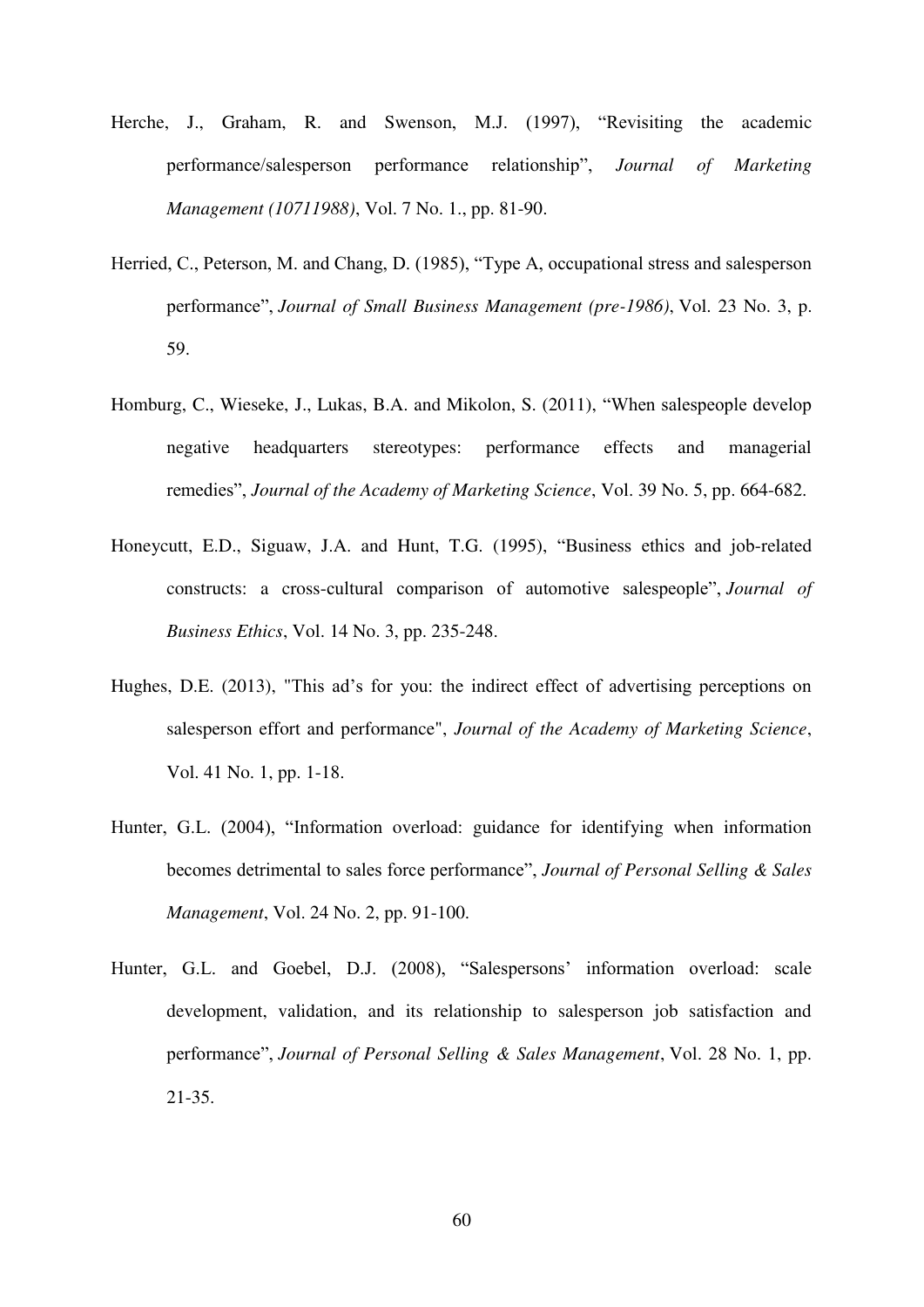- Hunter, G.K. and Panagopoulos, N.G. (2015), "Commitment to technological change, sales force intelligence norms, and salesperson key outcomes", *Industrial Marketing Management*, Vol. 50, pp. 162-179.
- Hunter, G.K. and Perreault Jr, W.D. (2006), "Sales technology orientation, information effectiveness, and sales performance", *Journal of Personal Selling & Sales Management*, Vol. 26 No. 2, pp. 95-113.
- Jackson, Jr., D.W., Keith, J.E, and Schlacter, J.L. (1983), "Evaluation of selling performance: a study of current practices", *Journal of Personal Selling & Sales Management*, Vol. 3 No. 2, pp. 42-51.
- Jaramillo, F. and Grisaffe, D.B. (2009), "Does customer orientation impact objective sales performance? insights from a longitudinal model in direct selling", *Journal of Personal Selling & Sales Management*, Vol. 29 No. 2, pp. 167-178.
- Jaramillo, F., Grisaffe, D.B., Chonko, L.B. and Roberts, J.A. (2009), "Examining the impact of servant leadership on sales force performance", *Journal of Personal Selling & Sales Management*, Vol. 29 No. 3, pp. 257-275.
- Jaworski, B.J. and Kohli, A.K. (1991), "Supervisory feedback: alternative types and their impact on salespeople's performance and satisfaction", *Journal of Marketing Research*, Vol. 28 No. 2, pp. 190-201.
- Jelinek, R., Ahearne, M., Mathieu, J. and Schillewaert, N. (2006), "A longitudinal examination of individual, organizational, and contextual factors on sales technology adoption and job performance", *Journal of Marketing Theory and Practice*, Vol. 14 No. 1, pp. 7-23.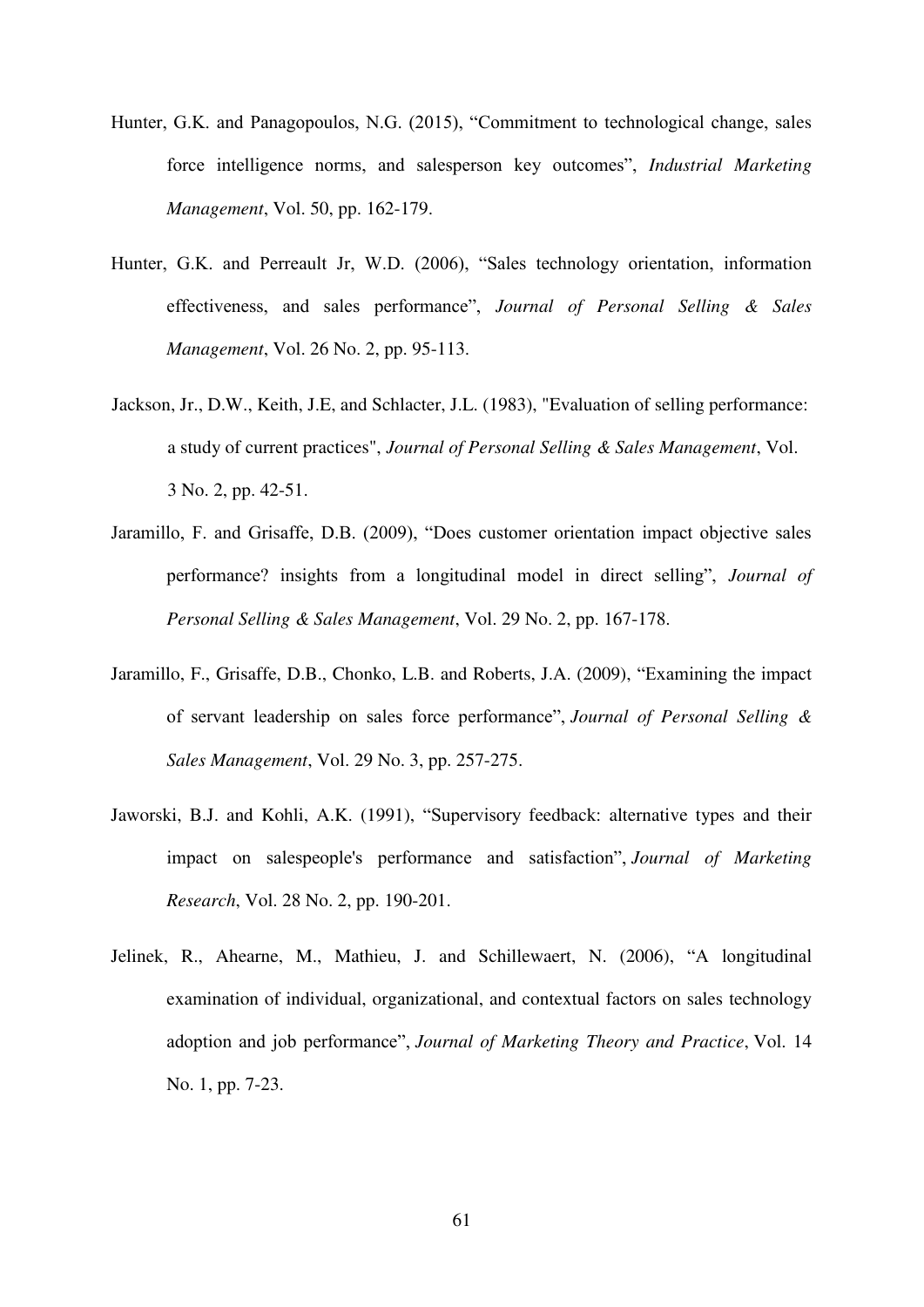- Jha, S., Balaji, M.S., Yavas, U. and Babakus, E. (2017), "Effects of frontline employee role overload on customer responses and sales performance: moderator and mediators", *European Journal of Marketing*, Vol. 51 No. 2, pp. 282-303.
- Johnson, D.S. and Bharadwaj, S. (2005), "Digitization of selling activity and sales force performance: An empirical investigation", *Journal of the Academy of Marketing Science*, Vol. 33 No. 1, pp. 3-18.
- Johnson, J.S. and Friend, S.B. (2015), "Contingent cross-selling and up-selling relationships with performance and job satisfaction: an MOA-theoretic examination", *Journal of Personal Selling & Sales Management*, Vol. 35 No. 1, pp. 51-71.
- Johnston, W.J. and Kim, K. (1994), "Performance, attribution, and expectancy linkages in personal selling", *Journal of Marketing*, Vol. 58 No. 4, pp. 68-81.
- Johnson, J.S. and Sohi, R.S. (2014), "The curvilinear and conditional effects of product line breadth on salesperson performance, role stress, and job satisfaction", *Journal of the Academy of Marketing Science*, Vol. 42 No. 1, pp. 71-89.
- Jones, E., Chonko, L., Rangarajan, D. and Roberts, J. (2007), "The role of overload on job attitudes, turnover intentions, and salesperson performance", *Journal of Business Research*, Vol. 60 No. 7, pp. 663-671.
- Joseph, K. and Kalwani, M.U. (1998), "The role of bonus pay in salesforce compensation plans", *Industrial Marketing Management*, Vol. 27 No. 2, pp. 147-159.
- Joshi, A.W. and Randall, S. (2001), "The indirect effects of organizational controls on salesperson performance and customer orientation", *Journal of Business Research*, Vol. 54 No. 1, pp. 1-9.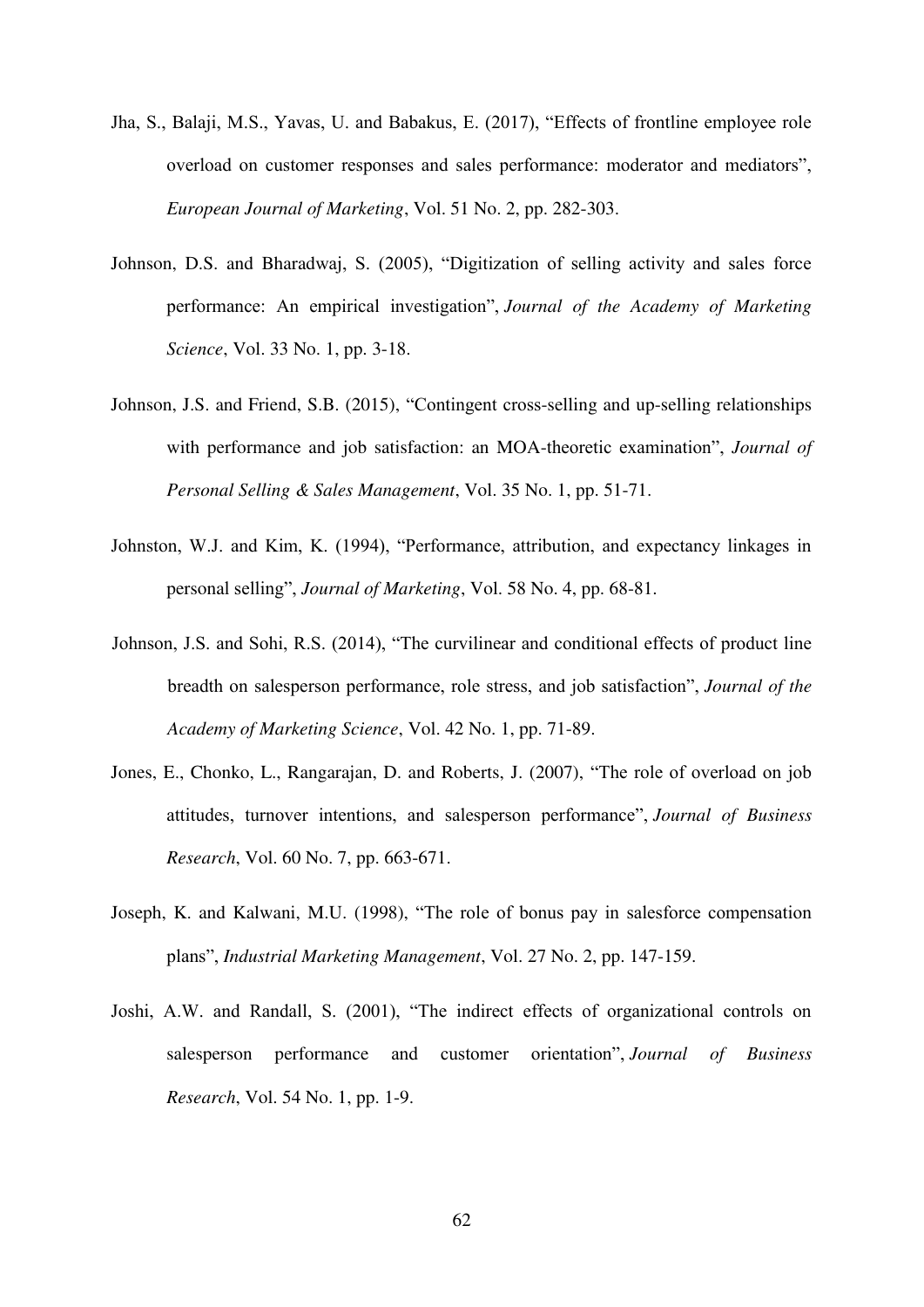- Kalra, A., Agnihotri, R., Chaker, N.N., Singh, R.K. and Das, B.K. (2017), "Connect within to connect outside: effect of salespeople's political skill on relationship performance", *Journal of Personal Selling & Sales Management*, Vol. 37 No. 4, pp. 332-348.
- Katsikeas, C. S., Auh, S., Spyropoulou, S. and Menguc, B. (2018), "Unpacking the relationship between sales control and salesperson performance: a regulatory fit perspective", *Journal of Marketing*, Vol. 82 No. 3, pp. 45–69.
- Kerber, K.W. and Campbell, J.P. (1987), "Correlates of objective performance among computer salespeople: tenure, work activities, and turnover", *Journal of Personal Selling & Sales Management*, Vol. 7 No. 3, pp. 39-50.
- Ko, D.G. and Dennis, A.R. (2004), "Sales force automation and sales performance: do experience and expertise matter?", *Journal of Personal Selling & Sales Management*, Vol. 24 No. 4, pp. 311-322.
- Krishnan, B.C., Netemeyer, R.G. and Boles, J.S. (2002), "Self-efficacy, competitiveness, and effort as antecedents of salesperson performance", *Journal of Personal Selling & Sales Management*, Vol. 22 No. 4, pp. 285-295.
- Kumar, V., Goreczny, A. and Maurer, T. (2018), "What drives a salesperson's goal achievement? an empirical examination", *Journal of Business & Industrial Marketing*, Vol. 33 No. 1, pp. 3-18.
- Larson, B.V., Flaherty, K.E., Zablah, A.R., Brown, T.J. and Wiener, J.L. (2008), "Linking cause-related marketing to sales force responses and performance in a direct selling context", *Journal of the Academy of Marketing Science*, Vol. 36 No. 2, pp. 271-277.
- Lam, L.W. (2012), "Impact of competitiveness on salespeople's commitment and performance", *Journal of Business Research*, Vol. 65 No. 9, pp. 1328-1334.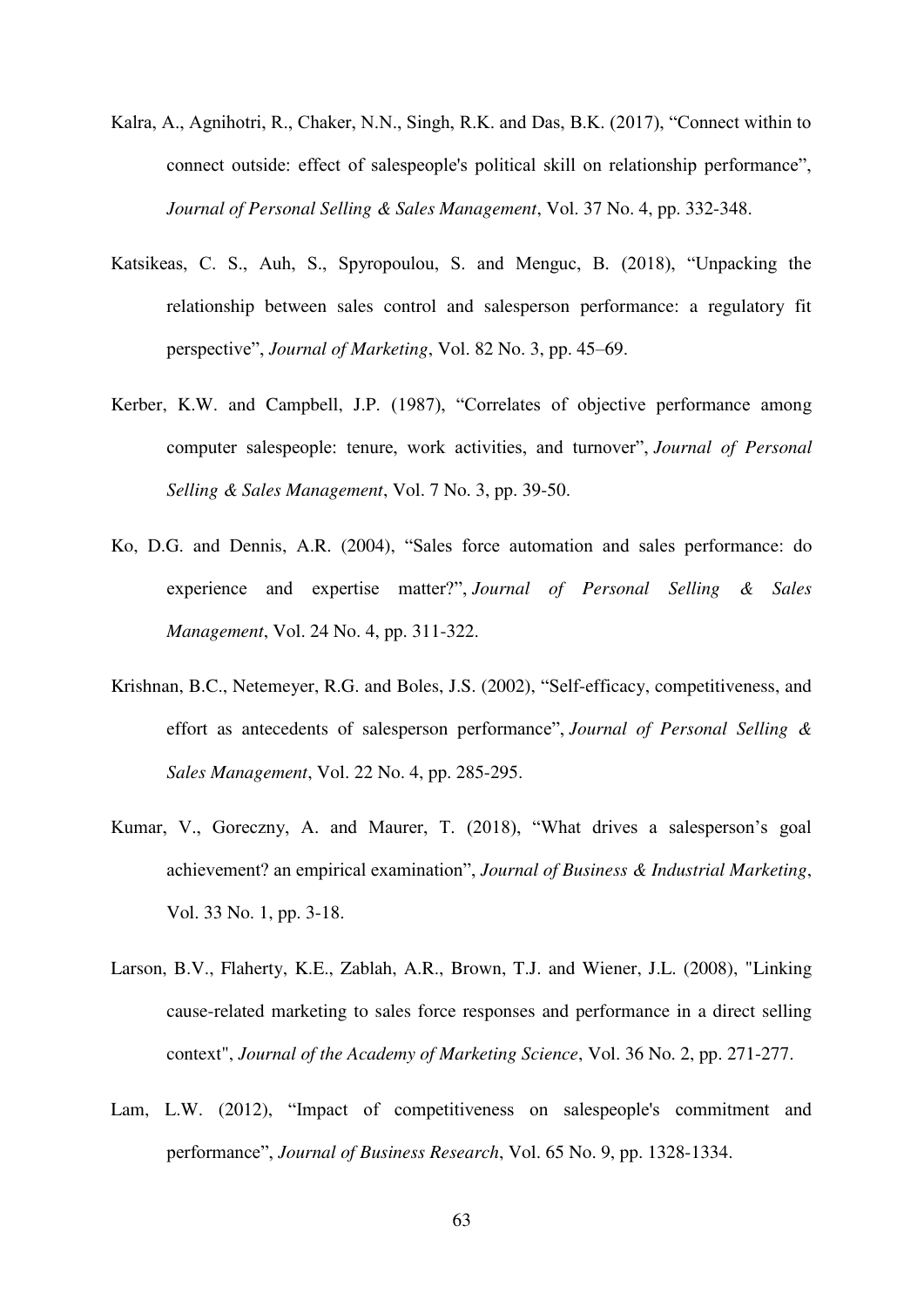- Levin, M.A., Hansen, J.M. and Laverie, D.A. (2012), "Toward understanding new sales employees' participation in marketing-related technology: Motivation, voluntariness, and past performance", *Journal of Personal Selling & Sales Management*, Vol. 32 No. 3, pp. 379-393.
- Limbu, Y.B., Jayachandran, C., Babin, B.J., Peterson, R.T. (2016), "Empathy, nonverbal immediacy, and salesperson performance: the mediating role of adaptive selling behavior", *Journal of Business & Industrial Marketing*, Vol. 31 No. 5, pp. 654-667.
- Lin, Y.T. (2017), "Praise sales personnel for talent or effort? person versus process-focused feedback, goal orientation and performance", *Journal of Business & Industrial Marketing*, Vol. 32 No. 8, pp. 1073-1086.
- Lloyd, C. and Newell, H. (2001), "Capture and transfer: improving the performance of the pharmaceutical sales rep", *International Journal of Human Resource Management*, Vol. 12 No. 3, pp. 464-483.
- Locander, D.A., Weinberg, F.J., Mulki, J.P. and Locander, W.B. (2015), "Salesperson lone wolf tendencies: the roles of social comparison and mentoring in a mediated model of performance", *Journal of Marketing Theory and Practice*, Vol. 23 No. 4, pp. 351-369.
- Lopez, T.B., Carr, J., Gregory, B.T. and Dwyer, S. (2005), "The influence of psychological climate on the salesperson customer orientation–salesperson performance relationship", *Journal of Marketing Theory and Practice*, Vol. 13 No. 2, pp. 59-71.
- Lussier, B., Grégoire, Y. and Vachon, M.A. (2017), "The role of humor usage on creativity, trust and performance in business relationships: an analysis of the salespersoncustomer dyad", *Industrial Marketing Management*, Vol. 65, pp. 168-181.
- Marshall, G.W., Moncrief, W.C., Lassk, F.G. and David Shepherd, C. (2012), "Linking performance outcomes to salesperson organizational citizenship behavior in an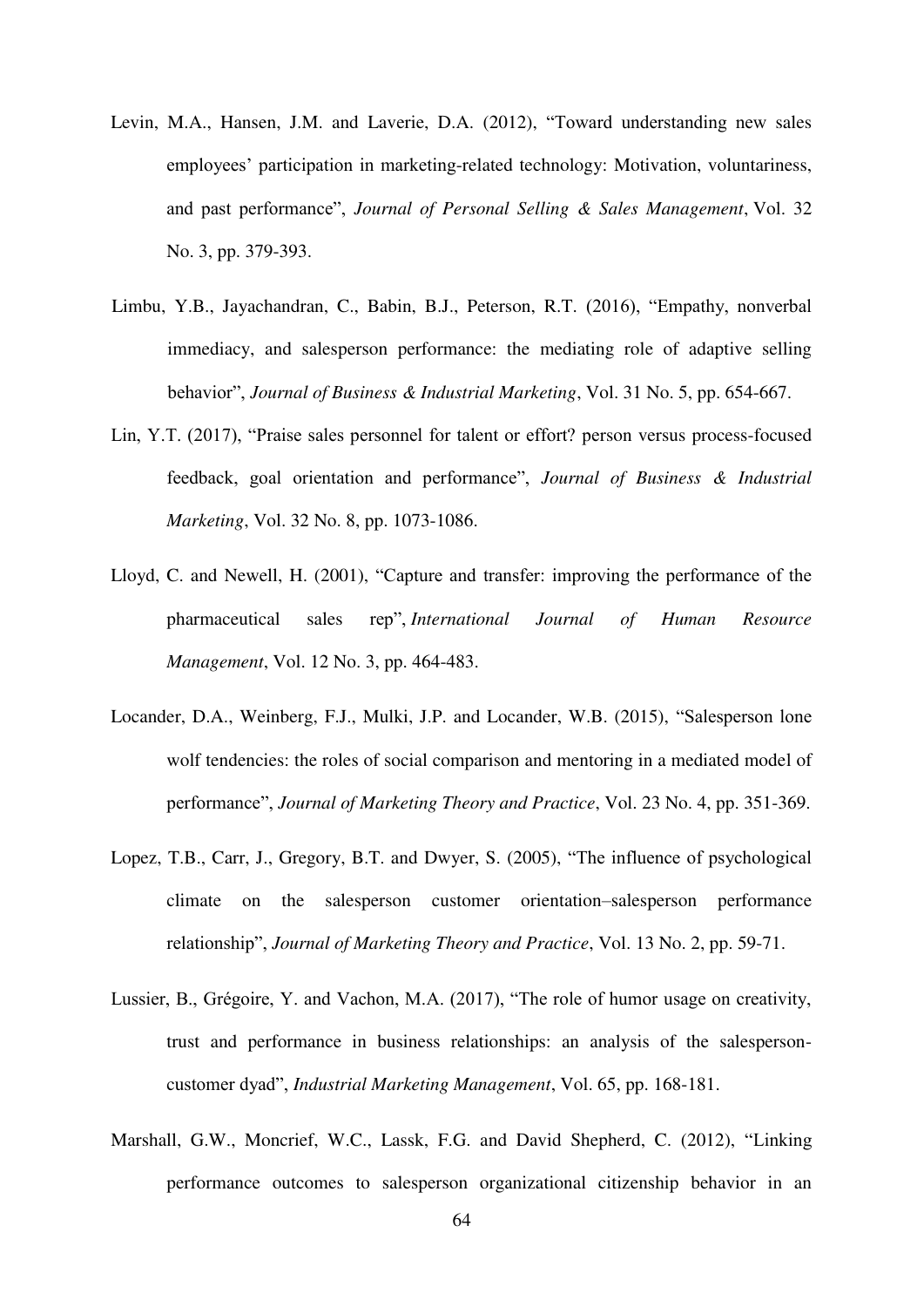industrial sales setting", *Journal of Personal Selling & Sales Management*, Vol. 32 No. 4, pp. 491-501.

- McBane, D.A. (1995), "Empathy and the salesperson: a multidimensional perspective", *Psychology & Marketing*, Vol. 12 No. 4, pp. 349-370.
- McElroy, J.C. and DeCarlo, T.E. (1999), "Physical attractiveness on cognitive evaluations of saleswomen's performance", *Journal of Marketing Theory and Practice*, Vol. 7 No. 1, pp. 84-100.
- McFarland, R.G. and Kidwell, B. (2006), "An examination of instrumental and expressive traits on performance: The mediating role of learning, prove, and avoid goal orientations", *Journal of Personal Selling & Sales Management*, Vol. 26 No. 2, pp. 143-159.
- Menguc, B., Auh, S. and Uslu, A. (2013), "Customer knowledge creation capability and performance in sales teams", *Journal of the Academy of Marketing Science*, Vol. 41 No. 1, pp. 19-39.
- Menguc, B., Auh, S., Katsikeas, C.S. and Jung, Y.S. (2016), "When does (mis) fit in customer orientation matter for frontline employees' job satisfaction and performance?", *Journal of Marketing*, Vol. 80 No. 1, pp. 65-83.
- Mowen, J.C., Fabes, K.J. and LaForge, R.W. (1986), "Effects of effort, territory situation, and rater on salesperson evaluation", *Journal of Personal Selling & Sales Management*, Vol. 6 No. 1, pp. 1-8.
- Mulki, J.P., Jaramillo, F. and Marshall, G.W. (2007), "Lone wolf tendencies and salesperson performance", *Journal of Personal Selling & Sales Management*, Vol. 27 No. 1, pp. 25-38.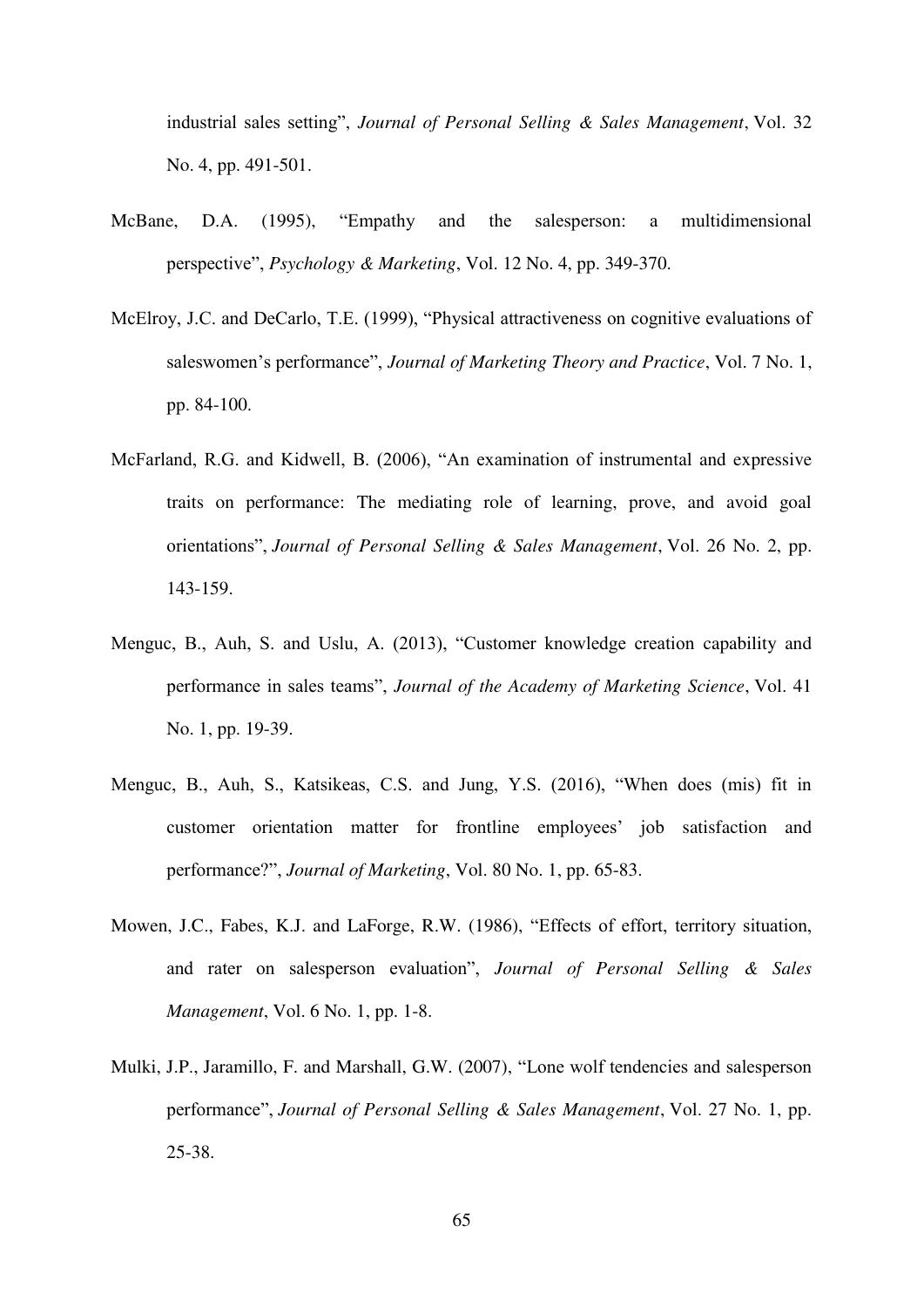- Mulki, J.P., Jaramillo, F., Goad, E.A. and Pesquera, M.R. (2015), "Regulation of emotions, interpersonal conflict, and job performance for salespeople", *Journal of Business Research*, Vol. 68 No. 3, pp. 623-630.
- Mulki, J.P., Locander, W.B., Marshall, G.W., Harris, E.G. and Hensel, J. (2008), "Workplace isolation, salesperson commitment, and job performance", *Journal of Personal Selling & Sales Management*, Vol. 28 No. 1, pp. 67-78.
- Murphy, L.E. and Coughlan, J.P. (2018), "Does it pay to be proactive? testing proactiveness and the joint effect of internal and external collaboration on key account manager performance", *Journal of Personal Selling & Sales Management*, Vol. 38 No. 2, pp. 205-219.
- Nowlin, E.L., Walker, D. and Anaza, N.A. (2018), "How does salesperson connectedness impact performance? it depends upon the level of internal volatility", *Industrial Marketing Management*, Vol. 68, pp. 106-113.
- Nowlin, E., Walker, D., Deeter-Schmelz, D.R. and Haas, A. (2018), "Emotion in sales performance: affective orientation and need for cognition and the mediating role of motivation to work", *Journal of Business & Industrial Marketing*, Vol. 33 No. 1, pp. 107-116.
- Ogilvie, J., Rapp, A., Agnihotri, R. and Bachrach, D.G. (2017), "Translating sales effort into service performance: it's an emotional ride", *Journal of Personal Selling & Sales Management*, Vol. 37 No. 2, pp. 100-112.
- Onyemah, V. (2008), "Role ambiguity, role conflict, and performance: empirical evidence of an inverted-U relationship", *Journal of Personal Selling & Sales Management*, Vol. 28 No. 3, pp. 299-313.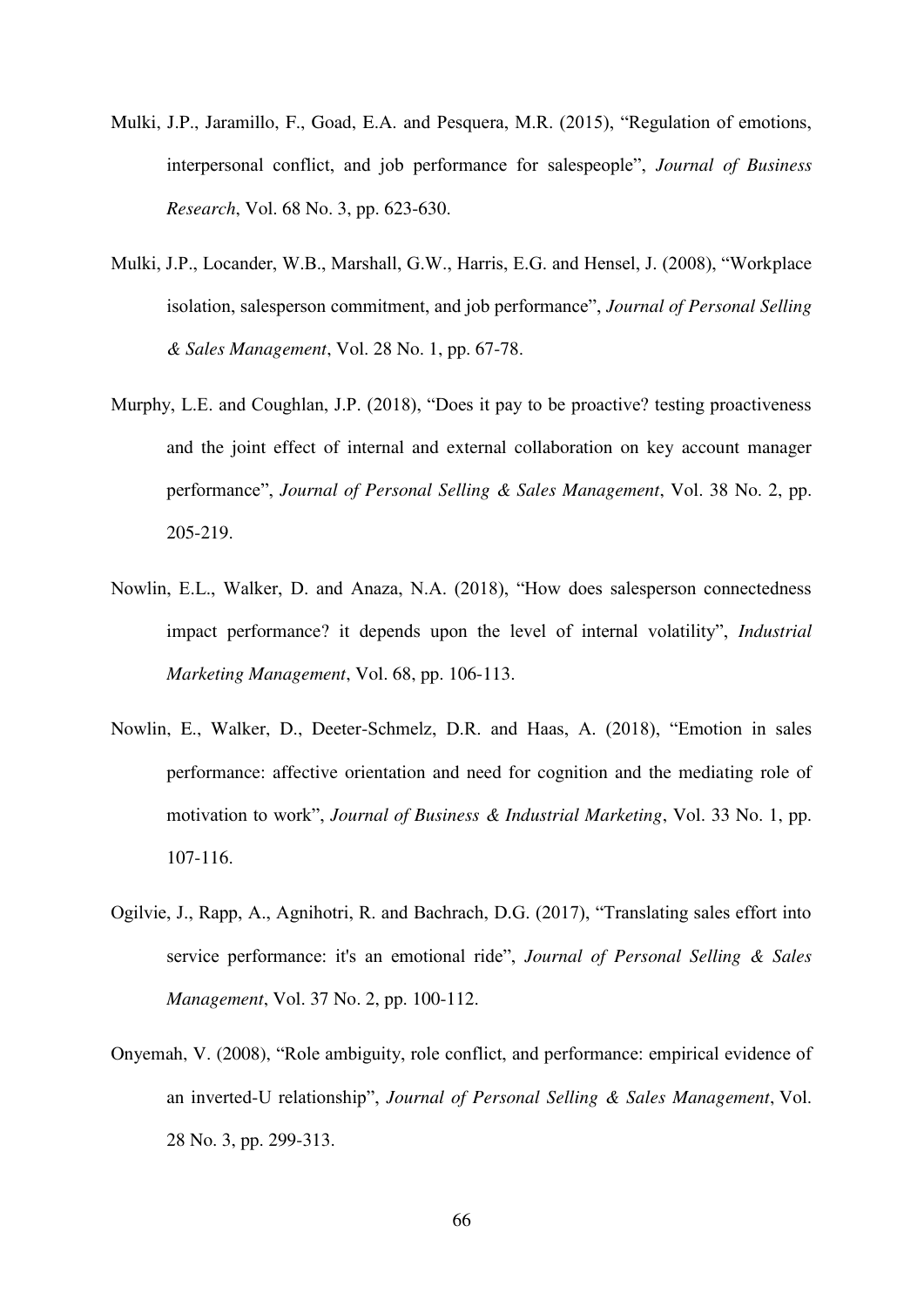- Panagopoulos, N.G., Rapp, A.A. and Ogilvie, J.L. (2017), "Salesperson solution involvement and sales performance: the contingent role of supplier firm and customer–supplier relationship characteristics", *Journal of Marketing*, Vol. 81 No. 4, pp. 144-164.
- Paparoidamis, N.G. and Guenzi, P. (2009),"An empirical investigation into the impact of relationship selling and LMX on salespeople's behaviours and sales effectiveness", *European Journal of Marketing*, Vol. 43 No. 7/8, pp. 1053-1075.
- Pappas, J.M. and Flaherty, K.E. (2008), "The effect of trust on customer contact personnel strategic behavior and sales performance in a service environment", *Journal of Business Research*, Vol. 61 No. 9, pp. 894-902.
- Park, J.E. and Deitz, G.D. (2006), "The effect of working relationship quality on salesperson performance and job satisfaction: adaptive selling behavior in Korean automobile sales representatives", *Journal of Business Research*, Vol. 59 No. 2, pp. 204-213.
- Patil, A. and Syam, N. (2018), "How do specialized personal incentives enhance sales performance? the benefits of steady sales growth", *Journal of Marketing*, Vol. 82 No. 1, pp. 57-73.
- Patton III, W.E. and King, R.H. (1985), "The use of human judgment models in evaluating sales force performance", *Journal of Personal Selling & Sales Management*, Vol. 5 No. 1, pp. 1-14.
- Pelham, A. (2006), "Do consulting-oriented sales management programs impact salesforce performance and profit?", *Journal of Business & Industrial Marketing*, Vol. 21 No. 3, pp. 175-188.
- Pelham, A.M. (2002), "An exploratory model and initial test of the influence of firm level consulting-oriented sales force programs on sales force performance", *Journal of Personal Selling & Sales Management*, Vol. 22 No. 2, pp. 97-109.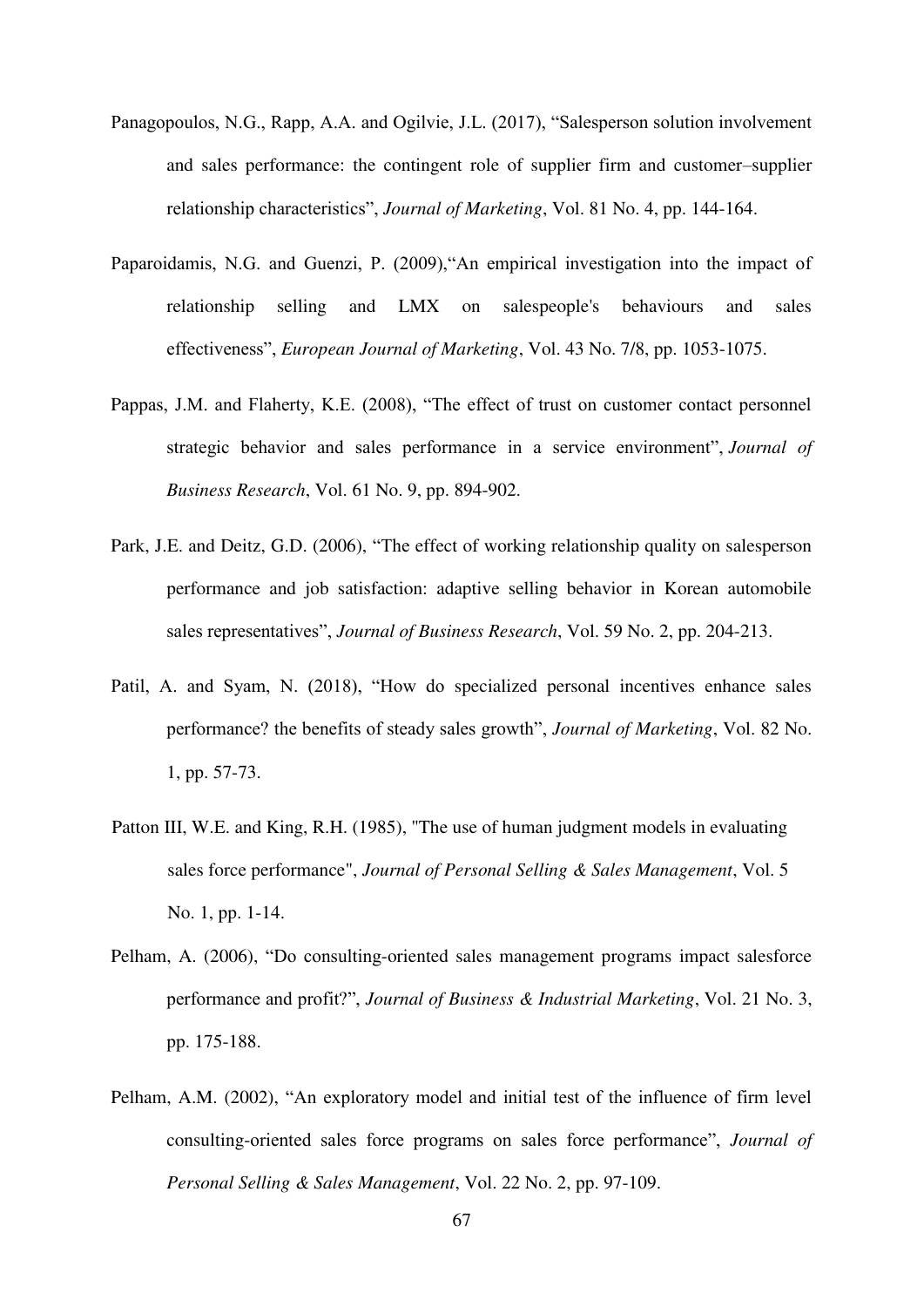- Pettijohn, C.E., Pettijohn, L.S. and Taylor, A.J. (2007), "Does salesperson perception of the importance of sales skills improve sales performance, customer orientation, job satisfaction, and organizational commitment, and reduce turnover?", *Journal of Personal Selling & Sales Management*, Vol. 27 No. 1, pp. 75-88.
- Piercy, N.F., Cravens, D.W. and Lane, N. (2012), "Sales manager behavior-based control and salesperson performance: the effects of manager control competencies and organizational citizenship behaviour", *Journal of Marketing Theory and Practice*, Vol. 20 No. 1, pp. 7-22.
- Piercy, N.F., Cravens, D.W. and Morgan, N.A. (1998), "Salesforce performance and behaviour-based management processes in business-to-business sales organizations", *European Journal of Marketing*, Vol. 32 No. 1/2, pp. 79-100.
- Piercy, N.F., Cravens, D.W., Lane, N. and Vorhies, D.W. (2006), "Driving organizational citizenship behaviors and salesperson in-role behavior performance: the role of management control and perceived organizational support", *Journal of the Academy of Marketing Science*, Vol. 34 No. 2, pp. 244-262.
- Pitt, L.F. and Ramaseshan, B.R. (1989), "Communication apprehension and salesperson performance—what gift of what gab?", *Journal of Marketing Management*, Vol. 5 No. 2, pp. 173-189.
- Plank, R.E. and Reid, D.A. (1994),"The mediating role of sales behaviors: an alternative perspective of sales performance and effectiveness", *Journal of Personal Selling & Sales Management*, Vol. 14 No. 3, pp. 43-56.
- Plouffe, C.R., Bolander, W. and Cote, J.A. (2014),"Which influence tactics lead to sales performance? it is a matter of style", *Journal of Personal Selling & Sales Management*, Vol. 34 No. 2, pp. 141-159.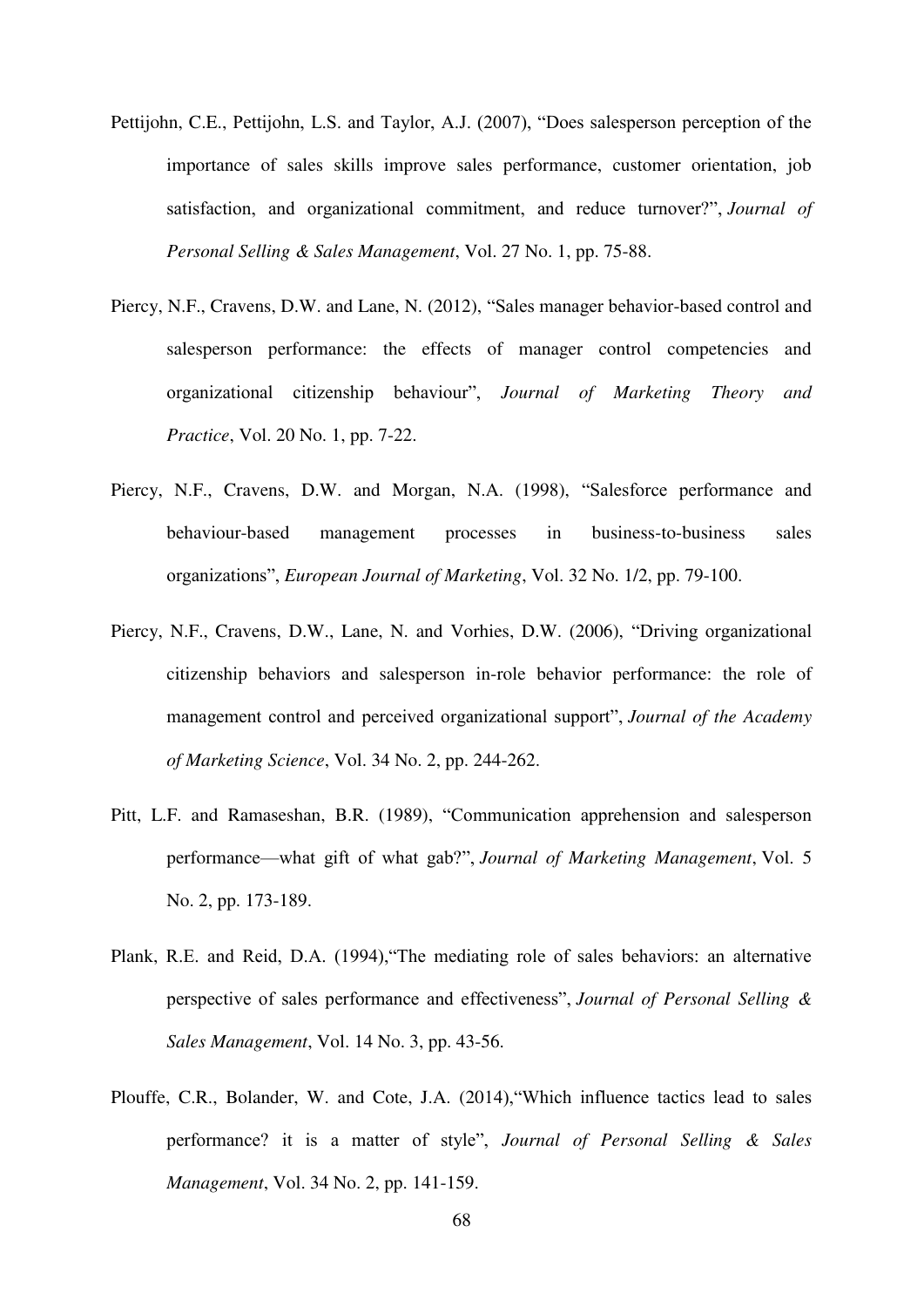- Plouffe, C.R., Hulland, J. and Wachner, T.(2009), "Customer-directed selling behaviors and performance: a comparison of existing perspectives", *Journal of the Academy of Marketing Science*, Vol. 37 No. 4, p. 422.
- Plouffe, C., Beuk, F., Hulland, J. and Nenkov, G.Y. (2017), "Elaboration on potential outcomes (EPO) and the consultative salesperson: investigating effects on attributions and performance", *Journal of Personal Selling & Sales Management*, Vol. 37 No. 2, pp. 113-133.
- Plouffe, C.R., Sridharan, S. and Barclay, D.W. (2010), "Exploratory navigation and salesperson performance: investigating selected antecedents and boundary conditions in high-technology and financial services contexts", *Industrial Marketing Management*, Vol. 39 No. 4, pp. 538-550.
- Rajabi, R., Brashear-Alejandro, T. and Chelariu, C. (2018), "Entrepreneurial motivation as a key salesperson competence: trait antecedents and performance consequences", *Journal of Business & Industrial Marketing*, Vol. 33 No. 4, pp. 405-416.
- Rapp, A., Agnihotri, R. and Baker, T.L. (2015), "Competitive intelligence collection and use by sales and service representatives: how managers' recognition and autonomy moderate individual performance", *Journal of the Academy of Marketing Science*, Vol. 43 No. 3, pp. 357-374.
- Rapp, A., Agnihotri, R. and Forbes, L.P. (2008), "The sales force technology–performance chain: the role of adaptive selling and effort", *Journal of Personal Selling & Sales Management*, Vol. 28 No. 4, pp. 335-350.
- Reid, D.A. (2010),"The interrelationships of empathy, trust and conflict and their impact on sales performance: an exploratory study", *Marketing Management*, p. 119.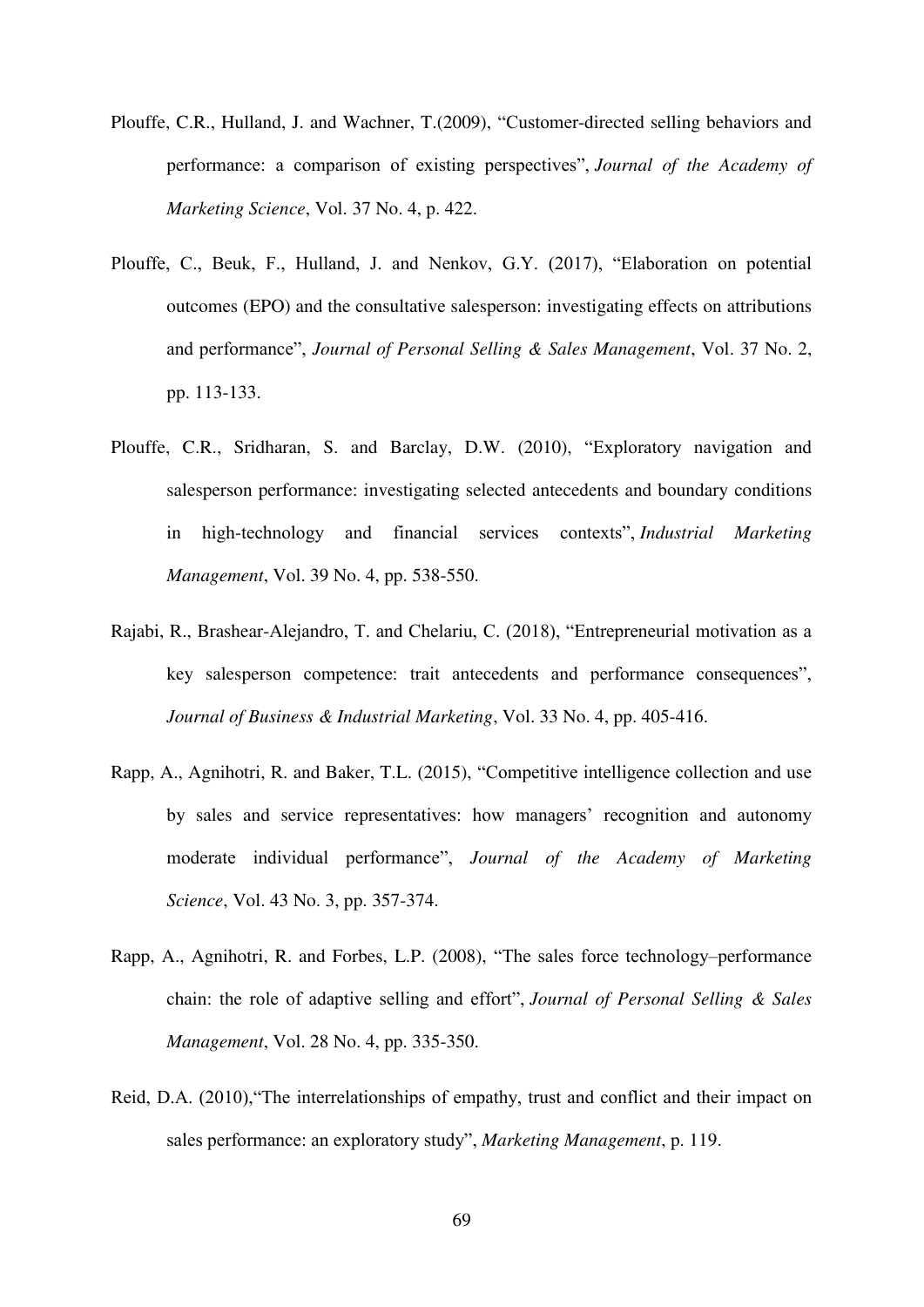- Ricks, J. and Veneziano, L. (1998), "The effect of gender and selected personality traits on objective and subjective measures of sales performance", *Journal of Marketing Management (10711988)*, Vol. 8 No. 2. pp. 7-21.
- Ricks, J., Fraedrich, J. and Xiong, C. (2000), "Self-monitoring and empathy as determinants of sales performance for industrial sales personnel utilizing sales data and managerial ratings", *Marketing Management Journal*, Vol. 10 No. 2., pp. 54-62.
- Roberts, J.A., Lapidus, R.S. and Chonko, L.B. (1994), "An exploratory examination of situational variables, effort and salesperson performance", *Journal of Marketing Theory and Practice*, Vol. 2 No. 3, pp. 70-93.
- Rodriguez, M. and Honeycutt Jr, E.D. (2011), "Customer relationship management (CRM)'s impact on B to B sales professionals' collaboration and sales performance", *Journal of Business-to-Business Marketing*, Vol. 18 No. 4, pp. 335-356.
- Rodriguez, M., Ajjan, H. and Peterson, R.M. (2016), "Social media in large sales forces: an empirical study of the impact of sales process capability and relationship performance", *Journal of Marketing Theory and Practice*, Vol. 24 No. 3, pp. 365-379.
- Rollins, M., Rutherford, B.N. and Nickell, D. (2014), "The role of mentoring on outcome based sales performance: a qualitative study from the insurance industry", *International Journal of Evidence Based Coaching and Mentoring*, Vol. 12 No. 3, p. 119.
- Román, S. and Rodríguez, R. (2015), "The influence of sales force technology use on outcome performance", *Journal of Business & Industrial Marketing*, Vol. 30 No. 6, pp. 771-783.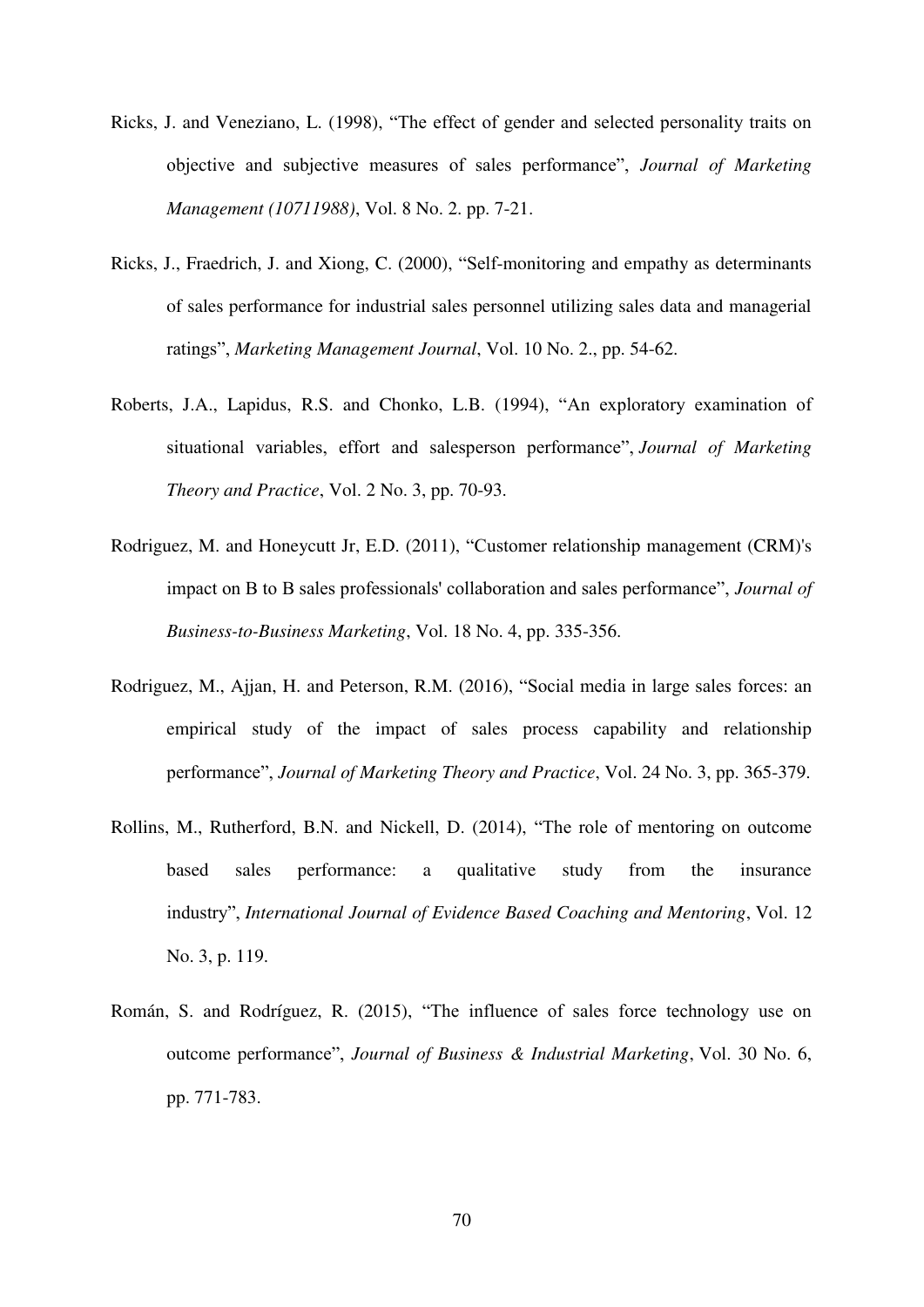- Rouziès, D., Onyemah, V. and Iacobucci, D. (2017), "A multi-cultural study of salespeople's behavior in individual pay-for-performance compensation systems: when managers are more equal and less fair than others", *Journal of Personal Selling & Sales Management*, Vol. 37 No. 3, pp. 198-212.
- Rutherford, B., Park, J. and Han, S.L. (2011), "Increasing job performance and decreasing salesperson propensity to leave: an examination of an Asian sales force", *Journal of Personal Selling & Sales Management*, Vol. 31 No. 2, pp. 171-183.
- Rutherford, B.N., Wei, Y., Park, J. and Hur, W.M. (2012), "Increasing job performance and reducing turnover: an examination of female Chinese salespeople", *Journal of Marketing Theory and Practice*, Vol. 20 No. 4, pp. 423-436.
- Ryerson, A. (2008), "Pharmaceutical sales performance: a proposed study measuring behavioral aspects of self-efficacy as compared to general self-efficacy", *International Journal of Pharmaceutical and Healthcare Marketing*, Vol. 2 No. 3, pp. 181-194.
- Schaefer, A.D. and Burnett, M.S. (2014),"Salesperson performance: exploring the roles of role ambiguity, autonomy and self-efficacy", *Academy of Marketing Studies Journal*, Vol. 18 No. 1, pp. 99-112.
- Schrock, W.A., Hughes, D.E., Fu, F.Q., Richards, K.A. and Jones, E. (2016), "Better together: trait competitiveness and competitive psychological climate as antecedents of salesperson organizational commitment and sales performance", *Marketing Letters*, Vol. 27 No. 2, pp. 351-360.
- Schultz, R.J., Schwepker, C.H. and Good, D.J. (2012), "An exploratory study of social media in business-to-business selling: salesperson characteristics, activities and performance", *Marketing Management Journal*, Vol. 22 No. 2, pp. 76-89.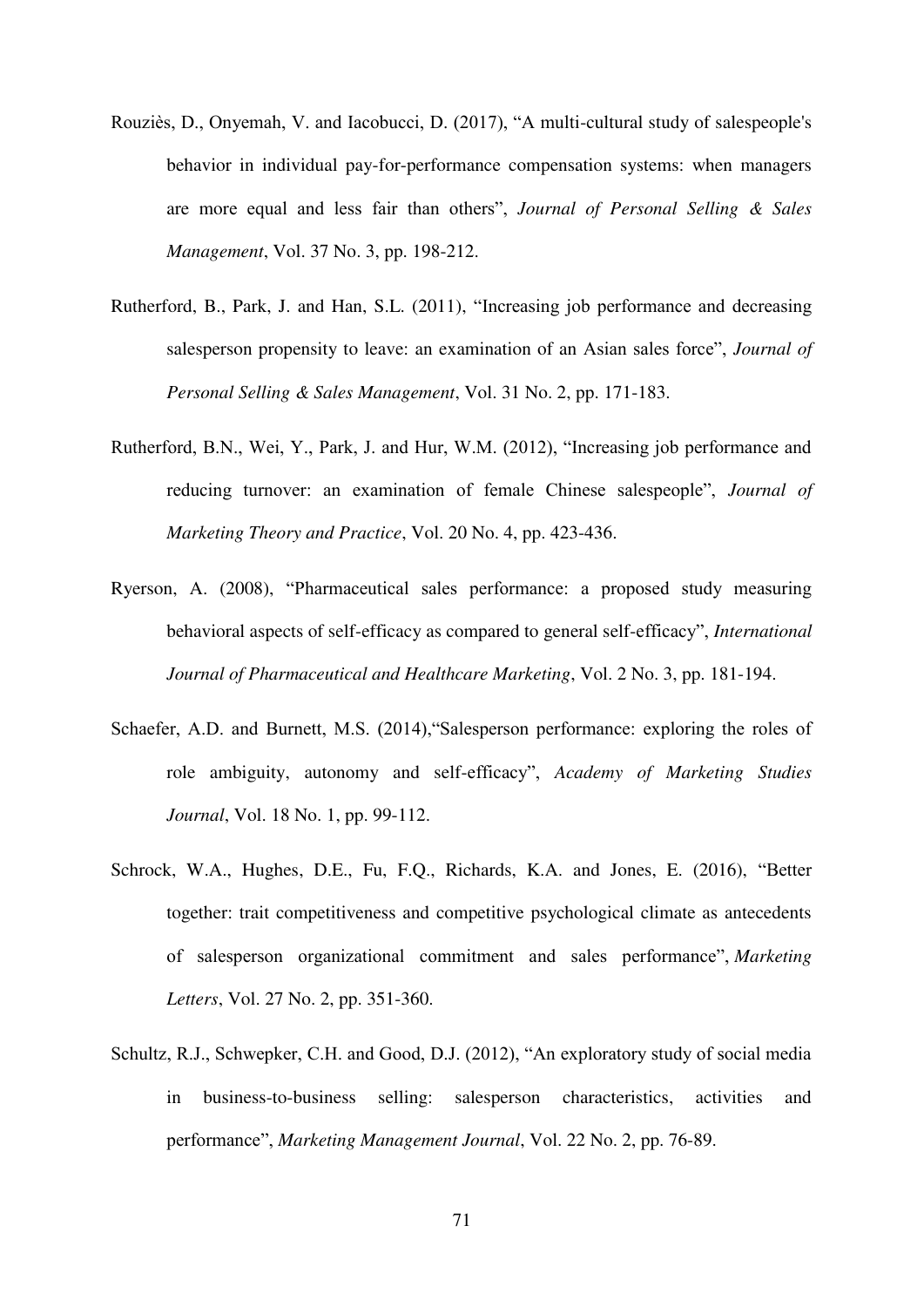- Schwepker Jr, C.H. and Good, D.J. (2013), "Improving salespeople's trust in the organization, moral judgment and performance through transformational leadership", *Journal of Business & Industrial Marketing*, Vol. 28 No. 7, pp. 535-546.
- Schwepker Jr, C.H. and Ingram, T.N. (1994), "An exploratory study of the relationship between the perceived competitive environment and salesperson job performance", *Journal of Marketing Theory and Practice*, Vol. 2 No. 3, pp. 15-28.
- Schwepker Jr, C.H. (2003), "An exploratory investigation of the relationship between ethical conflict and salesperson performance", *Journal of Business & Industrial Marketing*, Vol. 18 No. 4/5, pp. 435-446.
- Schwepker Jr, C.H. (2013),"Improving sales performance through commitment to superior customer value: the role of psychological ethical climate", *Journal of Personal Selling & Sales Management*, Vol. 33 No. 4, pp. 389-402.
- Schwepker, C.H. and Good, D.J. (2011), "Moral judgment and its impact on business-tobusiness sales performance and customer relationships", *Journal of Business Ethics*, Vol. 98 No. 4, pp. 609-625.
- Schwepker, C.H. and Good, D.J. (2012), "Sales quotas: unintended consequences on trust in organization, customer-oriented selling, and sales performance", *Journal of Marketing Theory and Practice*, Vol. 20 No. 4, pp. 437-452.
- Schwepker, C.H. and Ingram, T.N. (1996), "Improving sales performance through ethics: the relationship between salesperson moral judgment and job performance", *Journal of Business Ethics*, Vol. 15 No. 11, pp. 1151-1160.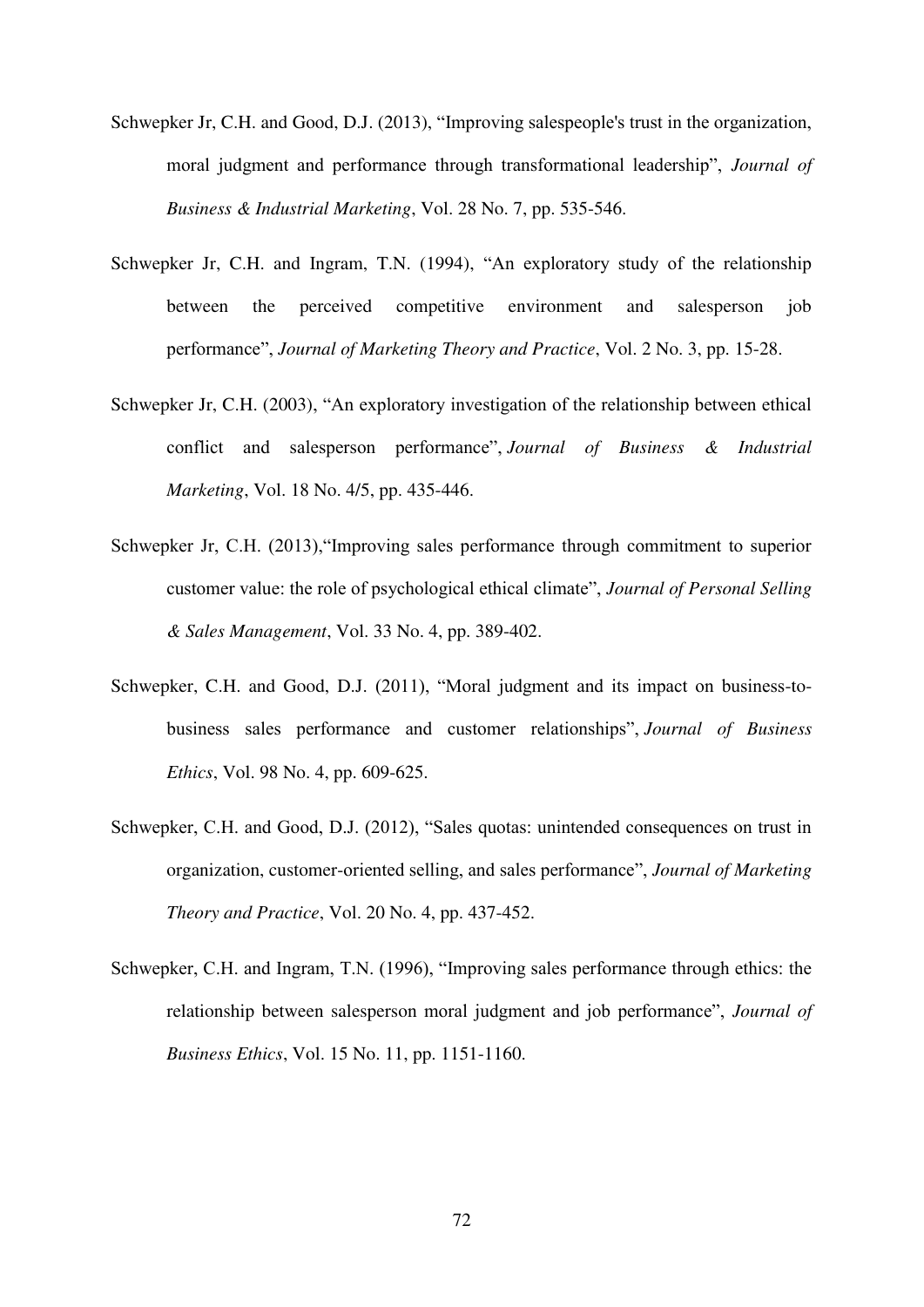- Sengupta, S., Krapfel, R.E. and Pusateri, M.A. (2000), "An empirical investigation of key account salesperson effectiveness", *Journal of Personal Selling & Sales Management*, Vol. 20 No. 4, pp. 253-261.
- Shannahan, R.J., Shannahan, K.L., Bush, A.J. and Moncrief, W.C. (2016), "Taking the good with the bad——customer type as a segmentation criterion and differential influencer of sales performance", *Journal of Marketing Theory and Practice*, Vol. 24 No. 3, pp. 283-305.
- Sharma, A., Levy, M. and Evanschitzky, H. (2007), "The variance in sales performance explained by the knowledge structures of salespeople", *Journal of Personal Selling & Sales Management*, Vol. 27 No. 2, pp. 169-181.
- Sharma, A., Levy, M. and Kumar, A. (2000), "Knowledge structures and retail sales performance: an empirical examination", *Journal of Retailing*, Vol. 76 No. 1, pp. 53- 69.
- Shoemaker, M.E. and Pelham, A.M. (2013), "Does salesperson perception of the firm-level of market orientation influence sales behavior and performance attributions?", *Journal of Managerial Issues*, pp. 381-400.
- Silver, L.S., Dwyer, S. and Alford, B. (2006), "Learning and performance goal orientation of salespeople revisited: the role of performance-approach and performance-avoidance orientations", *Journal of Personal Selling & Sales Management*, Vol. 26 No. 1, pp.27- 38.
- Singh, R. and Das, G. (2013), "The impact of job satisfaction, adaptive selling behaviors and customer orientation on salesperson's performance: exploring the moderating role of selling experience", *Journal of Business & Industrial Marketing*, Vol. 28 No. 7, pp. 554-564.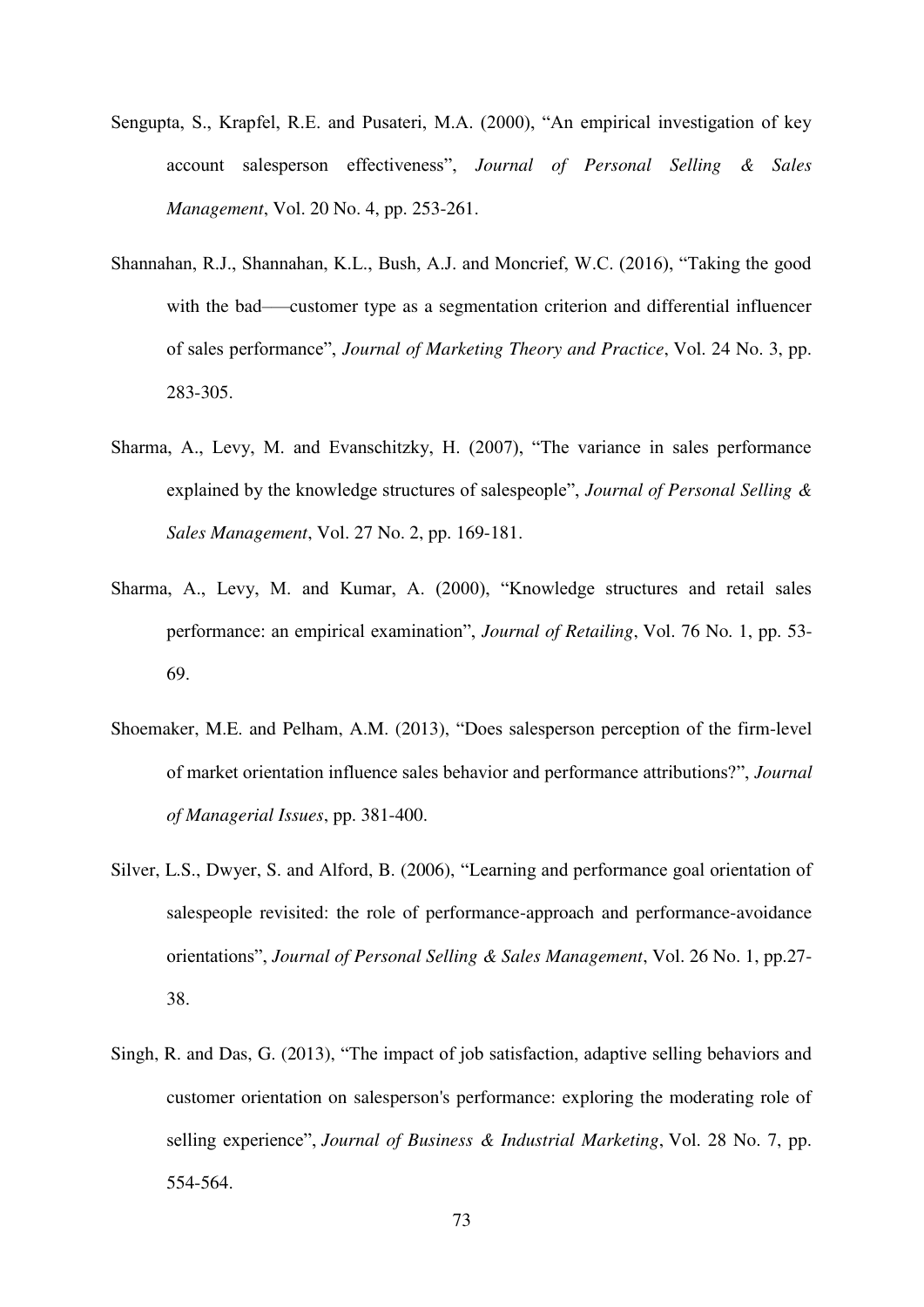- Singh, R., Kumar, N. and Puri, S. (2017), "Thought self-leadership strategies and sales performance: integrating selling skills and adaptive selling behavior as missing links", *Journal of Business & Industrial Marketing*, Vol. 32 No. 5, pp. 652-663.
- Singh, R., Singh, R.K. and Banerji, D. (2018), "Emotion regulation–natural reward strategy linkage and its impact on sales performance: the mediating impact of salesmanship skills", *Journal of Business & Industrial Marketing*, Vol. 33 No. 3, pp. 353-364.
- Singh, R. and Venugopal, P. (2015),"The impact of salesperson customer orientation on sales performance via mediating mechanism", *Journal of Business & Industrial Marketing*, Vol. 30 No. 5, pp. 594-607.
- Sliter, M., Sliter, K. and Jex, S. (2012), "The employee as a punching bag: The effect of multiple sources of incivility on employee withdrawal behavior and sales performance", *Journal of Organizational Behavior*, Vol. 33 No. 1, pp. 121-139.
- Sojka, J.Z. and Deeter-Schmelz, D.R. (2008), "Need for cognition and affective orientation as predictors of sales performance: an investigation of main and interaction effects", *Journal of Business and Psychology*, Vol. 22 No. 3, pp. 179-190.
- Soscia, I., Bagozzi, R.P. and Guenzi, P. (2018), "Cognitive and affective determinants of salesforce performance: a two-wave study", *Industrial Marketing Management*, Vol. 75, pp. 206-217.
- Stan, S., Evans, K.R., Arnold, T.J. and McAmis, G.T. (2012),"The moderating influence of organizational support on the development of salesperson job performance: can an organization provide too much support?", *Journal of Personal Selling & Sales Management*, Vol. 32 No. 4, pp. 405-419.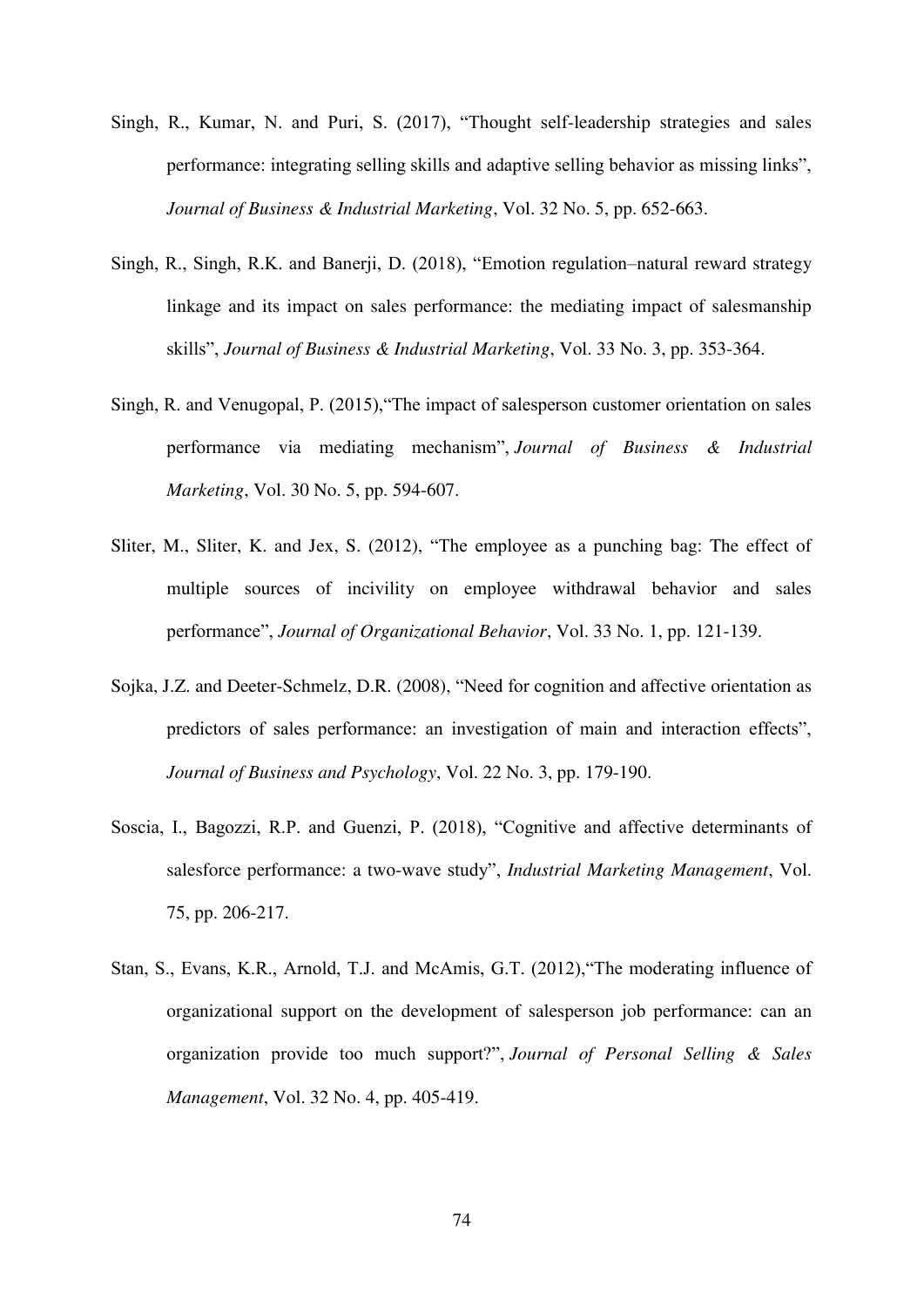- Stokes, G.S., Toth, C.S., Searcy, C.A., Stroupe, J.P. and Carter, G.W. (1999), "Construct/rational bio data dimensions to predict salesperson performance: Report on the US Department of Labor sales study", *Human Resource Management Review*, Vol. 9 No. 2, pp. 185-218.
- Strain Jr, C.R. and Taylor, R.D. (1997), "An investigation of the comparative moderating effects of need for autonomy on the autonomy-performance relationship between insurance agents and retail salespersons", *Journal of Marketing Management (10711988)*, Vol. 7 No. 1., pp. 115-125.
- Sundaram, S., Schwarz, A., Jones, E. and Chin, W.W. (2007), "Technology use on the front line: how information technology enhances individual performance", *Journal of the Academy of Marketing Science*, Vol. 35 No. 1, pp. 101-112.
- Swenson, M.J. and Herche, J. (1994), "Social values and salesperson performance: an empirical examination", *Journal of the Academy of Marketing Science*, Vol. 22 No. 3, pp. 283-289.
- Swift, C.O. and Campbell, C. (1995), "The effect of vertical exchange relationships on the performance attributions and subsequent actions of sales managers", *Journal of Personal Selling & Sales Management*, Vol. 15 No. 4, pp. 45-56.
- Tanner Jr, J.F. and Castleberry, S.B. (1990), "Vertical exchange quality and performance: studying the role of the sales manager", *Journal of Personal Selling & Sales Management*, Vol. 10 No. 2, pp. 17-27.
- Theodosiou, M. and Katsikea, E. (2007), "How management control and job-related characteristics influence the performance of export sales managers", *Journal of Business Research*, Vol. 60 No. 12, pp. 1261-1271.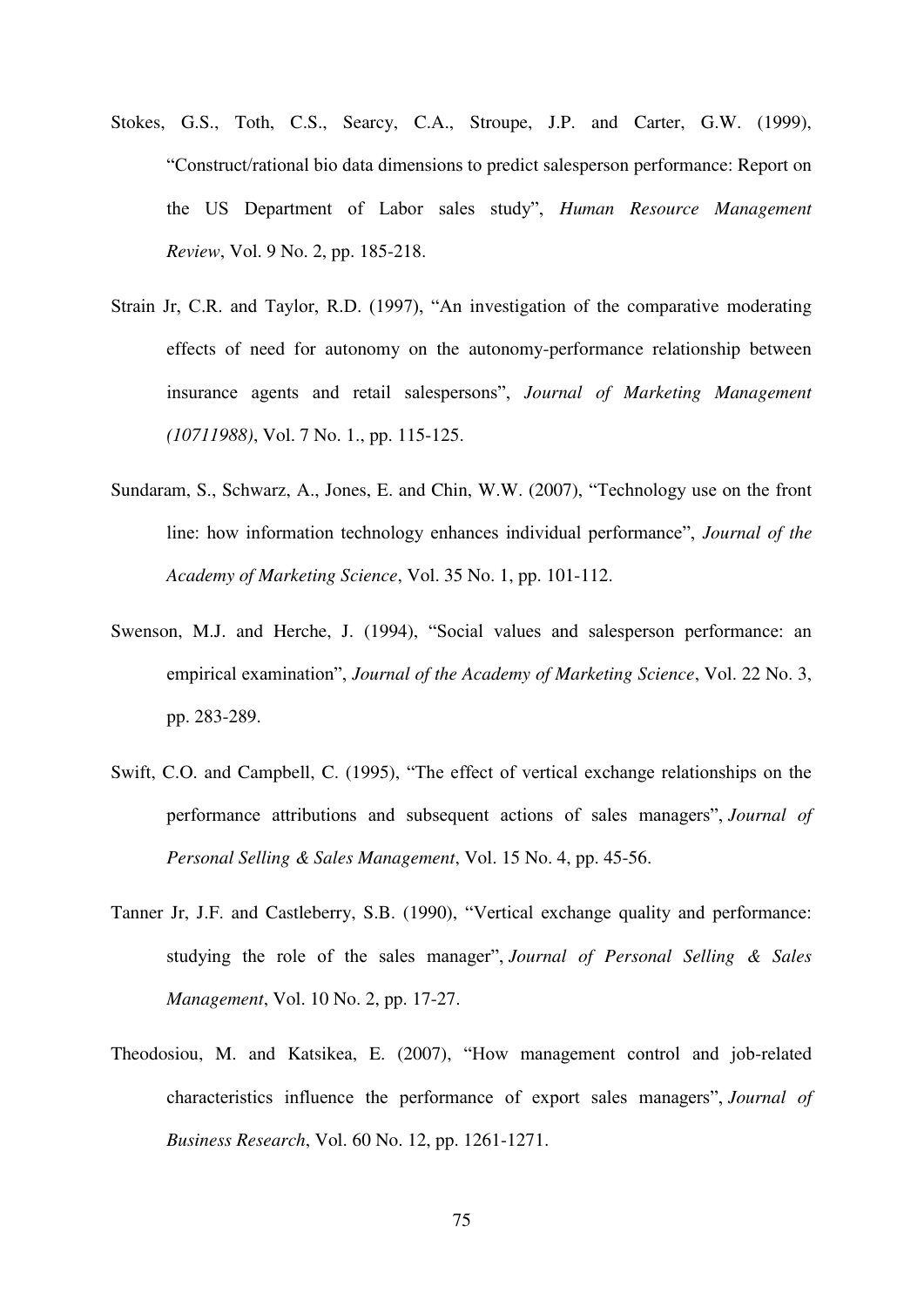- Tsalikis, J., DeShields Jr, O.W. and LaTour, M.S. (1991), "The role of accent on the credibility and effectiveness of the salesperson", *Journal of Personal Selling & Sales Management*, Vol. 11 No. 1, pp. 31-41.
- Tyagi, P.K. (1985), "Relative importance of key job dimensions and leadership behaviors in motivating salesperson work performance", *Journal of marketing*, Vol. 49 No. 3, pp. 76-86.
- Venkatesh, R., Challagalla, G. and Kohli, A.K. (2001), "Heterogeneity in sales districts: beyond individual-level predictors of satisfaction and performance", *Journal of the Academy of Marketing Science*, Vol. 29 No. 3, pp. 238-254.
- Verbeke, W. (1997), "Individual differences in emotional contagion of salespersons: its effect on performance and burnout", *Psychology & Marketing*, Vol. 14 No. 6, pp. 617-636.
- Vilela, B.B., González, J.A.V. and Ferrín, P.F. (2008), "Person–organization fit, OCB and performance appraisal: evidence from matched supervisor–salesperson data set in a Spanish context", *Industrial Marketing Management*, Vol. 37 No. 8, pp. 1005-1019.
- Vilela, B.B., González, J.A.V., Ferrín, P.F. and del Río Araújo, M.L. (2007), "Impression management tactics and affective context: influence on sales performance appraisal", *European Journal of Marketing*, Vol. 41 No. 5/6, pp. 624-639.
- Wachner, T., Plouffe, C.R. and Grégoire, Y. (2009), "SOCO's impact on individual sales performance: The integration of selling skills as a missing link", *Industrial Marketing Management*, Vol. 38 No. 1, pp. 32-44.
- Weeks, W.A. and Kahle, L.R., 1990, "Salespeople's time use and performance", *Journal of Personal Selling & Sales Management*, Vol. 10 No. 1, pp.29-37.